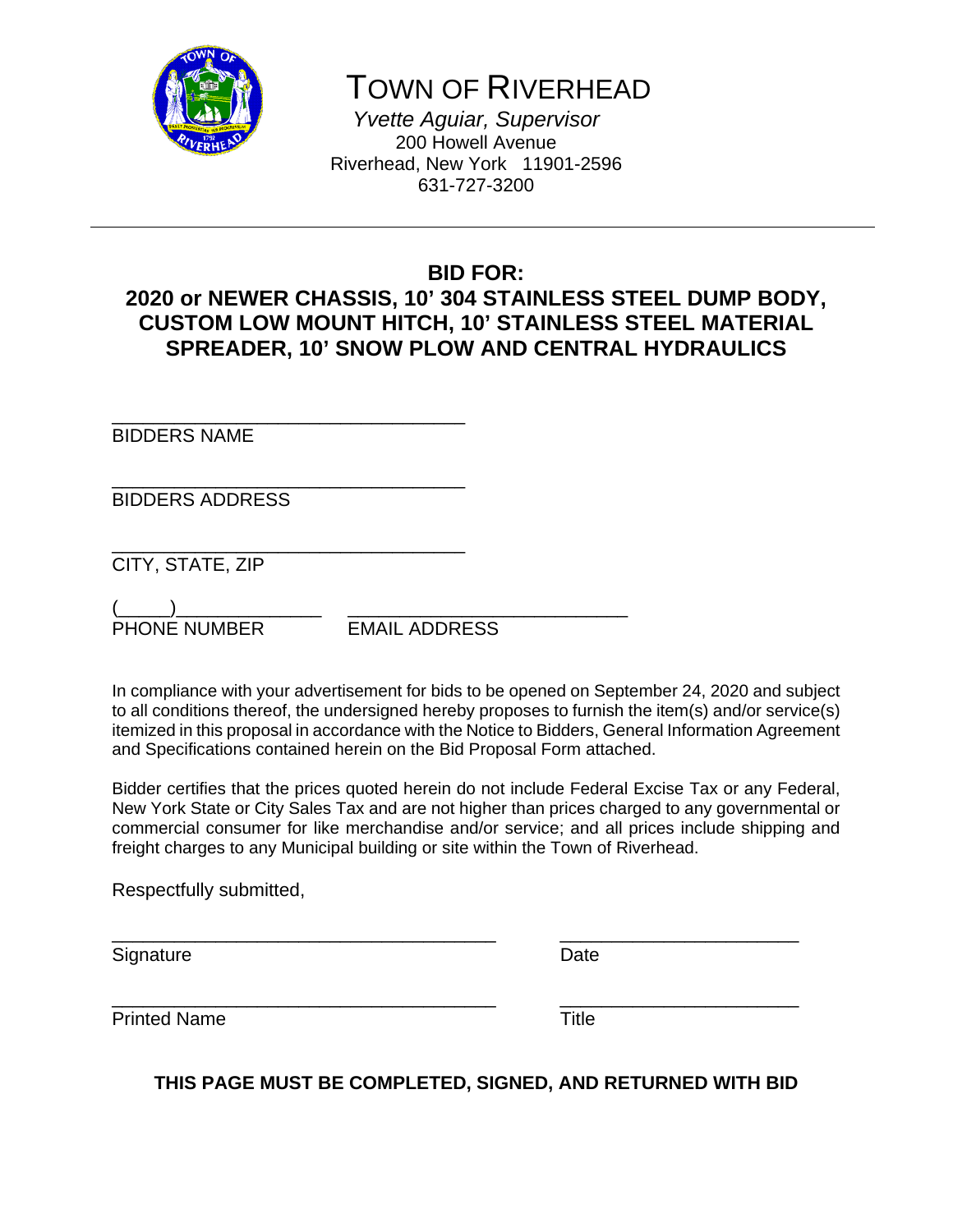### **TOWN OF RIVERHEAD NOTICE TO BIDDERS**

Sealed bids for **2020 or NEWER CHASSIS, 10' 304 STAINLESS STEEL DUMP BODY, CUSTOM LOW MOUNT HITCH, 10' STAINLESS STEEL MATERIAL SPREADER, 10' SNOW PLOW AND CENTRAL HYDRAULICS** for use by the Town of Riverhead Highway Department, will be received by the Town Clerk of the Town of Riverhead at Town Hall, 200 Howell Avenue, Riverhead, New York, 11901, until **11:00 a.m.** on **September 24, 2020**, at which time all bids received shall be opened and read aloud.

Bid Specifications and/or Plans may be obtained by visiting the Town of Riverhead website at **www.townofriverheadny.gov on or after September 10, 2020**. Click on "Bid Requests" and follow the instructions to register.

All bids are to be submitted in a sealed envelope bearing the designation **2020 or NEWER CHASSIS, 10' 304 STAINLESS STEEL DUMP BODY, CUSTOM LOW MOUNT HITCH, 10' STAINLESS STEEL MATERIAL SPREADER, 10' SNOW PLOW AND CENTRAL HYDRAULICS**. All bids must be submitted on the bid form provided. Any and all exceptions to the Specifications must be listed on a separate sheet of paper, bearing the designation "**EXCEPTIONS TO THE SPECIFICATIONS**" and be attached to the bid form.

**NOTE: Bid responses must be delivered to the Office of the Town Clerk at 200 Howell Avenue, Riverhead, New York, 11901, on or before September 24, 2020 at 11:00 a.m. The Town may decline to accept, deem untimely and/or reject any bid response/proposal that is not delivered to the Office of the Town Clerk.**

The Town Board reserves the right and responsibility to reject any or all bids or to waive any formality if it believes such action to be in the best interest of the Town.

**BY ORDER OF THE TOWN BOARD** 

 **OF THE TOWN OF RIVERHEAD** 

 **DIANE M. WILHELM, TOWN CLERK**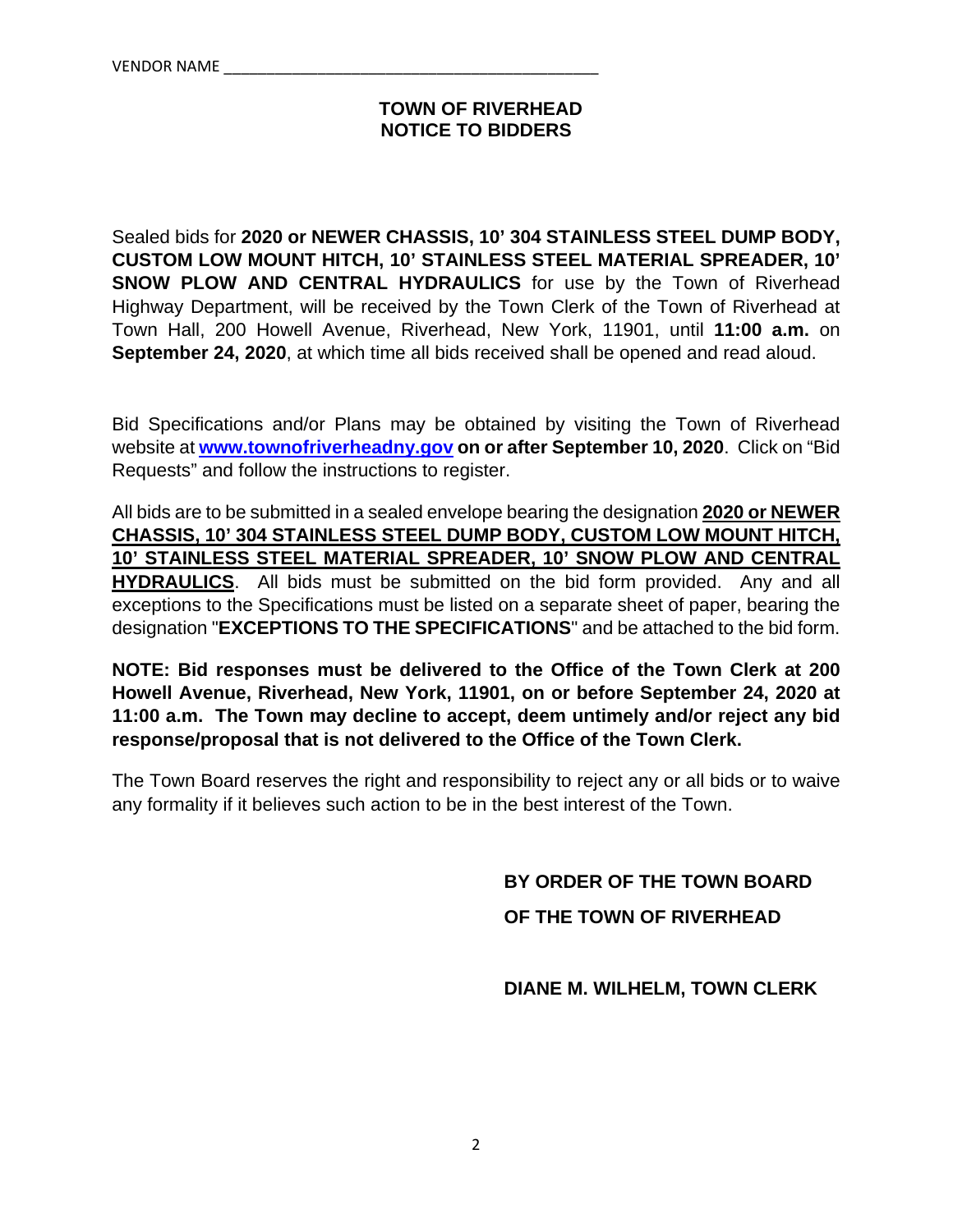#### **TOWN OF RIVERHEAD BID SPECIFICATION**

#### **2020 or NEWER CHASSIS, 10' 304 STAINLESS STEEL DUMP BODY, CUSTOM LOW MOUNT HITCH, 10' STAINLESS STEEL MATERIAL SPREADER, 10' SNOW PLOW AND CENTRAL HYDRAULICS**

#### **I. General Description**

The Highway Department is seeking a new, latest model in production chassis, 10' 304 stainless steel dump body and custom low hitch. Additional optional equipment is a 10' stainless steel material spreader, and a 10' snow plow and central hydraulics.

Any deviations from the written specifications shown in the bid specifications shall be noted on the form titled "**EXCEPTIONS TO BID SPECIFICATIONS"** annexed to the specifications. In order to receive full consideration, bids must fully follow the specifications described more fully below and the notice to bidders.

#### **II. General Requirements**

**Bids**: Unless prices and all information requested are complete, bid may be disregarded and given no consideration. All prices and bids must be in ink or typewritten, with the vendor name on each page. No pencil figures or erasures are permitted. Mistakes may be crossed out and corrections inserted adjacent thereto and must be initialed in ink by person signing the bid. All bids must be signed with the firm's name and by a responsible officer or employee.

**Submission of Bids**: Each bid must be submitted on the prescribed form in a sealed envelope clearly marked "**2020 or NEWER CHASSIS, 10' 304 STAINLESS STEEL DUMP BODY, CUSTOM LOW MOUNT HITCH, 10' STAINLESS STEEL MATERIAL SPREADER, 10' SNOW PLOW AND CENTRAL HYDRAULICS**" and filed with the Town Clerk of the Town of Riverhead at Town Hall, 200 Howell Avenue, Riverhead, New York on or before **11:00 am on September 24, 2020** at which time they will be publicly opened and read aloud.

Information must be furnished complete in compliance with the terms, conditions, and provisions of the bid specifications. The information requested and the manner of submission are essential to permit prompt evaluation of all bids on a fair and uniform basis. Accordingly, the Town reserves the right to declare as non-responsive and reject any bid in which material information requested is not furnished or where indirect or incomplete answers or information is provided. Bids shall be for the total net price including all applicable taxes and charges, delivered F.O.B., Town of Riverhead Municipal Garage, 1177 Osborne Avenue, Riverhead, NY 11901.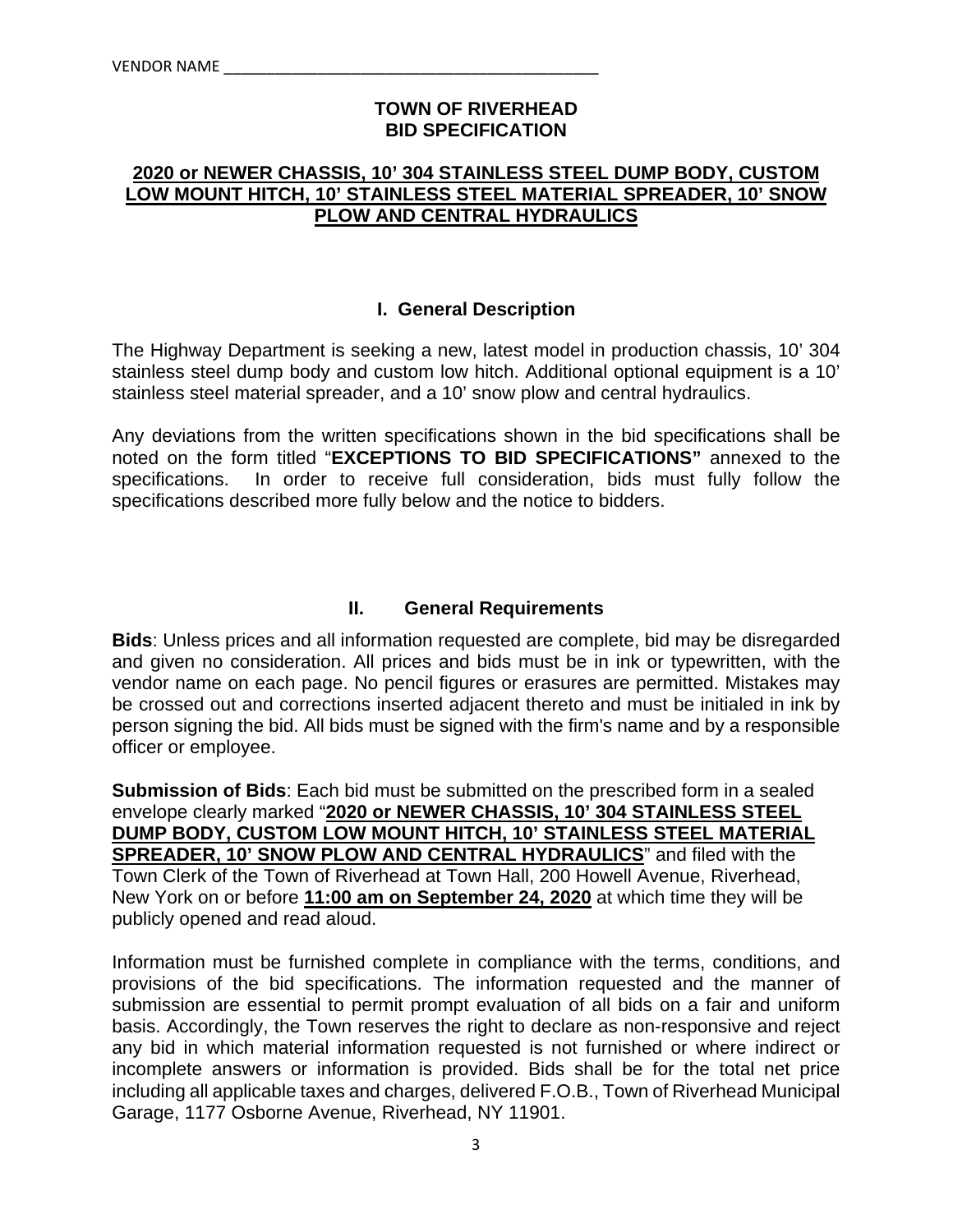Bids and modifications or corrections thereof received after the closing time specified will not be considered. Note: no telephone, e-mail or facsimile of bids will be accepted. If a photocopy is to be submitted, it must be signed in original, in ink.

The Town reserves the right to accept and/or reject any and all bids and waive and formalities in the bidding procedures to the extent permitted by law and make the award as may be deemed in the best interest of the Town.

#### **III. Requirements/Specifications**

The Town of Riverhead is requesting pricing and availability of **2020 or NEWER CHASSIS, 10' 304 STAINLESS STEEL DUMP BODY, CUSTOM LOW MOUNT HITCH, 10' STAINLESS STEEL MATERIAL SPREADER, 10' SNOW PLOW AND CENTRAL HYDRAULICS** for use by the Highway Department.

**Price:** Price shall be net F.O.B., Town of Riverhead Municipal Garage, 1177 Osborne Avenue, Riverhead, NY 11901 and shall remain in effect for two (2) years from the date of the award, and may be extended for two (2) one (1) year periods under the same terms and conditions by mutual agreement between the contractor and the Town of Riverhead.

**Quantity:** Quantity is indefinite; however, the contract shall be for the amount actually ordered during the contract period.

**Specification References:** To be attached and made part of this bid form.

Wherever in the contract documents any material or any item of equipment is defined by describing a proprietary product or by using the statement "as manufactured by", it is the intent of the Purchasing Department that this shall describe the quality of material, method of manufacture, and the dimensions. This procedure is not intended to limit bidding on such items, but rather to establish by reference to acceptable existing products a standard of quality to which the items furnished on this contract must conform. The decision of the Superintendent of Highways and the Purchasing Agent will be final as to acceptable alternates.

**Deviations:** In the event alternate chassis or equipment brands are bid, each vendor shall at the time of the bid submit two (2) copies of a technical description of the unit and components they propose to furnish for the purpose of evaluation. Said representations should be sufficiently details so as to address this bid on an item-by-item basis. Specification submitted by vendor shall be instrumental in substantiating compliance with this bid. Failure to submit these technical documents at the time of the bid shall render the bid non-responsive.

Vendors are cautioned that unsubstantiated claims of compliance to the technical specifications and/or any written representations that the product offered is of commensurate capability or an "or equal" nature will not constitute compliance with this requirement.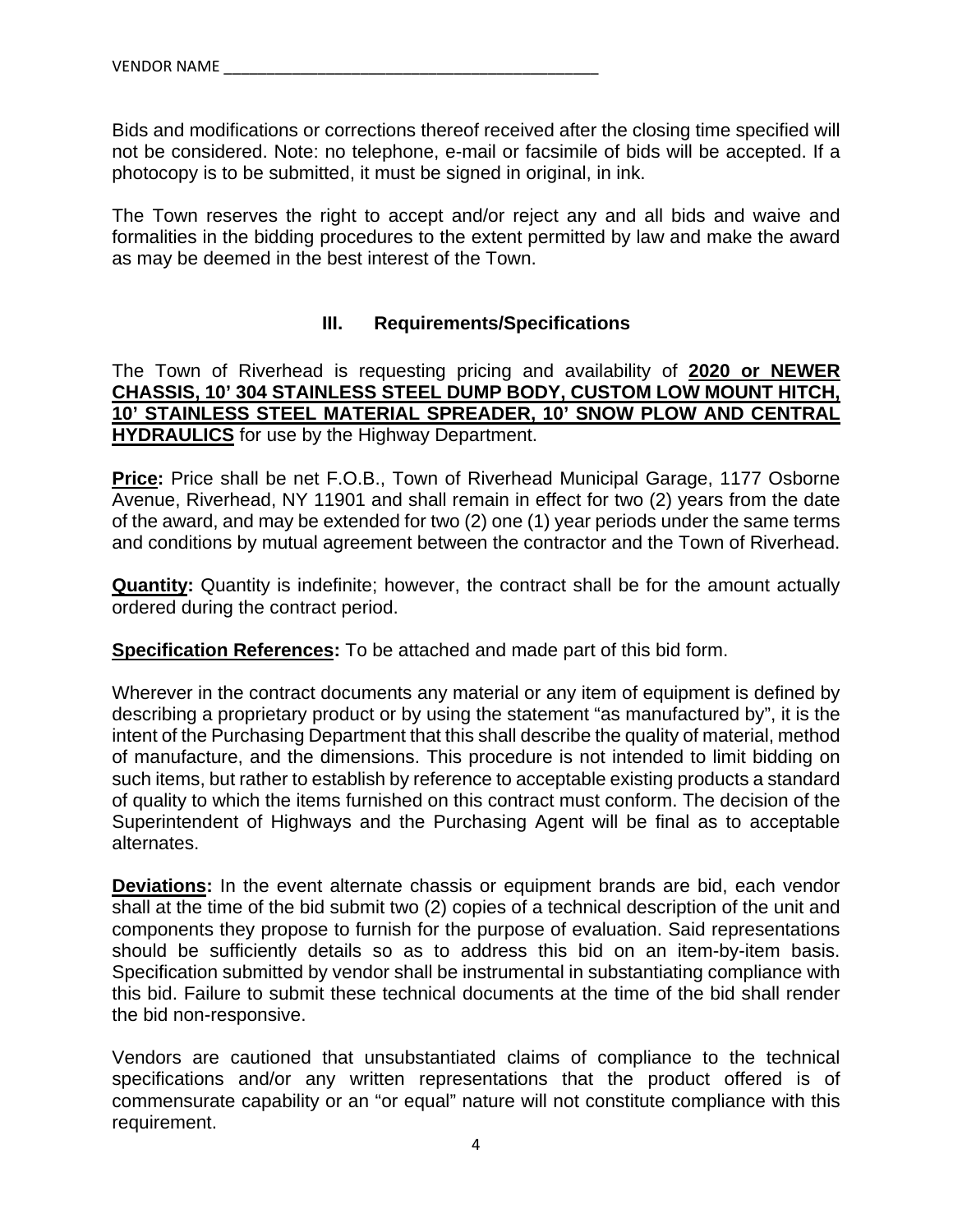No individual claim(s) of compliance, equality, superiority shall receive any consideration in the absence of specific technical information to support such claims. The issuance of unsupported claims shall render this bid non-responsive.

In the event an alternate is bid, the Town of Riverhead reserves the right to request a demonstration within ten (10) working days of notifications. Demonstration will be conducted at a designated locations within the Town of Riverhead free of charge. Failure to comply with a request for demonstration may result in disqualification of bid.

In the event exceptions are taken, the vendor is instructed to annotate and number exceptions taken and provide all detail relevant to those exception listed by corresponding number on the sheet marked "Exceptions to Specifications" in this bid document.

**Advertising:** Except for inconspicuous identification plates, serial number plates, precautionary instruction plates, etc., no name, trade mark, decal or other identification other than that of the manufacturer, shall be applied to the vehicle(s). Splash guards shall be plain and without lettering. In any instance of violation of these restrictions, the cost to the Town for removal of such advertising will be deducted from contractor's outstanding voucher.

**Motor Vehicle Forms:** All necessary motor vehicle forms, if required, must be made out completely, signed, and delivered with the vehicle(s).

**PLEASE NOTE:** ALL MOTOR VEHICLE FORMS MUST BE MADE OUT TO:

 TOWN OF RIVERHEAD 200 HOWELL AVENUE RIVERHEAD, NY 11901

**Delivery Requirements:** Bidder guarantees that delivery will be made within the period indicated on the bid form. Failure to deliver within the stated time period may result in the Town's assessment of liquidated damages in the amount of \$250.00 per day past such time period in which the items ordered are not delivered. Bidders are cautioned NOT to enter "A.S.A.P." as a stated delivery time; doing so will VOID VENDOR'S BID. A definite time MUST be stated.

**Bidder Qualifications:** Bidder must be authorized to do business in New York State by the New York State Department of State.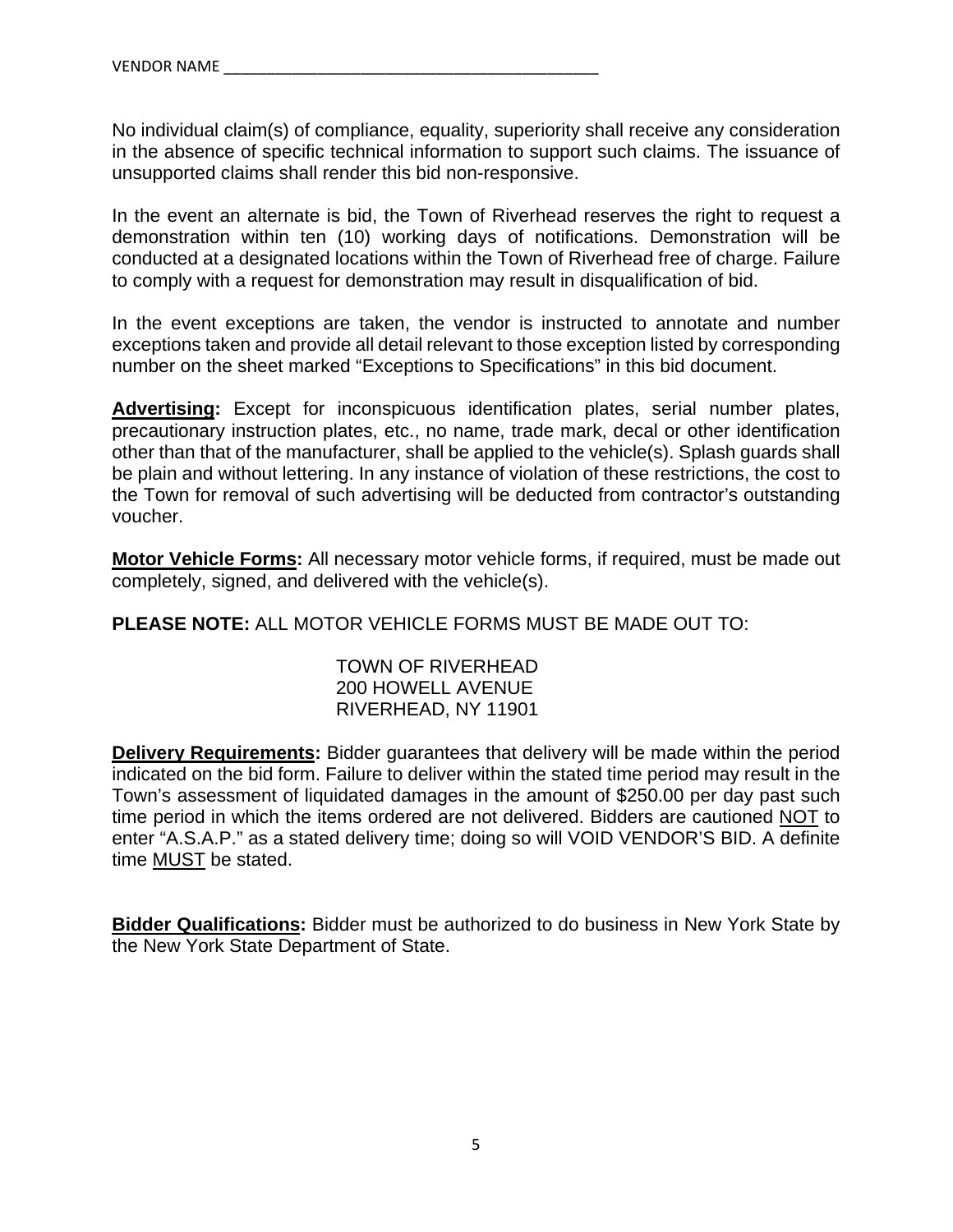**Return Address:** All bids to be addressed to:

#### **TOWN OF RIVERHEAD TOWN CLERKS OFFICE 200 HOWELL AVENUE RIVERHEAD, NY 11901**

**Addenda and Interpretations:** Every request for information or interpretation of the Contract Documents must be submitted in writing to the Town Purchasing Agent at baldinucci@townofriverheadny.gov at least five (5) business days prior to date fixed for the opening of bids. Any such interpretation or supplemental instructions will be in the form of written addenda and will be emailed to all prospective bidders who have registered and obtained the bid documents from the Town of Riverhead website (townofriverheadny.gov). The failure of any bidder to received such addenda will not relieve the bidder of any obligation under his bid as submitted. Any addenda so issued shall become part of the Contract Documents.

**Governing Law and Forum Selection:** Any dispute arising under or in connection with this contract shall be brought only in the state courts located in Suffolk County, New York. The contractor consents to the exercise of jurisdiction by the Courts of the State of New York.

**NOTE: Any changes med to the Town's terms and conditions may cause the vendor's bid to be disqualified.** 

**NO BID SHALL BE WITHDRAW NOR PRICE INCREASED FOR A PERIOD OF FORTY-FIVE (45) DAYS AFTER BEING PUBLICLY OPENED AND READ.** 

**ALL BIDS MUST BE SUBMITTED IN A SEALED ENVELOPE THAT IS PROPERLY LABELED WITH THE BID NAME AND OPENING DATE. A LABEL IS PROVIDED ON THE LAST PAGE OF THIS DOCUMENT FOR YOUR CONVENIENCE. FAXED OR EMAILED BIDS WILL NOT BE ACCEPTED.** 

**THE RIVERHEAD TOWN BOARD RESERVES THE RIGHT TO WAIVE ANY FORMALITY AND/OR INFORMALITY OR TO REJECT ANY OR ALL BIDS RECEIVED OR TO AWARD A CONTRACT TO ONE OR MORE BIDDERS FOR AN ITEM, GROUP(S) OF ITEMS, OR ALL ITEMS IN THE BID WHEN, IN THE OPINION OF THE TOWN BOARD, SUCH AN ACTION WILL BE IN THE BEST INTEREST OF THE TOWN.** 

**PLEASE NOTE: BIDDER MUST COMPLETE AND SIGN ALL FORMS AND STATEMENTS AS INDICATED IN THIS BID DOCUMENT.**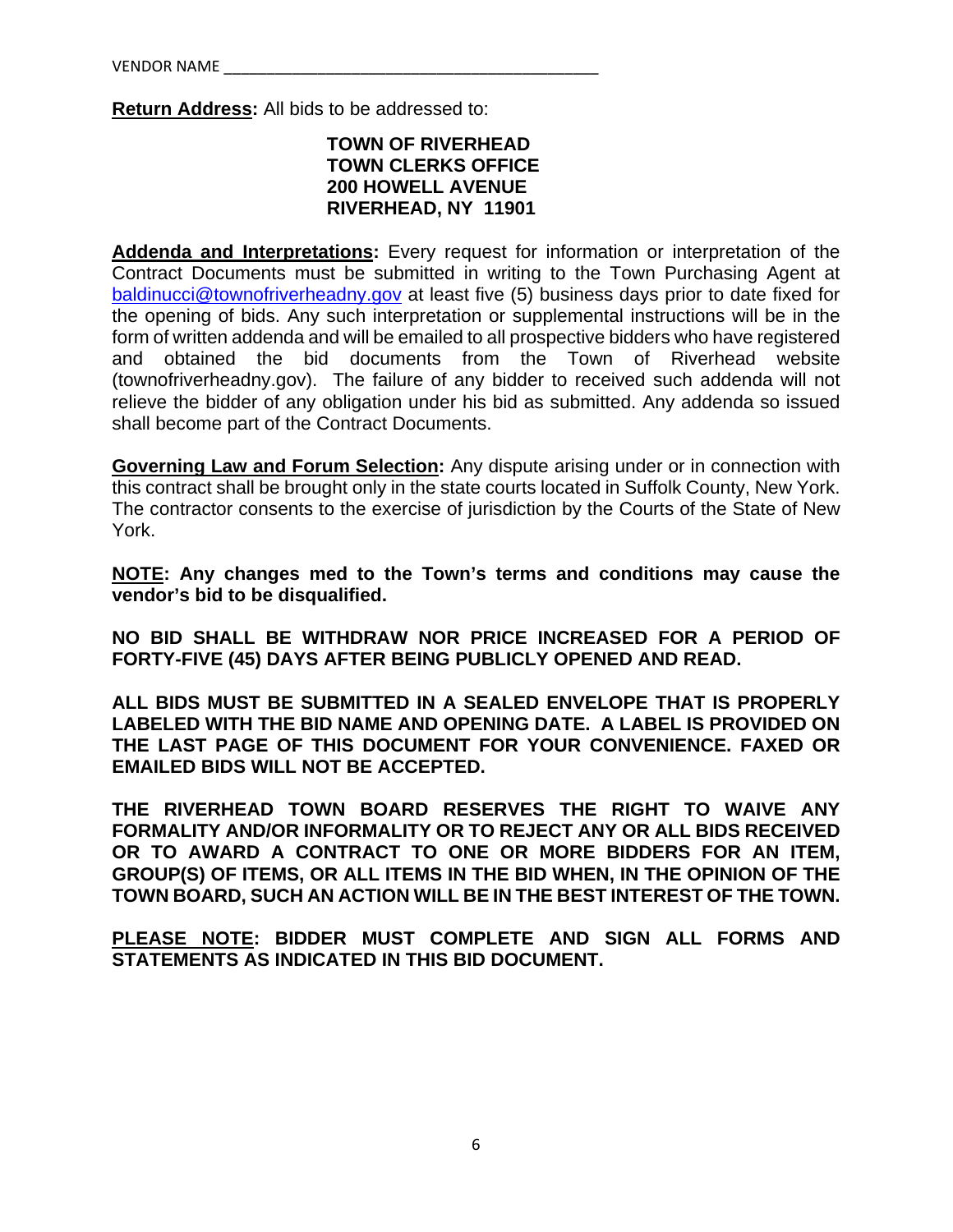## **SPECIFICATIONS**

The bidder shall indicate 100% compliance by checking "YES" or non-compliance by checking "NO" for each line item specification. Any space left blank shall be considered non-compliant. Any deviations from the specifications, or where submitted literature does not fully support the meeting of specifications, must be clearly cited in detail by the bidder on the "EXCEPTIONS" page in this bid document. No verbal interpretation will be accepted. In addition, no deviations below "minimum" specifications as written will be accepted.

Bidder shall provide current specification literature for all items being bid with their bid submission.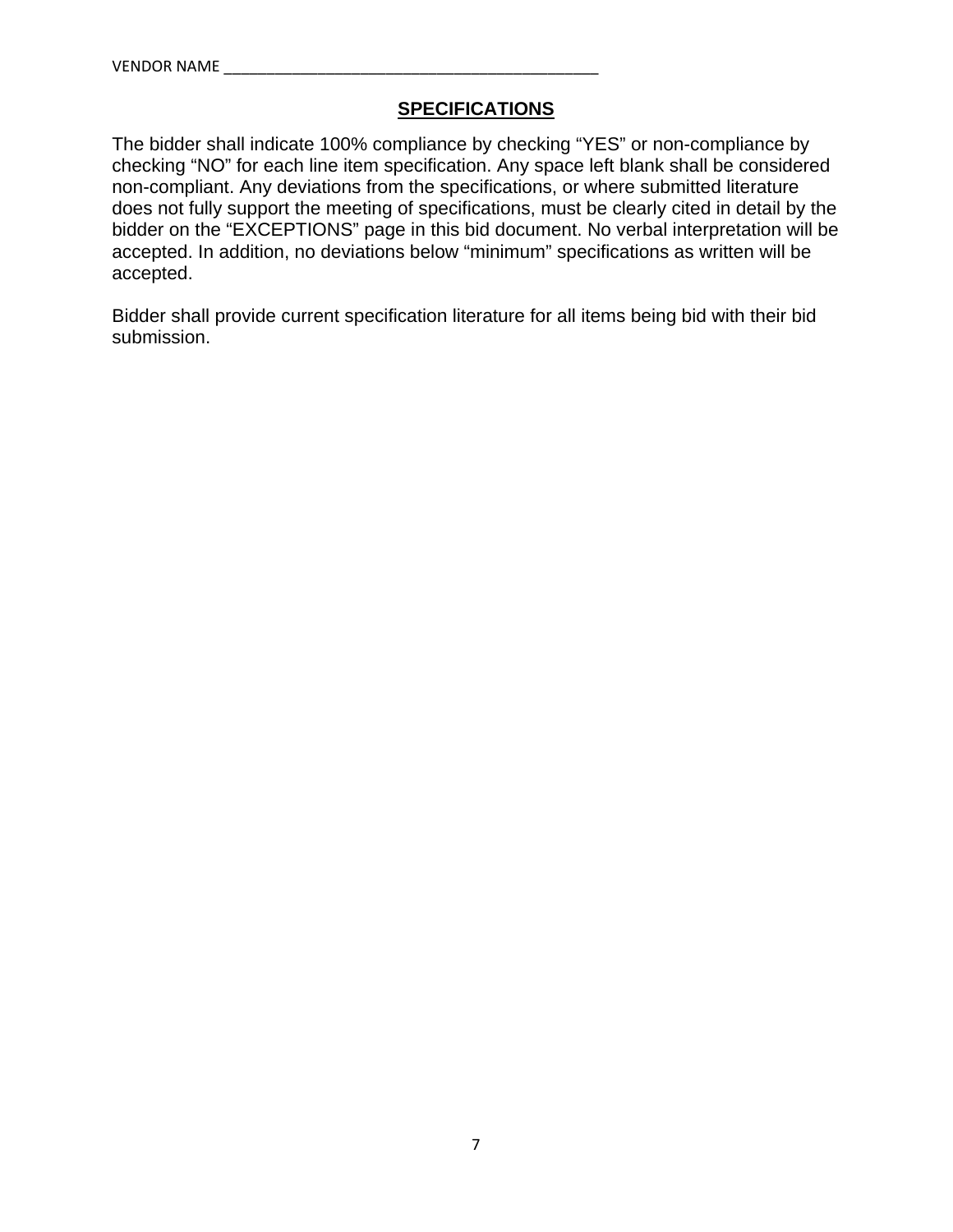#### **COMPLIANCE TO SPECIFICATIONS**

The bidder shall indicate 100% compliance by checking "YES" or non‐compliance by checking "NO" for each line item specification. Any space left blank shall be considered non-compliant. Any deviations from the specifications, or where submitted literature does not fully support the meeting of specifications, must be clearly cited in detail by the bidder on the "EXCEPTIONS" page in this bid document. No verbal interpretation will be accepted. In addition, no deviations below "minimum" specifications as written will be accepted.

| <b>SECTION</b>       | <b>SPECIFICATION DETAIL</b>                                                | <b>YES</b> | <b>COMPLY</b><br>ΝO |
|----------------------|----------------------------------------------------------------------------|------------|---------------------|
|                      | <b>BIDDING REQUIREMENTS SECTION</b>                                        |            |                     |
|                      | SPECIFICATION REQUIREMENTS FOR A 46,000 LBS GVW 6 WHEEL DUMP CHASSIS       |            |                     |
|                      | CONVENTIONAL CHASSIS OR EQUAL                                              |            |                     |
| <b>VEHICLE</b>       | 2020 MODEL OR NEWER                                                        |            |                     |
| <b>CONFIGURATION</b> | <b>SET BACK AXLE - TRUCK</b>                                               |            |                     |
|                      | TRAILER TOWING PROVISION AT END OF FRAME FOR TRUCK                         |            |                     |
|                      | EXPECTED FRONT AXLE(S) LOAD: 16,000 LBS                                    |            |                     |
| <b>GENERAL</b>       | EXPECTED REAR AXLE(S) LOAD: 30,000 LBS                                     |            |                     |
| <b>SERVICES</b>      | EXPECTED GROSS VEHICLE WEIGHT CAPACITY: 46,000 LBS                         |            |                     |
|                      | EXPECTED GROSS COMBINATION WEIGHT: 80,000 LBS                              |            |                     |
| <b>ENGINE</b>        | MINIMUM 8 LITER DIESEL 350 HO, 1050 LB/FT                                  |            |                     |
|                      | 2016 ONBOARD DIAGNOSTICS/2010 EPA/CARB.FINAL GHG17 CONFIGURATION           |            |                     |
|                      | STANDARD OIL PAN                                                           |            |                     |
|                      | ENGINE MOUNTED OIL CHECK AND FILL                                          |            |                     |
|                      | SIDE OF HOOD AIR INTAKE WITH FIREWALL MOUNTED AIR CLEANER                  |            |                     |
|                      | DR 12V 160 AMP 28-SI QUADRAMOUNT PAD ALTERNATOR WITH REMOTE BATTERY VOLT   |            |                     |
|                      | <b>SENSE</b>                                                               |            |                     |
|                      | (2) DTNA GENUINE , FLOODED STARTING, MIN 2250CCA, 390RC, THREADED STUD     |            |                     |
|                      | <b>BATTERIES</b>                                                           |            |                     |
|                      | BATTERY BOX FRAME MOUNTED                                                  |            |                     |
|                      | STANDARD JUMPER CABLES                                                     |            |                     |
|                      | SINGLE BATTERY BOX FRAME MOUNTED LH SIDE UNDER CAB                         |            |                     |
|                      | WIRE GROUND RETURN FOR BATTERY CABLES WITH ADDITIONAL FRAME GROUND         |            |                     |
|                      | <b>RETURN</b>                                                              |            |                     |
|                      | CAB AUXILLIARY POWER CABLE                                                 |            |                     |
|                      | POSITIVE LOAD DISCONNECT WITH CAB MOUNTED CONTROL SWITCH MOUNTED           |            |                     |
|                      | <b>OUTBOARD DRIVER SEAT</b>                                                |            |                     |
|                      |                                                                            |            |                     |
|                      | POSITIVE AND NEGATIVE POSTS FOR JUMPSTART LOCATED ON FRAME NEXT TO STARTER |            |                     |
| <b>ENGINE</b>        | MINIMUM 18.7 CFM AIR COMPRESSOR WITH INTERNAL SAFETY VALVE                 |            |                     |
| <b>EQUIPMENT</b>     | ELECTRONIC ENGINE INTEGRAL SHUTDOWN PROTECTION SYSTEM                      |            |                     |
|                      | ELECTRONIC BRAKE INTEGRAL WITH VARIABLE GEOMETRY TURBO WITH ON/OFF DASH    |            |                     |
|                      | <b>SWITCH</b>                                                              |            |                     |
|                      | RH OUTBOARD UNDER STEP MOUNTED HORIZONTAL AFTERTREATMENT SYSTEM            |            |                     |
|                      | ASSEMBLY WITH RH HORIZONTAL TAILPIPE                                       |            |                     |
|                      | ENGINE AFTERTREATMENT DEVICE, AUTOMATIC OVER THE ROAD REGENERATION AND     |            |                     |
|                      | DASH MOUNTED REGENERATION REQUEST SWITCH                                   |            |                     |
|                      | STANDARD EXHAUSE SYSTEM LENGTH                                             |            |                     |
|                      | RH STANDARD HORIZONTAL TAIL PIPE                                           |            |                     |
|                      | 6 GALLON DIESEL EXHAUST FLUID TANK                                         |            |                     |
|                      | 100 PERCENT DIESEL EXHAUST FLUID FILL                                      |            |                     |
|                      | STANDARD DIESEL EXHAUST FLUID PUMP MOUNTING                                |            |                     |
|                      | LH MEDIUM DUTY STANDARD DIESEL EXHAUST FLUID TANK LOCATION                 |            |                     |
|                      | STANDARD DIESEL EXHAUST FLUID TANK CAP                                     |            |                     |
|                      | VISCOUS FAN DRIVE ON/OFF                                                   |            |                     |
|                      | <b>FUEL FILTER</b>                                                         |            |                     |
|                      | COMBINATION FULL FLOW/BYPASS OIL FILTER                                    |            |                     |
|                      | 1115 SQUARE INCH ALUMINUM RADIATOR                                         |            |                     |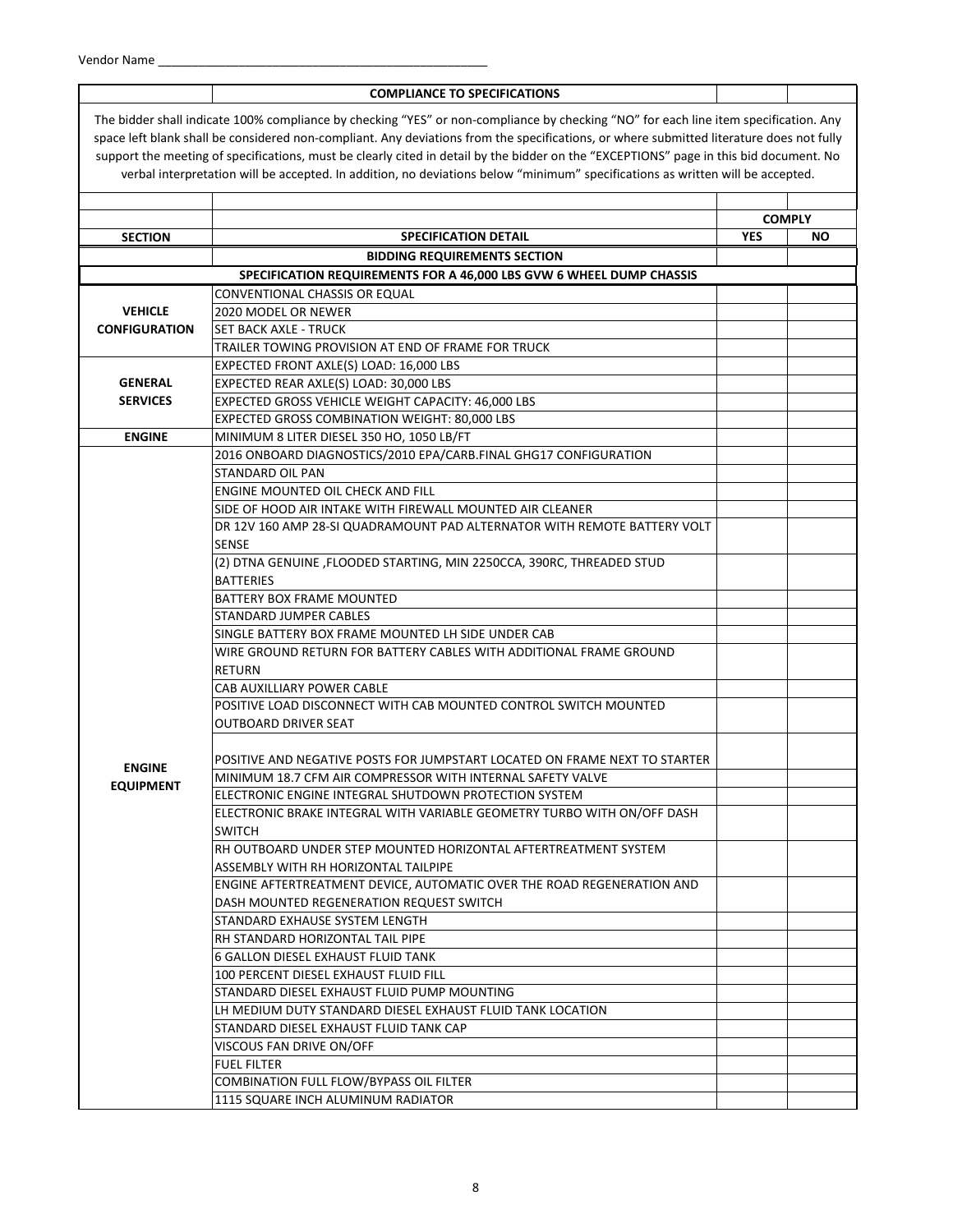|                      |                                                                               |            | <b>COMPLY</b> |
|----------------------|-------------------------------------------------------------------------------|------------|---------------|
| <b>SECTION</b>       | <b>SPECIFICATION DETAIL</b>                                                   | <b>YES</b> | ΝO            |
|                      |                                                                               |            |               |
|                      | ANTIFREEZE TO -34F, OAT (NITRATE AND SILICATE FREE) EXTENDED LIFE COOLANT     |            |               |
|                      | GATES BLUE STRIPE COOLANT HOSES OR EQUIVALENT                                 |            |               |
| <b>ENGINE</b>        | <b>CONSTANT TENSION HOSE CLAMPS FOR COOLANT HOSES</b>                         |            |               |
| <b>EQUIPMENT</b>     | <b>RADIATOR DRAIN VALVE</b>                                                   |            |               |
| (CONT'D)             | ELECTRIC GRID AIR INTAKE WARMER                                               |            |               |
|                      | DELCO 12V 38MT HD STARTER WITH INTEGRATED MAGNETIC SWITCH                     |            |               |
|                      | 750 WATT 115V BLOCK HEATER                                                    |            |               |
|                      | ALLISON 3000 RDS AUTOMATIC TRANSMISSION WITH PTO PROVISION                    |            |               |
| <b>TRANSMISSION</b>  | VEHICLE INTERFACE WIRING CONNECTOR WITHOUT BLUNT CUTS, AT BACK OF CAB         |            |               |
|                      | ELECTRONIC TRANSMISSION CUSTOMER ACCESS CONNECTOR FIREWALL MOUNTED            |            |               |
|                      | MAGNETIC PLUGS, ENGINE DRAIN, TRANSMISSION DRAIN, AXLE(S) FILL AND DRAIN      |            |               |
|                      | PUSH BUTTON ELECTRONIC SHIFT CONTROL, DASH MOUNTED                            |            |               |
| <b>TRANSMISSION</b>  | TRANSMISSION PROGNOSTICS - ENABLED 2013                                       |            |               |
| <b>EQUIPMENT</b>     | WATER TO OIL TRANSMISSION COOLER, IN RADIATOR END TANK                        |            |               |
|                      | TRANSMISSION OIL CHECK AND FILL WITH ELECTRONIC OIL LEVEL CHECK               |            |               |
|                      | SYNTHETIC TRANSMISSION FLUID (TES-295 COMPLIANT)                              |            |               |
|                      | DA-F-16.0-5 16,000# FL1 71.0 KPI/3.74 DROP SINGLE FRONT AXLE                  |            |               |
|                      |                                                                               |            |               |
|                      | 16.5X5 Q+ CAST SPIDER CAM FRONT BRAKES, DOUBLE ANCHOR, FABRICATED SHOES       |            |               |
|                      | NON-ASBESTOS FRONT BRAKE LINING                                               |            |               |
|                      | CONMET CAST IARON FRONT BRAKE DRUMS                                           |            |               |
|                      | <b>FRONT OIL SEALS</b>                                                        |            |               |
| <b>FRONT AXLE</b>    | VENTED FRONT HUB CAPS WITH WINDOW, CENTER AND SIDE PLUGS - OIL                |            |               |
| <b>AND</b>           |                                                                               |            |               |
| <b>EQUIPMENT</b>     | STANDARD SPINDLE NUTS FOR ALL AXLES<br><b>AUTOMATIC FRONT SLACK ADJUSTERS</b> |            |               |
|                      |                                                                               |            |               |
|                      | STANDARD KING PIN BUSHINGS                                                    |            |               |
|                      | TRW TAS-85 POWER STEERING                                                     |            |               |
|                      | POWER STEERING PUMP                                                           |            |               |
|                      | 2 QUART SEE THROUGH POWER STEERING RESERVOIR                                  |            |               |
|                      | ORGANIC SAE 80/90 FRONT AXLE LUBE                                             |            |               |
| <b>FRONT</b>         | 16,000# TAPERLEAF FRONT SUSPENSION                                            |            |               |
| <b>SUSPENSION</b>    | MAINTENANCE FREE RUBBER BUSHINGS - FRONT SUSPENSION                           |            |               |
|                      | <b>FRONT SHOCK ABSORBERS</b>                                                  |            |               |
|                      | RS-30-185 30,000# U-SERIES SINGLE REAR AXLE                                   |            |               |
|                      | 5.86 REAR AXLE RATIO                                                          |            |               |
|                      | IRON REAR AXLE CARRIER WITH STANDARD AXLE HOUSING                             |            |               |
|                      | SPL140HD DANA SPICER MAIN DRIVELINE WITH HALF ROUND YOKES                     |            |               |
|                      | DRIVER CONTROLLED TRACTION DIFFERENTIAL - SINGLE REAR AXLE                    |            |               |
|                      | (1) DRIVER CONTROLLED DIFFERENTIAL LOCK REAR VALVE FOR SINGLE DRIVE AXLE      |            |               |
|                      | BLLINKING LAMP WITH EACH MODE SWITCH, DIFFERENTIAL UNLOCK WITH IGNITION OFF,  |            |               |
| <b>REAR AXLE AND</b> | <b>ACTIVE &lt; 5 MPH</b>                                                      |            |               |
| <b>EQUIPMENT</b>     | 16.5X7 P CAST SPIDER CAM REAR BRAKES, DOUBLE ANCHOR, CAST SHOES               |            |               |
|                      | NON-ASBESTOS REAR BRAKE LINING                                                |            |               |
|                      | BRAKE CAMS AND CHAMBERS ON REAR SIDE OF DRIVE AXLE(S)                         |            |               |
|                      | WEBB CAST IRON REAR BRAKE DRUMS                                               |            |               |
|                      | <b>REAR OIL SEALS</b>                                                         |            |               |
|                      | BENDIX EVERSURE LONGSTROKE 1-DRIVE AXLE SPRING PARKING CHAMBERS               |            |               |
|                      | <b>AUTOMATIC REAR SLACK ADJUSTERS</b>                                         |            |               |
|                      | ORGANIC SAE 80/90 REAR AXLE LUBE                                              |            |               |
|                      | STANDARD REAR AXLE BREATHER(S)                                                |            |               |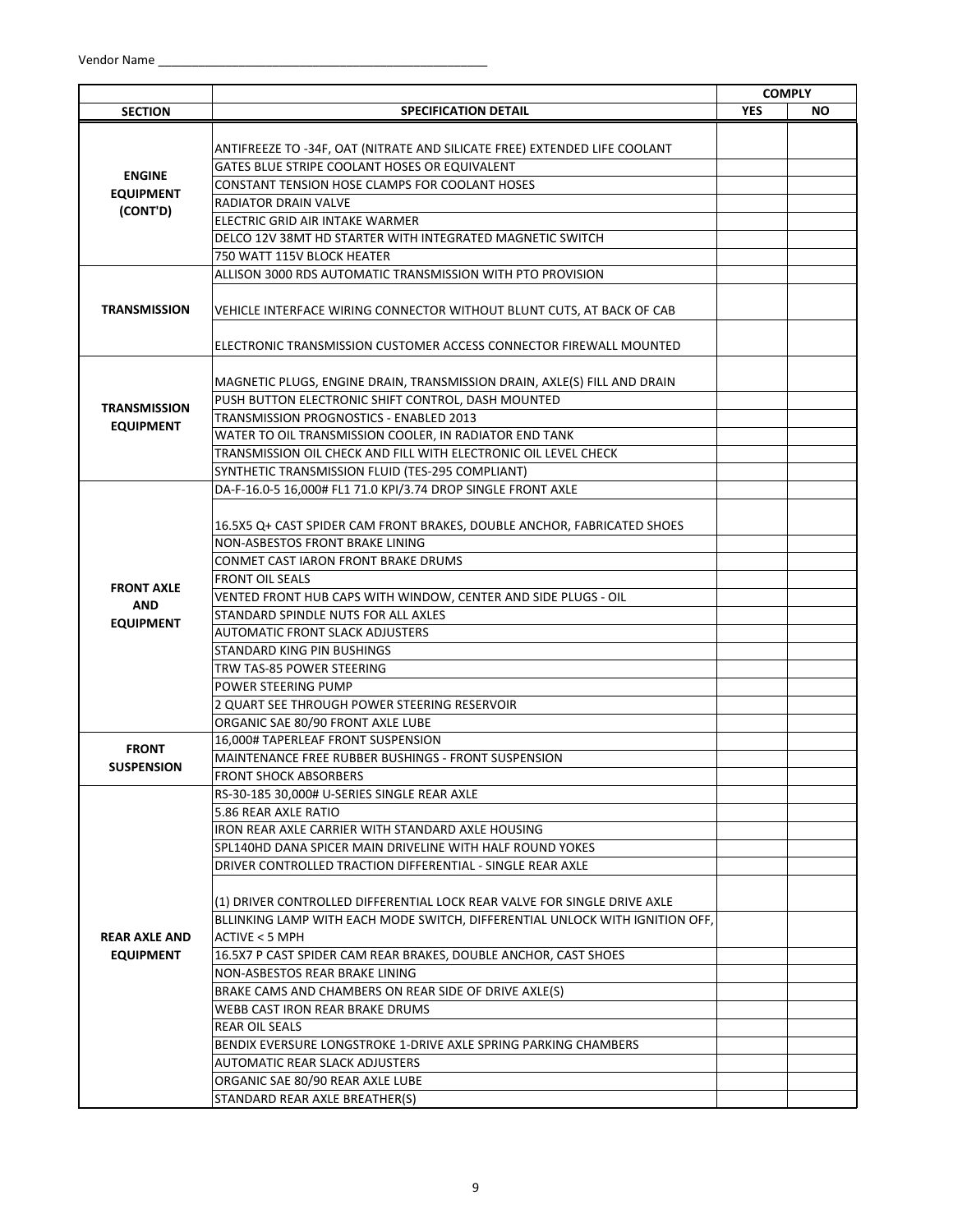|                        |                                                                              |            | <b>COMPLY</b> |
|------------------------|------------------------------------------------------------------------------|------------|---------------|
| <b>SECTION</b>         | <b>SPECIFICATION DETAIL</b>                                                  | <b>YES</b> | <b>NO</b>     |
|                        | 30,000# FLAT LEAF SPRING REAR SUSPENSION WITH HELPER AND RADIUS ROD          |            |               |
| <b>REAR SUSPENSION</b> | SPRING SUSPENSION - NO AXLE SPACERS                                          |            |               |
|                        | STANDARD AXLE SEATS IN AXLE CLAMP GROUP                                      |            |               |
|                        | FORE/AFT CONTROL RODS                                                        |            |               |
|                        | ABS WITH TRACTION CONTROL, WITH ATC OFF-ROAD SWITCH                          |            |               |
|                        | REINFORSED NYLON, FABRIC BRAID AND WIRE BRAID CHASSIS AIR LINES              |            |               |
|                        | FIBER BRAID PARKING BRAKE HOSE                                               |            |               |
|                        | STANDARD BRAKE SYSTEM VALVES                                                 |            |               |
|                        | STANDARD AIR SYSTEM PRESSURE PROTECTION SYSTEMS                              |            |               |
|                        | STANDARD U.S. FRONT BRAKE VALVE                                              |            |               |
| <b>BRAKE SYSTEM</b>    |                                                                              |            |               |
|                        | RELAY VALVE WITH 5-8 PSI CRACK PRESSURE, NO REAR PROPORTIONIONG VALVE        |            |               |
|                        | SYSTEM SAVER HP WITH INTEGRAL AIR GOVERNOR AND HEATER                        |            |               |
|                        | AIR DRYER FRAME MOUNTED                                                      |            |               |
|                        | ALUMINUM AIR BRAKE RESERVOIRS                                                |            |               |
|                        |                                                                              |            |               |
|                        | PULL CABLE ON WET TANK, PETCOCK DRAIN VALVES ON ALL OTHER AIR TANKS          |            |               |
|                        | AIR CONNECTIONS TO END OF FRAM WITH GLAD HANDS FOR TRUCK AND NO DUST         |            |               |
|                        | <b>COVERS</b>                                                                |            |               |
| <b>TRAILER</b>         | PRIMARY CONNECTOR/RECEPTACLE WIRED FOR SEPARATE STOP/TURN. ABS CENTER PIN    |            |               |
| <b>CONNECTIONS</b>     | POWERED THROUGH IGNITION                                                     |            |               |
|                        | SAE J560 7-WAY PRIMARY TRAILER CABLE RECEPTACLE MOUNTED END OF FRAME         |            |               |
|                        | UPGRADED CHASSIS MULTIPLEXING UNIT                                           |            |               |
|                        | 3900MM (154 INCH) WHEELBASE                                                  |            |               |
|                        |                                                                              |            |               |
|                        | 7/16X3-9/16X11-18 INCH STEEL FRAME (11.11MMX282.6MM/0.437X11.12 INCH) 120KSI |            |               |
|                        | 1600MM (63 INCH) REAR FRAME OVERHANG                                         |            |               |
|                        | 84" CA                                                                       |            |               |
| <b>WHEELBASE AND</b>   | 24 INCH INTEGRAL FRONT FRAME EXTENSION                                       |            |               |
| <b>FRAME</b>           | SQUARE END OF FRAME                                                          |            |               |
|                        | FRONT CLOSING CROSSMEMBER                                                    |            |               |
|                        | LIGHTWEIGHT HEAVY DUTY ALUMINUM ENGINE CROSSMEMBER                           |            |               |
|                        | STANDARD MIDSHIP #1 CROSSMEMBER(S)                                           |            |               |
|                        | STANDARD REARMOST CROSSMEMBER                                                |            |               |
|                        | STANDARD SUSPENSION CROSSMEMBER                                              |            |               |
|                        | <b>14 INCH PAINTED STEEP BUMPER</b>                                          |            |               |
| <b>CHASSIS</b>         | <b>FRONT TOW HOOKS - FRAME MOUNTED</b>                                       |            |               |
| <b>EQUIPMENT</b>       | BUMPBER MOUNTING FOR SINGLE LICENSE PLATE                                    |            |               |
|                        |                                                                              |            |               |
|                        | <b>GRADE 8 THREADED HEX HEADED FRAME FASTENERS</b>                           |            |               |
|                        | 50 GALLON/189 LITER RECTANGULAR ALUMINUM FUEL TANK-LH                        |            |               |
|                        | RECTANGULAR FUEL TANK(S)                                                     |            |               |
|                        | POLISHED ALUMINUM FUEL TANK(S) WITH PAINTED BANDS                            |            |               |
|                        | FUEL TANK(S) FORWARD                                                         |            |               |
| <b>FUEL TANKS</b>      | POLISHED STEP FINISH                                                         |            |               |
|                        | <b>FUEL TANK CAP(S)</b>                                                      |            |               |
|                        | FUEL/WATER SEPERATOR WITH 12V HEAT                                           |            |               |
|                        | EQUIFLO INBOARD FUEL SYSTEM                                                  |            |               |
|                        | HIGH TEMPERATURE REINFORCED NYLON FUEL LINE                                  |            |               |
| <b>TIRES</b>           | MICHELIN X WORKS Z 315/80R22.5 20 PLY RADIAL FRONT TIRES                     |            |               |
|                        | MICHELIN XDY-S2 315/80R22.5 20 PLY RADIAL REAR TIRES                         |            |               |
|                        | CONMET PRESET PLUS PREMIUM IRON FRONT HUBS                                   |            |               |
| <b>HUBS</b>            | WEBB IRON REAR HUBS                                                          |            |               |
|                        | "ULTRA ONE" 22.5x9.00 10-HUB ALUMINUM DISC FRONT WHEELS                      |            |               |
| <b>WHEELS</b>          | "ULTRA ONE" 22.5x9.00 10-HUB ALUMINUM DISC REAR WHEELS                       |            |               |
|                        | 108 INCH BBS FLAT ROOF ALUMINUM CONVENTIONAL CAB                             |            |               |
| <b>CAB EXTERIOR</b>    | AIR CAB MOUNTING                                                             |            |               |
|                        | NONREMOVEABLE BUGSCREEN MOUNTED BEHIND GRILLE                                |            |               |
|                        |                                                                              |            |               |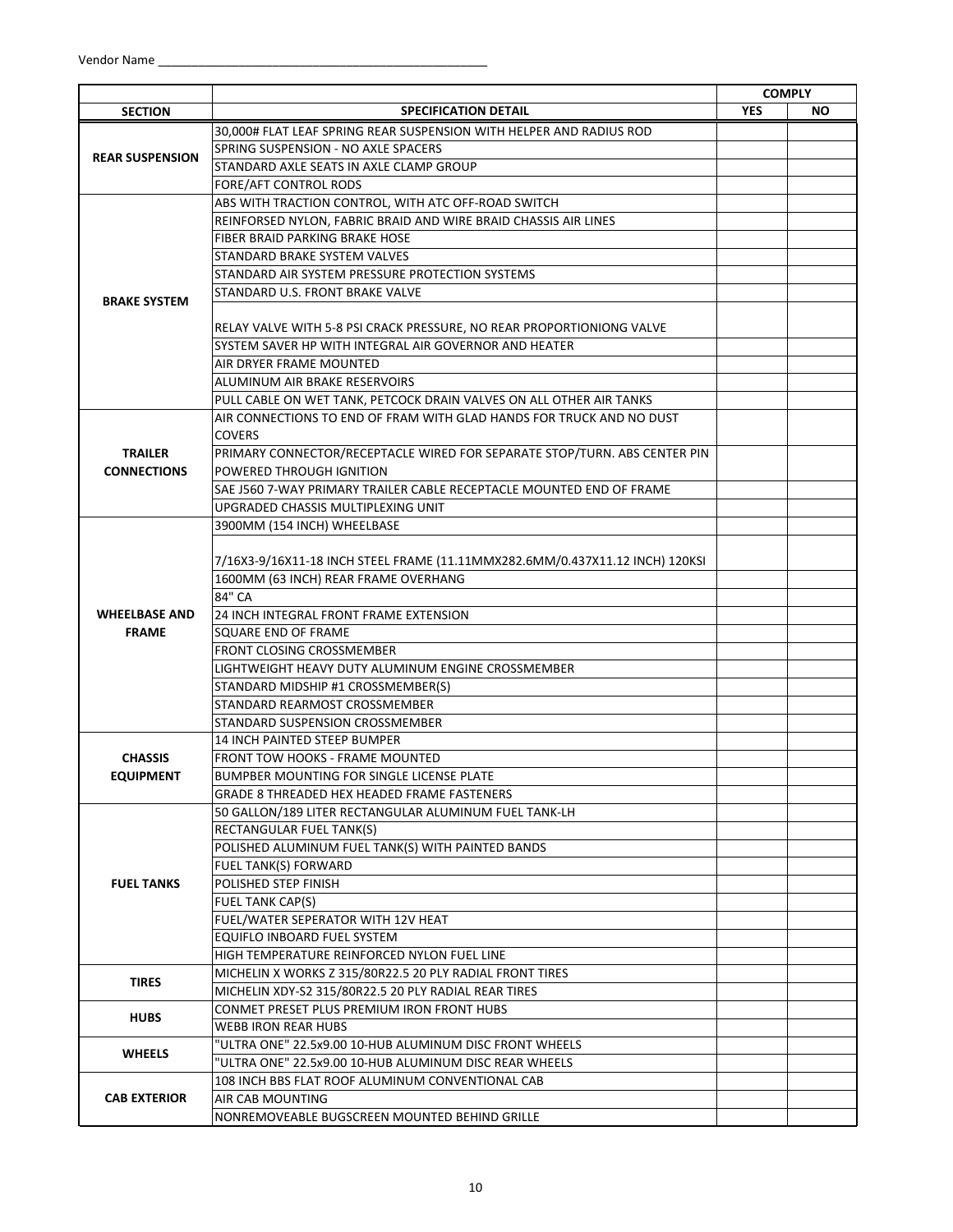|                     |                                                                              | <b>COMPLY</b> |     |
|---------------------|------------------------------------------------------------------------------|---------------|-----|
| <b>SECTION</b>      | <b>SPECIFICATION DETAIL</b>                                                  | <b>YES</b>    | NO. |
|                     | <b>FRONT FENDERS DET-BACK AXLE</b>                                           |               |     |
|                     | LH AND RH GRAB HANDLES                                                       |               |     |
|                     | STATIONARY BLACK GRILLE WITH BRIGHT ACCENTS                                  |               |     |
|                     | BLACK HOOD MOUNTED AIR INTAKE GRILLE                                         |               |     |
|                     | <b>FIBERGLASS HOOD</b>                                                       |               |     |
|                     | SINGLE 14 INCH ROUND POLISHED AIR HORN ROOF MOUNTED                          |               |     |
|                     | SINGLE ELECTRIC HORN                                                         |               |     |
|                     | SINGLE HORN SHIELD                                                           |               |     |
|                     | <b>EXTERIOR SUN VISOR</b>                                                    |               |     |
|                     | DOOR LOCKS AND IGNITION SWITCH KEYED THE SAME                                |               |     |
|                     | REAR LICENSE PLATE MOUNT END OF FRAME                                        |               |     |
|                     | LED COMPOSITE HEADLAMPS WITH BLACK BEZELS                                    |               |     |
|                     | LED AERODYNAMIC MARKER LIGHTS                                                |               |     |
|                     | INTEGRAL STOP/TAIL/BACKUP LIGHTS                                             |               |     |
|                     | STANDARD FRONT TURN SIGNAL LAMPS                                             |               |     |
|                     | DUAL WEST COAST BRIGHT FINISH HEATED MIRRORS WITH LH AND RH REMOTE           |               |     |
| <b>CAB EXTERIOR</b> | <b>DOOR MOUNTED MIRRORS</b>                                                  |               |     |
| (CONT'D)            | 102 INCH EQUIPMENT WIDTH                                                     |               |     |
|                     | LH AND RH 8 INCH BRIGHT FINISH CONVEX MIRRORS MOUNTED UNDER PRIMARY          |               |     |
|                     | <b>MIRRORS</b>                                                               |               |     |
|                     | RD DOWN VIEW MIRROR                                                          |               |     |
|                     | RH AND LH 8 INCH STAINLESS STEEL FENDER MOUNTED CONVEX MIRRORS WITH TRIPOD   |               |     |
|                     | <b>BRACKETS</b>                                                              |               |     |
|                     | STANDARD SIDE/REAR REFLECTORS                                                |               |     |
|                     | POLISHED DIAMOND PLATE EXHAUST COVER                                         |               |     |
|                     | 63 X 14 INCH TINTED REAR WINDOW                                              |               |     |
|                     |                                                                              |               |     |
|                     | TINTED DOOR GLASS LH AND RH WITH TINTED NON-OPERATING WING WINDOWS           |               |     |
|                     | RH AND LH ELECTRIC POWERED WINDOWS, PASSENGER SWITCHES ON DOOR(S)            |               |     |
|                     | ELECTRICALLY HEATED TINTED WINDSHIELD                                        |               |     |
|                     |                                                                              |               |     |
|                     | 8 LITER WINDSHIELD WASHER RESERVOIR, CAB MOUNTED, WITH FLUID LEVEL INDICATOR |               |     |
|                     | OPAL GRAY VINYL INTERIOR                                                     |               |     |
|                     | MOLDED PLASTIC DOOR PANEL                                                    |               |     |
|                     | <b>BLACK MATS WITH SINGLE INSULATION</b>                                     |               |     |
|                     | DASH MOUNTED ASH TRAYS AND LIGHTER                                           |               |     |
|                     | FORWARD ROOF MOUNTED CONSOLE WITH UPPER STORAGE COMPARTMENTS                 |               |     |
|                     | WITHOUT NETTING                                                              |               |     |
|                     | IN-DASH STORAGE BIN                                                          |               |     |
|                     | (2) CUP HOLDERS LH AND RH DASH                                               |               |     |
|                     | GRAY/CHARCOAL FLAT DASH                                                      |               |     |
|                     | <b>5 LB FIRE EXTINGUISHER</b>                                                |               |     |
|                     | HEATER, DEFROSTER, AND AIR CONDITIONER                                       |               |     |
|                     | STANDARD HVAC DUCTING                                                        |               |     |
| <b>CAB INTERIOR</b> | MAIN HVAC CONTROLS WITH RECIRCULATION SWITCH                                 |               |     |
|                     | STANDARD HEATER PLUMBING                                                     |               |     |
|                     | DENSO HEAVY DUTY AIR CONDITIONER COMPRESSOR                                  |               |     |
|                     | BINARY CONTROL, R-134A                                                       |               |     |
|                     | STANDARD INSULATION                                                          |               |     |
|                     | SOLID-STATE CIRCUIT PROTECTION AND FUSES                                     |               |     |
|                     | 12V NEGATIVE GROUND ELECTRICAL SYSTEM                                        |               |     |
|                     | DOME LIGHT WITH 3-WAY SWITCH ACTIVATED BY LH AND RH DOORS                    |               |     |
|                     | LH AND RH ELECTRIC DOOR LOCKS                                                |               |     |
|                     | (1) 12 VOLT POWER SUPPLY IN DASH                                             |               |     |
|                     | TRIANGULAR REFLECTORS WITHOUT FLARES                                         |               |     |
|                     |                                                                              |               |     |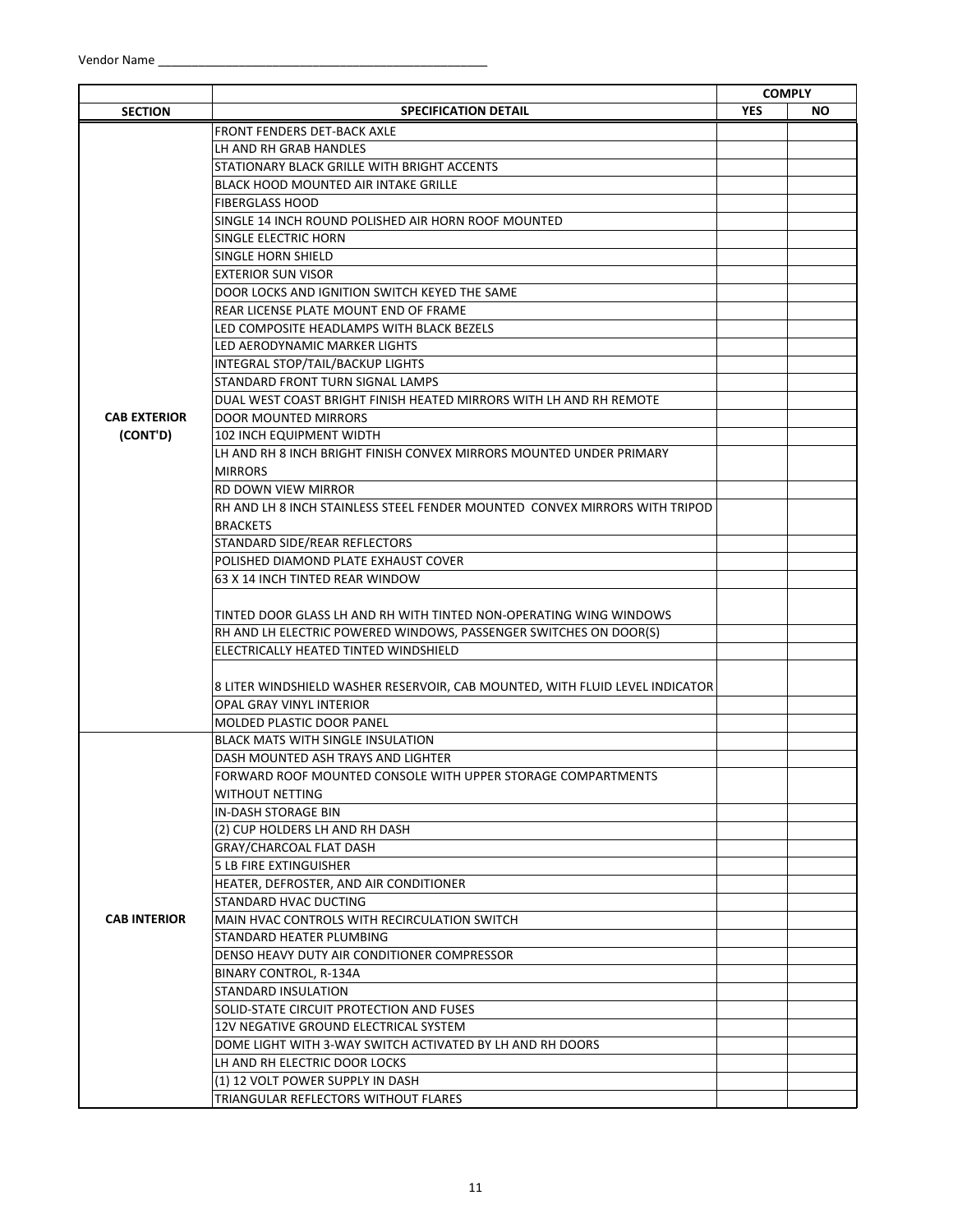|                        |                                                                              | <b>COMPLY</b> |     |
|------------------------|------------------------------------------------------------------------------|---------------|-----|
| <b>SECTION</b>         | <b>SPECIFICATION DETAIL</b>                                                  | <b>YES</b>    | NO. |
|                        | BASIC HIGH BACK AIR SUSPENSION DRIVER SEAT WITH MECHANICAL LUMBAR AND        |               |     |
|                        | INTEGRATED CUSHION EXTENSION                                                 |               |     |
|                        | 2 MAN TOOL BOX MID BACK NON SUSPENSION PASSENGER SEAT                        |               |     |
|                        | LH AND RH INTEGRAL DOOR PANEL ARMRESTS                                       |               |     |
| <b>CAB INTERIOR</b>    | BLACK CORDURA PLUS CLOTH DRIVER AND PASSENGER SEAT COVERS                    |               |     |
| (CONT'D)               | <b>BLACK SEAT BELTS</b>                                                      |               |     |
|                        | ADJUSTABLE TILT AND TELESOPING STEERING COLUMN                               |               |     |
|                        | 4-SPOKE 18 INCH (450MM) STEERING WHEEL                                       |               |     |
|                        | DRIVER AND PASSENGER INTERIOR SUN VISORS                                     |               |     |
|                        | GRAY DRIVER INSTRUMENT PANEL                                                 |               |     |
|                        | <b>GRAY CENTER INSTRUMENT PANEL</b>                                          |               |     |
|                        | <b>BLACK GAUGE BEZELS</b>                                                    |               |     |
|                        | LOW AIR PRESSURE INDICATOR LIGHT AND AUDIBLE ALARM                           |               |     |
|                        | 2 INCH PRIMARY AND SECONDARY AIR PRESSURE GAUGES                             |               |     |
|                        | INTAKE MOUNTED AIR RESTRICTION INDICATOR WITHOUT GRADUATIONS                 |               |     |
|                        | NO ELECTRONIC CRUISE CONTROL                                                 |               |     |
|                        | KEY OPERATED IGNITION SWITCH AND INTEGRAL START POSITION; 4 POSITION         |               |     |
|                        | OFF/RUN/START/ACCESSORY                                                      |               |     |
|                        |                                                                              |               |     |
|                        | ICU3S, 132X48 DISPLAY WITH DIAGNOSTICS, 28 LED WARNING LAMPS AND DATA LINKED |               |     |
|                        | HEAVY DUTY ONBOARD DIAGNOSTICS INTERFACE CONNECTOR LOCATED BELOW LH          |               |     |
|                        | DASH                                                                         |               |     |
|                        | 2 INCH ELECTRIC FUEL GAUGE                                                   |               |     |
|                        | PROGRAMMABLE RPM CONTROL - ELECTRONIC ENGINE                                 |               |     |
|                        | ELECTRIC ENGINE COOLANT TEMPERATURE GAUGE                                    |               |     |
|                        | 2 INCH TRAMSMISSION OIL TEMPERATURE GAUGE                                    |               |     |
|                        | ENGINE AND TRIP HOUR METERS INTEGRAL WITHIN DRIVER DISPLAY                   |               |     |
|                        | <b>CUSTOMER FINISHED AND INSTALLED PTO CONTROLS</b>                          |               |     |
|                        | ELECTRIC ENGINE OIL PRESSURE GAUGE                                           |               |     |
|                        | AM/FM/WB WORLD TUNER RADIO WITH BLUETOOTH AND USB AND AUXILIARY INPUTS,      |               |     |
| <b>INSTRUMENTS AND</b> | J1939                                                                        |               |     |
| <b>CONTROLS</b>        |                                                                              |               |     |
|                        | ELECTRONIC MPH SPEEDOMETER WITH SECONDARY KPH SCALE, WITHOUT ODOMETER        |               |     |
|                        | STANDARD VEHICLE SPEED SENSOR                                                |               |     |
|                        | ELECTRONIC 3000 RPM TACHOMETER                                               |               |     |
|                        | IDLE LIMITER, ELECTRONIC ENGINE                                              |               |     |
|                        | FOUR ON/OFF ROCKER SWITCHES IN DASH WITH INDICATOR LIGHTS AND WIRE ROUTED    |               |     |
|                        | TO CHASSIS AT BACJK OF CAB, LABEL OPT                                        |               |     |
|                        | PRE-LIT LAMP INSPECTION SYSTEM (PRE-CHECKS ALL LAMPS FOR PROPER OPERATION    |               |     |
|                        | <b>BEFORE TRUCK USE)</b>                                                     |               |     |
|                        | <b>BW TRACTO PROTECTION BALVE</b>                                            |               |     |
|                        | TRAILER HAND CONTROL BRAKE VALVE                                             |               |     |
|                        | DIGITAL VOLTAGE DISPLAY INTEGRAL WITH DRIVER DISPLAY                         |               |     |
|                        |                                                                              |               |     |
|                        | SINGLE ELECTRIC WINDSHIELD WIPER MOTOR WITH DELAY AND ARCTIC TYPE BLADES     |               |     |
|                        | MARKER LIGHT SWITCH INTEGRAL WITH HEADLIGHT SWITCH AND CONNECTOR FOR         |               |     |
|                        | <b>BODY COMPANY SUPPLIED LIGHTS</b>                                          |               |     |
|                        | TWO VALVE PARKING BRAKE SYSTEM WITH WARNING INDICATOR                        |               |     |
|                        | SELF CANCELING TURN SIGNAL SWITCH WITH DIMMER, WASHER/WIPER AND HAZARD IN    |               |     |
|                        | <b>HANDLE</b>                                                                |               |     |
|                        | INTEGRAL ELECTRONIC TURN SIGNAL FLASHER WITH HAZARD LAMPS OVERRIDING STOP    |               |     |
|                        | LAMPS                                                                        |               |     |
| <b>DESIGN</b>          | PAINT: ONE SOLID COLOR - WHITE WITH BLACK FRAME                              |               |     |
|                        | CAB COLOR A: TO TOWN SPECFICIATIONS                                          |               |     |
| <b>COLOR</b>           | BLACK, HIGH SOLIDS POLYURETHANE CHASSIS PAINT                                |               |     |
|                        | BUMPER PAINT: FP24812 ARGENT SILBER DUPONT FLEX                              |               |     |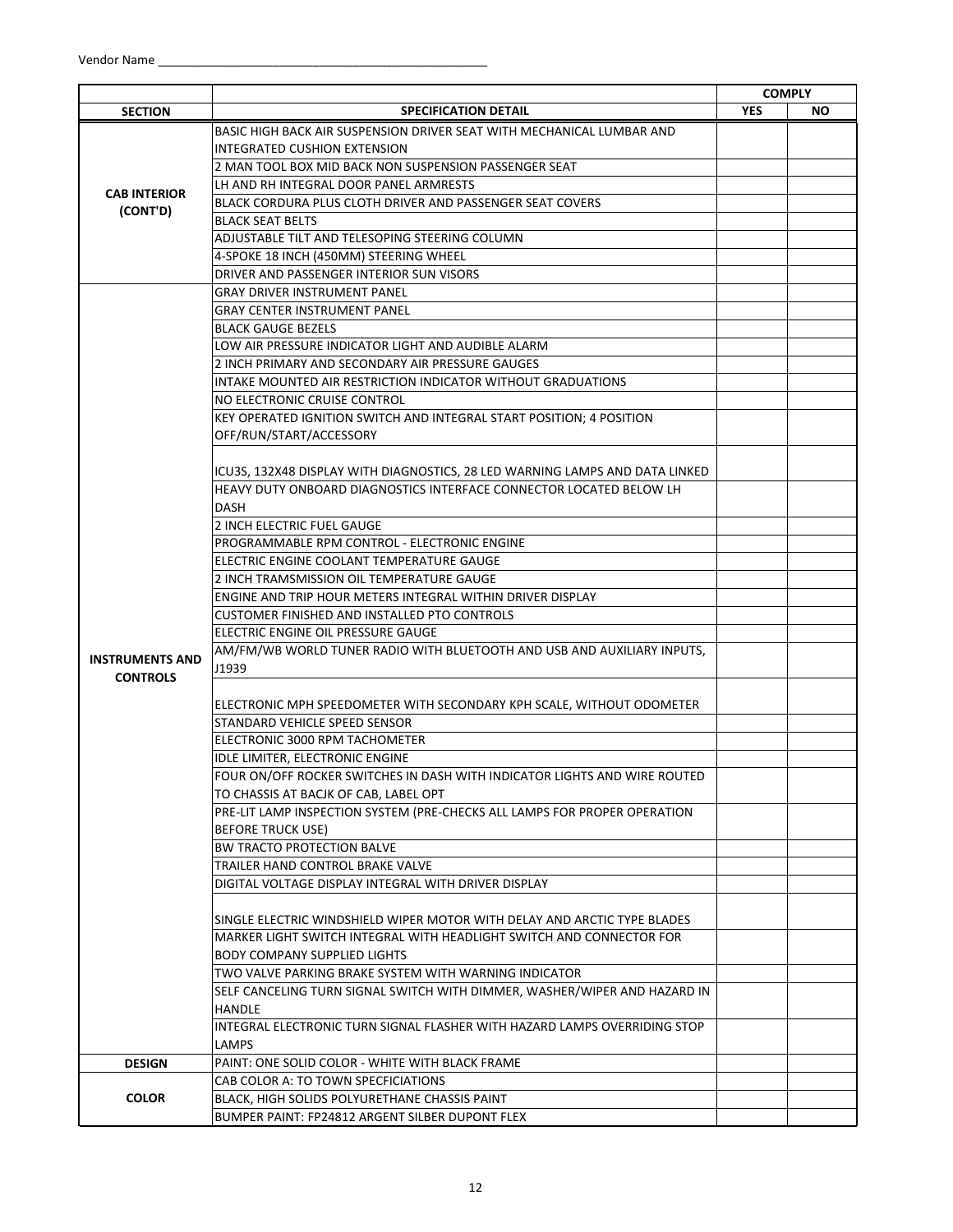|                       |                                                                                                                                              | <b>COMPLY</b> |    |
|-----------------------|----------------------------------------------------------------------------------------------------------------------------------------------|---------------|----|
| <b>SECTION</b>        | <b>SPECIFICATION DETAIL</b>                                                                                                                  | <b>YES</b>    | ΝO |
| <b>COLOR (CONT'D)</b> | STANDARD E COAT/UNDERCOATING                                                                                                                 |               |    |
| <b>CERTIFICATION/</b> |                                                                                                                                              |               |    |
| <b>COMPLIANCE</b>     | U.S. FMVSS CERTIFICATION, EXCEPT SALES CABS AND GLIDER KITS<br>ENGINE EXTENDED WARRANTY INCLUDING AFTERTREATMENT FOR 5 YEARS/100,000         |               |    |
|                       | MILES/161,000 KM                                                                                                                             |               |    |
|                       |                                                                                                                                              |               |    |
|                       |                                                                                                                                              |               |    |
|                       | EXTENDED TRUCK COVERAGE 5 YEARS/100,000 MILES/161,000KM TO INCLUDE THE                                                                       |               |    |
|                       | FOLLOWING: FRONT SUSPENSION, REAR SUSPENSION, AIR INTAKE SYSTEM, IGNITION                                                                    |               |    |
|                       | SYSTEM, CHARGING SYSTEM, CRANKING SYSTEM, CHARGE AIR COOLER, CLIMATE                                                                         |               |    |
|                       | CONTROL (COVERS COMPLETE HEAT AND AIR CONDITIONING SYSTEM INCLUDING                                                                          |               |    |
|                       | ELECTRICAL COMPONENTS, LINES, WIRITNG, AMBIENT AIR TEMPERATURE SENSOR, AND                                                                   |               |    |
|                       | RECEIVER DRYER), AUXILIARY HVAC SYSTEMS (EXCLUDING BATTERIES), COOLING SYSTEM,                                                               |               |    |
| <b>EXTENDED</b>       | DRIVE SHAFTS, BRAKING SYSTEM, WIRING, FUEL SYSTEM, STEERING SYSTEM, EXHAUST                                                                  |               |    |
| <b>WARRANTY</b>       | SYSTEM, ATS/EMISSIONS, SUPPLEMENTAL INFO DEVICES, CAB & HOOD, INSTRUMENTS &                                                                  |               |    |
|                       | GAUGES, TRANSFER CASE MOUNTS, STARTER AND ALTERNATOR (COVERS STARTER                                                                         |               |    |
|                       | MOTOR, STARTER SOLENOID, ALTERNATOR, AND MOUNTING BRACKETS), DRIVE LINES,                                                                    |               |    |
|                       | CHASSIS WIRING AND CONNECTORS, CHASSIS WIRING AND CONNECTORS, GAUGES &                                                                       |               |    |
|                       | SWITCHES, INTERIOR COMPONENTS, FACTORY INSTALLED ACCESSORIES                                                                                 |               |    |
|                       | AXLE: FRONT/SINGLE REAR 5 YEARS/100,000 MILES/161,000 KM EXTENDED AXLE                                                                       |               |    |
|                       | COVERAGE                                                                                                                                     |               |    |
|                       | TOWING/ROADSIDE ASSISTANCE: 5 YEARS/UNLIMITED MILES/KM; INDICATE MAXIMUM                                                                     |               |    |
|                       | CHARGE PER OCCURRENCE FOR TOWING TO A QUALIFIED SERVICE CENTER, ENGINE OR                                                                    |               |    |
|                       | TRANSMISSION SUPPLIER SERVICE CENTER \$<br>PER OCCURRENCE.                                                                                   |               |    |
|                       | STAINLESS STEEL DUMP BODY CROSSMEMBERLESS                                                                                                    |               |    |
|                       | IT IS THE INTENT OF THESE SPECIFICATIONS TO DESCRIVE A 6.4-7.7 CUBIC YARD HEAVY-                                                             |               |    |
| <b>INTENT</b>         | DUTY DUMP BODY WITH A SCISSOR-TYPE HOIST.                                                                                                    |               |    |
|                       | THE INSIDE OF THE DUMP BODY SHALL BE 10' AND INSIDE WIDTH SHALL BE 84"                                                                       |               |    |
|                       | IT SHALL HAVE A CAPACITY OF 6.4 CUBIC YARDS WITHOUGH SIDEBOARDS                                                                              |               |    |
|                       | THE 10 GA. 304 STAINLESS STEEL SIDES SHALL BE 30" HIGH WITH 6" SIDEBOARD POCKETS                                                             |               |    |
|                       | CAPABLE OF INCREASING THE TOTAL CAPACITY TO 7.7 CUBIC YARDS                                                                                  |               |    |
|                       | THERE SHALL BE 2" X 8" OAK SIDEBOARDS INSTALLED AND PAINTED BLACK                                                                            |               |    |
|                       | THE STRAIGHT VERTICAL SIDES SHALL BE MADE OF 10 GA. 304 STAINLESS STEEL WITH                                                                 |               |    |
|                       | DIRT SHEDDING BOXED TOP RAIL 4-3/8" WIDE BY 4-3/8" HIGH                                                                                      |               |    |
| <b>BODY</b>           | THE DIRT SHEDDING SLOPED TOP RAIL IS TO FOLD BACK 45 DEGREES AT TOP                                                                          |               |    |
|                       | NO SEAM IS TO BE VISIBLE TO THE OUTSIDE OR BOTTOM OF THE TOP RAIL<br>INCLUDING FRONT CORNER POST, THER ARE TO BE A MINIMUM OF THREE VERTICAL |               |    |
|                       | <b>GUSSETS</b>                                                                                                                               |               |    |
|                       | THE VERTICAL GUSSETS ARE 6" WIDE AND 3-1/2" DEEP. THE BOTTOM OF THE SIDES                                                                    |               |    |
|                       | SHALL HAVE A 5" 45 DEGREE SLOPED RUB RAIL THAT IS 4-1/2" WIDE                                                                                |               |    |
|                       | THE FULL DEPTH REAR CORNER POST SHALL BE A MINIMUM OF 15" WIDE AND 4" DEEP                                                                   |               |    |
|                       | <b>FULLY WELDED</b>                                                                                                                          |               |    |
|                       | THE FULLY WELDED 6-PANEL TAILGATE SHALL BE ONE PIECE 10 GA, 304 STAINLESS STEEL                                                              |               |    |
|                       | 36" HIGH AND WILL INCLUDE A STAINLESS STEEL LIFTING RING IN THE EVENT THE                                                                    |               |    |
|                       | <b>TAILGATE IS REMOVED</b>                                                                                                                   |               |    |
|                       | HORIZONTAL BRACING SHALL BE DIRT SHEDDING INCLUDING ROP RAIL WITH FOUR 4"                                                                    |               |    |
|                       | <b>VERTICAL GUSSETS</b>                                                                                                                      |               |    |
|                       |                                                                                                                                              |               |    |
| <b>TAILGATE</b>       | THE 1" STAINLESS STEEL UPPER TAILGATE HINGE SHALL HAVE A MINIMUM 1-1/4" 304                                                                  |               |    |
|                       |                                                                                                                                              |               |    |
|                       | STAILESS STEEL UPPER PIN AND 1-1/4" 304 STAINLESS STEEL LOWER TAILGATE PIN.                                                                  |               |    |
|                       | THE 1/2" LOWER LATCH ASSEMBLY SHALE HAVE 1/2" 304 STAINLESS STEEL LOWER PIN                                                                  |               |    |
|                       | CRADLE<br>THE UPPER TAILGATE HINGE BRACKET SHALL BE INCORPORATED INTO THE REAR CORNER                                                        |               |    |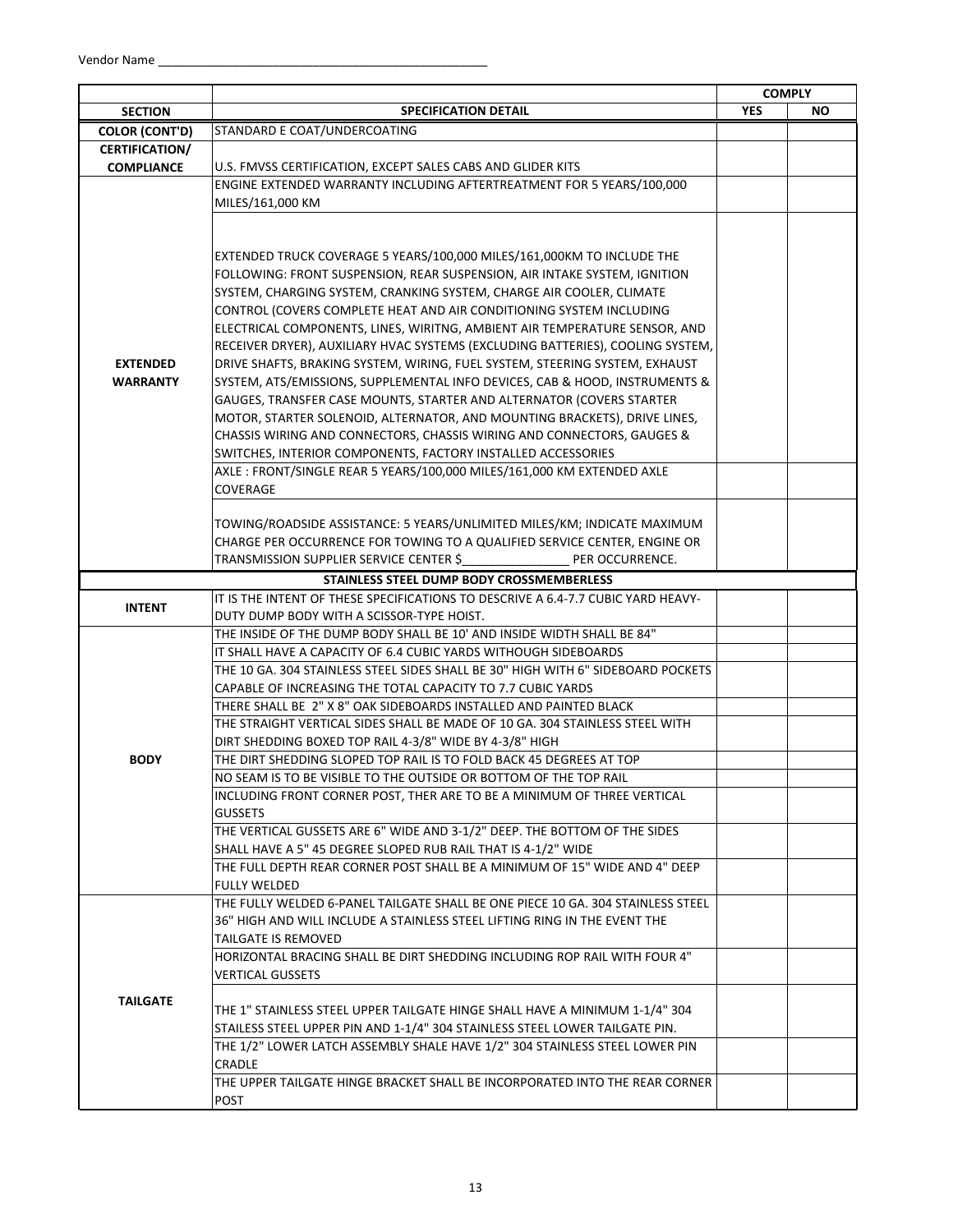|                        |                                                                                  |            | <b>COMPLY</b> |
|------------------------|----------------------------------------------------------------------------------|------------|---------------|
| <b>SECTION</b>         | <b>SPECIFICATION DETAIL</b>                                                      | <b>YES</b> | NO.           |
|                        | SLEEVE COVERED 3/8" DIAMETER PROOF COIL CHAINS SHALL BE PROVIDED TO HOOK         |            |               |
| TAILGATE (CONT'D)      | INTO BANJO EYE BRACKETS WELDED ONTO REAR CORNER POSTS FOR TAILGATE               |            |               |
|                        | SPREADING                                                                        |            |               |
|                        | THE FRONT HEAD PANEL SHALL BE ONE PIECE 10GA. 304 STAINLESS STEEL PANEL 6"       |            |               |
|                        | HIGHER THAN THE SIDE HEIGHT                                                      |            |               |
| <b>FRONT HEAD</b>      | A FORMED V BEND WILL BE INCORPORATED THE FULL WIDTH AND PLACED IN THE            |            |               |
| <b>PANEL</b>           | <b>CENTER OF THE PANEL</b>                                                       |            |               |
|                        | THE TOP OF THE PANEL SHALL BE FORMED 2-1/2" WIDE AND 1-1/4" DEEP                 |            |               |
|                        | THE CROSSMEMBERLESS FLOOR SHALL BE MADE OF 1/4" AR-450 STEEL                     |            |               |
|                        | THE FLOORSHALL BE SO DESIGNRTED AND CONSTRUCTED THAT IT WILL NOT HAVE ANY        |            |               |
| <b>FLOOR</b>           | UNDERBODY CROSSMEMBER BRACING                                                    |            |               |
|                        | THE FLOOR SHALL BE SUPPORTED BY FORMED 1/3" THICH STEEL TRAPEZOIDAL              |            |               |
|                        | LONGITUDINALS THAT SPAN THE ENTIRE LENGTH OF THE BODY                            |            |               |
|                        |                                                                                  |            |               |
|                        | THERE SHALL BRE A 1/2 CAB SHIELD SUPPLIED MADE OF 10 GA. 304 STAINLESS STEEL     |            |               |
| <b>CAB SHIELD</b>      | THE 1/2 CAB SHIELD SHALL EXTEND 23" FROM THE FRONT OF THE BODY                   |            |               |
|                        | CABSHIELD SHALL INCLUDE A TOTAL OF (5) AMBER STROBES: (1) ON THE DRIVER'S SIDE,  |            |               |
|                        | (1) ON THE PASSENGER'S SIDE, (3) ACROSS THE FRONT                                |            |               |
|                        | (2) S/T/T/ OVAL LED LIGHTS AND (2) LED AMBER STROBE LIGHTS SHALL BE INSTALLED IN |            |               |
| <b>LED BODY LIGHTS</b> | THE REAR CORNER POST                                                             |            |               |
| <b>SUBFRAME</b>        | SUBFRAME SHALL BE MADE OF 5/16" STEEL FORMED TO A 6" CHANNEL                     |            |               |
|                        | HOIST SHALL HAVE A SINGLE CYLINDER WITH DUAL SUPPORT ARMS AND DUAL BODY          |            |               |
|                        | <b>PROPS</b>                                                                     |            |               |
|                        | THE 8" DIAMETER, 20" STROKE CYLINDER SHALL HAVE A 2-1/2" CHROME PLATED PISTON    |            |               |
|                        | ROD AND CAPABLE OF BEING USED IN A SINGLE ACTING OR DOUBLE ACTING                |            |               |
|                        | APPLICATION                                                                      |            |               |
|                        | THE NTEA CLAS 50 RATED HOIST SHALL ENSURE A DUMP ANGLE OF NOT LESS THAN 50       |            |               |
| <b>HOIST</b>           | DEGREES AND BE CAPABLE OF OBTAINING A 17 TON LIFT CAPACITY WITH RELIEF VALVE     |            |               |
|                        | SET AT 1500 PSI                                                                  |            |               |
|                        | THE FRONT AND REAR CROSSMEMBERS OF THE HOIST SHALL BE FULLY GUSSETED             |            |               |
|                        | THE HEAVY-DUTY 4140 GRADE PLATFORM TYPE REAR HINGES SHALL HAVE REPLACEABLE       |            |               |
|                        | $1-1/2$ " PINS                                                                   |            |               |
|                        | HOIST SHALL BE OF A FULLY SOLID WELD CONSTRUCTION                                |            |               |
|                        | (2) BACK-UP CAMERAS SHALL BE INSTALLED ON EACH REAR CORNER POST BELOW THE        |            |               |
|                        | AMBER STROBE LIGHTS, ONE ON EACH CORNER POST. CAMERA MUST BE PROTECTED           |            |               |
|                        | AGAINST BREAKAGE AND STROBE FLASH                                                |            |               |
| <b>BACK-UP CAMERA</b>  | CAMERA MONITOR TO BE INSTALLED IN THE CAB OF THE TRUCK AND SHALL BE CAPABLE      |            |               |
|                        | OF MONITORING UP TO (4) CAMERAS AT A TIME; MONITOR DISPLAY WILL BE A             |            |               |
|                        | MINIMUM OF 7"                                                                    |            |               |
|                        | <b>CUSTOM DESIGNED, TRUCK SNOW PLOW HITCH FOR A TILE HOOD TRUCK CHASSIS</b>      |            |               |
|                        | THESE SPECIFICATIONS ARE INTENDED TO DESCRIBE A LOW MOUNT CUSTOM DESIGNED        |            |               |
|                        | SNOW PLOW HITCH, DESIGNED TO KEEP THE HITCH AND PLOW AS CLOSE TO THE TRUCK       |            |               |
| <b>GENERAL</b>         | GRILLE AND/OR BUMPER AS POSSIBLE AND ALLOW THE HOOD OF THE INTENDED              |            |               |
|                        | CHASSIS TO TILT FORWARD FOR ENGINE SERVICE WITHOUT NECESSITATING MOVEMENT        |            |               |
|                        | OF THE MAIN VERTICAL MEMBERS                                                     |            |               |
|                        | THE HITCH SHALL BE DEIGNED SO THAT THE LIFT ARM AND HYDRAULIC RAM IS CAPABLE     |            |               |
|                        | OF COLLAPSING AND PINNING TO A STOWAGE POSITION WHEN THE PLOW IS NOT IN          |            |               |
|                        | USE; THIS DESIGN REQUIREMENT IS TO SHORTEN THE PROTUSION CAPABILITY OF THE       |            |               |
|                        | LIFT ARM ARRANGEMENT                                                             |            |               |
| <b>PUSH FRAME AND</b>  | THE MAIN FRAME SHALL CONSIST OF (2) FORMED CHANNELS OF 3/8" PLATE FOR            |            |               |
| LIFTING DEVICE         | <b>VERTICAL MEMBERS</b>                                                          |            |               |
|                        | THE TWO HORIZONTAL MEMBERS SHALL BE 4" X 3" X 5/16" WALL TUBING AND              |            |               |
|                        | INCORPORATE MOUNTING BRACKETS FOR WORKING AND STORAGE POSITIONS OF THE           |            |               |
|                        | LIFT ARM AND HYDRAULIC CYLINDER                                                  |            |               |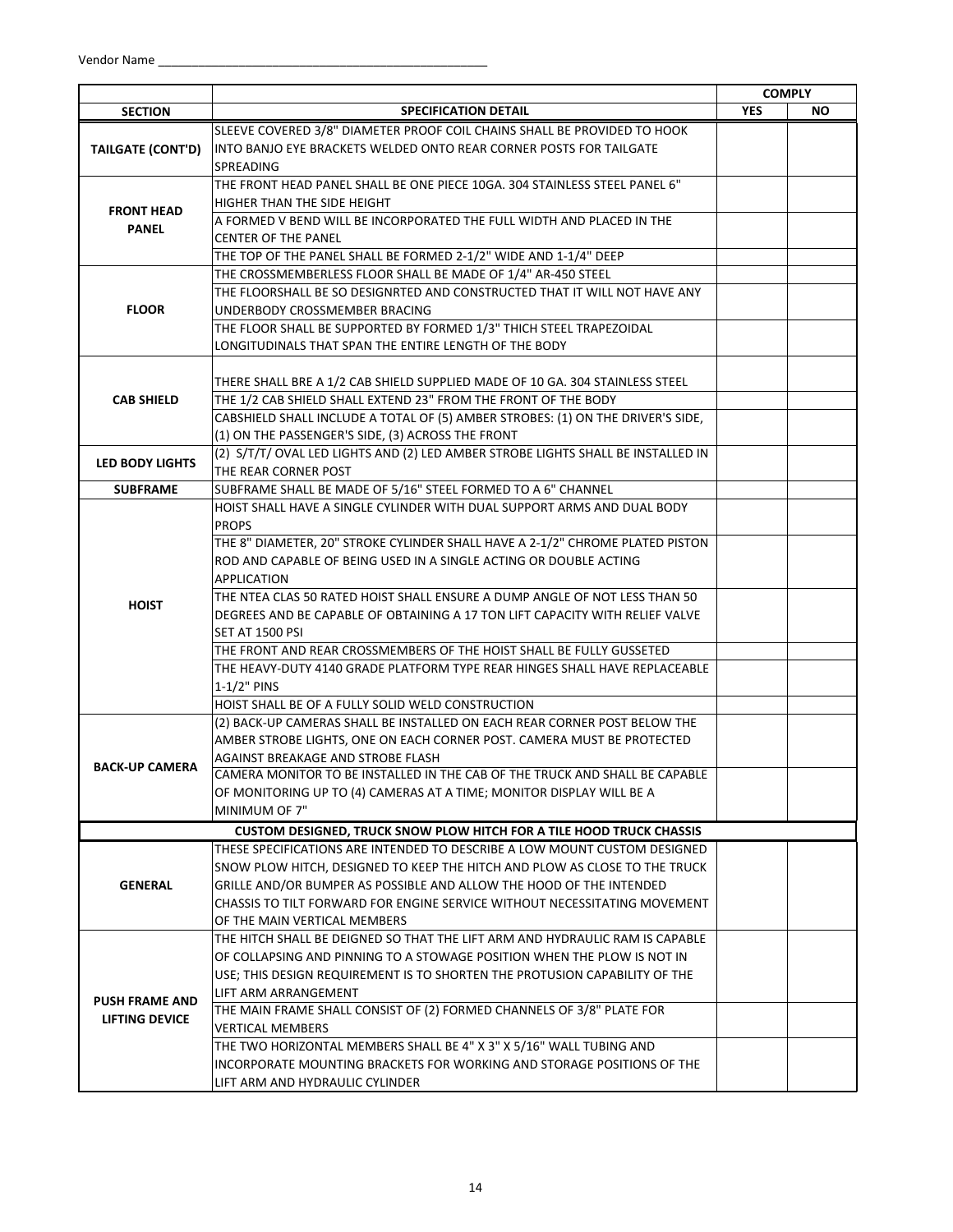|                          |                                                                                     |            | <b>COMPLY</b> |
|--------------------------|-------------------------------------------------------------------------------------|------------|---------------|
| <b>SECTION</b>           | <b>SPECIFICATION DETAIL</b>                                                         | <b>YES</b> | <b>NO</b>     |
|                          | THE ATTACHMENT OF THE TRUCK HITCH TO THE TRUCK CHASSIS SHALL BE DESIGNED TO         |            |               |
|                          | EVENLY TRANSMIT THE SNOW PLOW LOAD TO THE TRUCK FRAME UNDER CONTINUOUS              |            |               |
|                          | <b>SEVERE SERVICE</b>                                                               |            |               |
|                          | <b>GRADE 8 CAP SCREWS SHALL BE USED THROUGHOUT</b>                                  |            |               |
|                          |                                                                                     |            |               |
| <b>PUSH FRAME AND</b>    | THE ATTACHMENT TO THE TRUCK FRAM SHALL BE A CUSTOM SIDE PLATE DESIGN OF             |            |               |
| <b>LIFTING DEVICE</b>    | 1/2" MATERIAL EXTENDING BACK AS FAR AS PRACTICAL FROM THE FRONT OF THE TRUCK        |            |               |
| (CONT'D)                 |                                                                                     |            |               |
|                          | (2) BRACES OF 3" X 2" X 1/2" ANGLE AND MOUNTING BRACKETS SHALL BE                   |            |               |
|                          | INCORPORATED SO AS TO TRANSMIT THRUST FROM THE LOWER PUSH FRAME TO THE              |            |               |
|                          | UNDERSIDE OF THE CHASSIS FRAME RAILS AT A POINT FORWARD OF THE FRONT AXLE           |            |               |
|                          | HYDRAULICS FOR THE PLOW LIFT AND ANGLE SHALL BE LOCATED IN THE STRUCTURE OF         |            |               |
|                          | THE HITCH                                                                           |            |               |
|                          | A LOCKING DEVICE FOR THE COUPLING OF THE PLOW TO THE TRUCK SHALL BE                 |            |               |
|                          | ATTACHED TO THE PUSH FRAME; IT SHALL BE OF A DESIGN WHICH CAN BE                    |            |               |
|                          | ACCOMODATED BY A TRUCK-MOUNTED TOR-LOK QUICK COUPLER LOCKING DEVICE WITH            |            |               |
|                          | <b>SECONDARY LOCK</b>                                                               |            |               |
|                          | THE LOCKING DEVICE SHALL HAVE AN OPENING 3-1/2" X 11-1/2" AT THE FRONT AND 2-       |            |               |
|                          | 1/2" X 10-1/2" AT THE REAR AND BE BEVELED TO ALLOW EASY ENTRANCE OF THE             |            |               |
|                          | ARROWHEAD                                                                           |            |               |
|                          | (2) STEEL SPRING LOADED LOCKING BLOCKS SHALL BE INSTALLED DIRECTLY BEHIND THE       |            |               |
|                          | BEVELED OPENING; THE BLOCKS SHALL AUTOMATICALLY CLAMP ABOUT THE                     |            |               |
| <b>PLOW COUPLING</b>     | ARROWHEAD WHENEVER THE ARROWHEAD ENTERS THE OPENING DURING COUPLING                 |            |               |
| <b>DEVICE HITCH SIDE</b> | <b>OPERATIONS</b>                                                                   |            |               |
|                          | THE LOCKING DEVICE SHALL BE SO DESIGNED AS TO PERMIT OSCILLATION OF THE SNOW        |            |               |
|                          | PLOW WHENEVER UNEVEN ROAD CONTOURS ARE ENCOUNTERED                                  |            |               |
|                          |                                                                                     |            |               |
|                          | A HANDLE SHALL BE SUPPLIED TO UNCLAMP THE LOCKING BLOCKS FORMT HE                   |            |               |
|                          | ARROWHEAD WHENEVER UNCOUPLING OF THE PLOW FROM THE TRUCK IS DESIRED                 |            |               |
|                          | THE HYDRAULIC LIFT RAM SHALL HAVE A 4" BORE, DOUBLE ACTING DESIGN, WITH A           |            |               |
|                          | HARD CHROME PLATED PISTON ROD                                                       |            |               |
|                          | PLOW LIGHTS TO BE INSTALLED ON THE HOOD USING LOW PROFILE HEAVY DUTY                |            |               |
|                          | STAINLESS STEEL BRACKETS AS PER D.O.T. REGULATIONS AND GUIDELINES                   |            |               |
|                          | <b>CENTRAL HYDRAULIC SYSTEM</b>                                                     |            |               |
|                          |                                                                                     |            |               |
|                          | HYDRAULIC VALVE TO BE CONTROLLED FROM INSIDE CAB BY REMOTE CABLE CONTROL            |            |               |
|                          | CABLE SHALL BE OF STAINLESS STEEL CORE WITH NO LESS THAN 100 LBS RATING FOR         |            |               |
| <b>OPERATOR</b>          | PUSHING AND PULLING                                                                 |            |               |
| <b>CONTROLS</b>          | CABLE CONNECTION TO VALVE SPOOL MUST BE ENCLOSED AND SEALED WITH                    |            |               |
|                          | PROTECTIVE BONNET                                                                   |            |               |
|                          | THE CAB CONTROL LEVERS MUST BE CAPABLE OF BEING STACKED AND TIED TOGETHER           |            |               |
|                          | IN DESIRED ORDER                                                                    |            |               |
|                          | HOT SHIFT PTO SHALL MOUNT DIRECTLY TO THE TRANSMISSION                              |            |               |
|                          | DIRECT MOUNT PTO PUMP                                                               |            |               |
|                          | TWO-SECTION SPOOL VALVE WITH POWER BEYOND                                           |            |               |
|                          |                                                                                     |            |               |
| <b>PTO AND PUMP</b>      | 35 GALLON MINIMUM CAPACITY STAINLESS STEEL RESERVOIR<br>RESERVOIR MUST BE DEDICATED |            |               |
|                          |                                                                                     |            |               |
|                          | SIGHT GAUGE                                                                         |            |               |
|                          | VALVE ENCLOSURE SHALL BE STAINLESS STEEL                                            |            |               |
|                          | ONE POWER BEYOND TO FEED DUMP VALVE AND MAUNAL DUAL VALVE                           |            |               |
|                          | HYDRAULIC LINES FOR SPREADER SHALL RUN DOWN THE LEFT SIDE OF THE BODY WITH          |            |               |
| <b>HYDRAULIC LINES</b>   | <b>CONNECTIONS AT THE REAR</b>                                                      |            |               |
|                          | ALL HYDRAULIC HARD LINES SHALL BE MADE OF 304 STAINLESS STEEL PIPE, FRONT TO        |            |               |
|                          | <b>BACK</b>                                                                         |            |               |
| <b>ACCESSORIES</b>       | STAINLESS STEEL SONE SHIELDS AHEAD OF REAR WHEELS                                   |            |               |
|                          | 3-RUNG STAINLESS STEEL LADDER                                                       |            |               |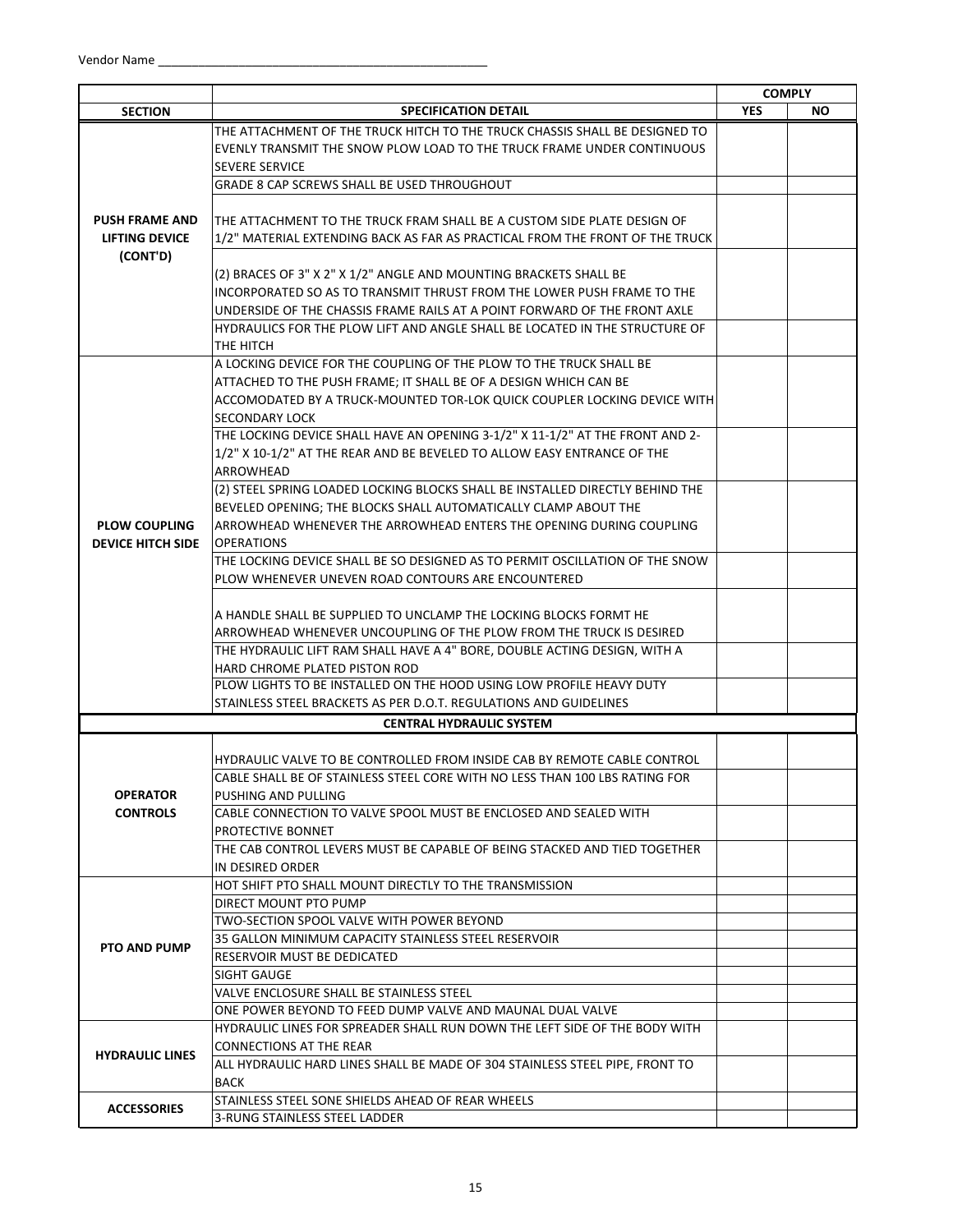|                      |                                                                                |            | <b>COMPLY</b> |
|----------------------|--------------------------------------------------------------------------------|------------|---------------|
| <b>SECTION</b>       | <b>SPECIFICATION DETAIL</b>                                                    | <b>YES</b> | <b>NO</b>     |
| <b>ACCESSORIES</b>   | RUBBER MUD FLAPS TO BE INSTALLED BEHIND THE REAR WHEELS USING STAINLESS        |            |               |
| (CONT'D)             | STEEL FASTENERS AND STAINLESS STEEL MOUNTING BRACKETS                          |            |               |
|                      | A 10-TON PINTLE HOOK SHALL BE MOUNTED TO A PINTLE HOOK PLTES FABRICATED OF     |            |               |
|                      | 5/8" STEEL PLATE AT THE REAR OF THE TRUCK FRAME                                |            |               |
|                      | PINTLE HOOK HEIGHT SHALL MEASURE 22" OFF THE GROUND                            |            |               |
|                      | (2) SAFETY CHAIN EYES (D-RINGS) SHALL BE PERMANENTLY ATTACHED TO THE PINTLE    |            |               |
| <b>TOWNING</b>       | HOOK PLATE, ONE ON EACH SIDE OF THE PINTLE HOOK                                |            |               |
| <b>ACCESSORIES</b>   | WEATHER PROOF (7_ PRING MALE AND FEMAIL TRILER LIGHT PLUGS SHALL BE INSTALLED  |            |               |
|                      | IN THE REAR CROSSMEMBER WITH THE FEMAIL WIRED AND THE MALE SUPPLIED; FLAT      |            |               |
|                      | <b>AND ROUND</b>                                                               |            |               |
|                      | ELECTRONIC TRAILER BRAKE CONTROLLER SHALL BE INSTALLED AND MOUNTED INSIDE      |            |               |
|                      | OF THE CAB                                                                     |            |               |
|                      | A WINDOW SHADE STYLE TARP SHALL BE MOUNTED TO THE FRONT OF THE BODY            |            |               |
| <b>TARP SYSTEM</b>   | HEAVY DUTY MESH, PVC COATED POLYESTER TARP TO BE SUPPLIED WITH TARP SYSTEM     |            |               |
|                      | FOR DURABILITY AND LONGER LIFE                                                 |            |               |
|                      | <b>10' REVERSABLE PLOW</b>                                                     |            |               |
|                      | THESE SPECIFICATIONS ARE INTENDED TO DESCRIBE A REVERSIBLE TRIP BLADE SNOW     |            |               |
| <b>GENERAL</b>       | PLOW: PLOW MUST BE HYDRAULICALLY REVERSIBLE FOR RIGHT AND LEFT HAND            |            |               |
|                      | DISCHARGE OF SNOW AND MUST INCLUDE A COMPRESSION SPRING TYPE SAFETY TRIP       |            |               |
|                      | MECHANISM. A MINIMUM OF 10 FEET LONG AND 36 INCHES HIGH                        |            |               |
|                      | THE MOLDBOARD SHALL BE SMOOTH ROLLED TO ENSURE EASE OF SNOW DISCHARGE          |            |               |
|                      | AND MANUFACTURED FROM 3/16" THICK STEEL SHEET                                  |            |               |
|                      | THE MOLDBOARD SHALL BE ROLLED WITH A MINIMUM RADIUS OF 16 INCES AND MUST       |            |               |
|                      | INCLUDE AN INTEGRALLY FROMED TOP REINFORCEMENT CHANNEL APPROX. 1-1/4" X 2-     |            |               |
| <b>MOLDBOARD</b>     | $1/2$ " IN SIZE                                                                |            |               |
| <b>ASSEMBLY</b>      | THE TOP LEADING EDGE OF THE MOLDBOARD SHALL BE DESIGNED AS AN INTEGRAL         |            |               |
|                      | DEFLECTOR WHICH EXTENDS NO LESS THAN 8 INCHES IN FRONT OF THE CUTTING EDGE     |            |               |
|                      | IN THE NORMAL PLOWING POISITION                                                |            |               |
|                      | THE MOLDBOARD, WITH THE CUTTING EDGE INSTALLED, SHALL BE NO LESS THAN 36       |            |               |
|                      | INCHES HIGH AND 120 INCHES LONG                                                |            |               |
|                      | THE MOLDBOARD IS TO BE REINFORCED WITH NO LESS THAN (5) 1/2" X 3" ONE PIECE    |            |               |
|                      | <b>VERTICAL RIBS</b>                                                           |            |               |
|                      | ALL RIBS ARE TO EXTEND FROM THE LOWER FORMED BOX SECTION, TO BE INTEGRALLY     |            |               |
|                      | FORMED TOP REINFORCEMENT CHANNEL                                               |            |               |
|                      | ALL RIBS TO BE INTERMITTENTLY SKIP WELDED TO THE MOLDBOARD SHEET               |            |               |
|                      | THE TWO OUTERMOST RIBS SHALL BE LOCATED APPROXIMATELY 1/3" IN FROM EACH        |            |               |
|                      | END OF THE MOLDBOARD, AND BE DESIGNED TO CAP OFF EACH END OF THE LOWER         |            |               |
|                      | FORMED BOX SECTION                                                             |            |               |
|                      | THE TWO INNER RIBS SHALL BE LOCATED NO LESS THAN 44 INCHES OFF THE CENTERLINE  |            |               |
|                      | OF THE MOLDBOARD                                                               |            |               |
|                      | THESE RIBS SHALL INCORPORATE RETURN STOPS TO ENSURE THAT THE MOLDBOARD         |            |               |
|                      | RETURNS TO THE ORIGINAL PLOWING POSITION AFTER TRIPPING                        |            |               |
| <b>MOLDBOARD</b>     | THE LAST RIB SHALL BE LOCATED DIRECTLY IN THE CNETER OF THE MOLDBOARD          |            |               |
| <b>REINFORCEMENT</b> |                                                                                |            |               |
|                      | THE CENTER RIB AND TWO INNER RIBS MUST BE ALIGNED DIRECTLY WITH THE THREE      |            |               |
|                      | PUSH FRAME HINGE POINTS TO ENSURE EVEN DISTRIBUTION OF PLOWING FORCES          |            |               |
|                      | THE PUSH FRAME CONNECTIONS EARS ON THE MOLDBOARD SHALL BE MANUFACTURED         |            |               |
|                      | FROM 1 INCH THICK STEEL PLATE; THESE EARS SHALL BE DRILLED TO ACCEPT A 1-7/16" |            |               |
|                      | DIAMETER PIN. THE BOTTOM OF THE MOLDBOARD SHALL BE REINFORCED BY A ONE         |            |               |
|                      | PIECE FORMED AND DIMPLED BOX SECTION                                           |            |               |
|                      | THE BOX SECTION SHALL BE MADE FROM 5/16" THICK EX-TEN 50 STEEL PLATE           |            |               |
|                      | THE BOX SECTION SHALL BE BRAKE PRESS DIMPLED AT EACH BOLT HOLE                 |            |               |
|                      | BOTH THE BOX SECTION AND THE MOLDBOARD SHALL BE PUNCHED WITH 11/16" HOLES      |            |               |
|                      | IN ACCORDANCE WITH AASHO SPECIFICATIONS                                        |            |               |
|                      | THE ANGLE OF THE CUTTING EDGE WHEN INSTALLED ON THE PLOW AND IN THE            |            |               |
|                      | PLOWING POSITION SHALL BE LAID BACK 34 DEGREES FROM THE VERTICAL               |            |               |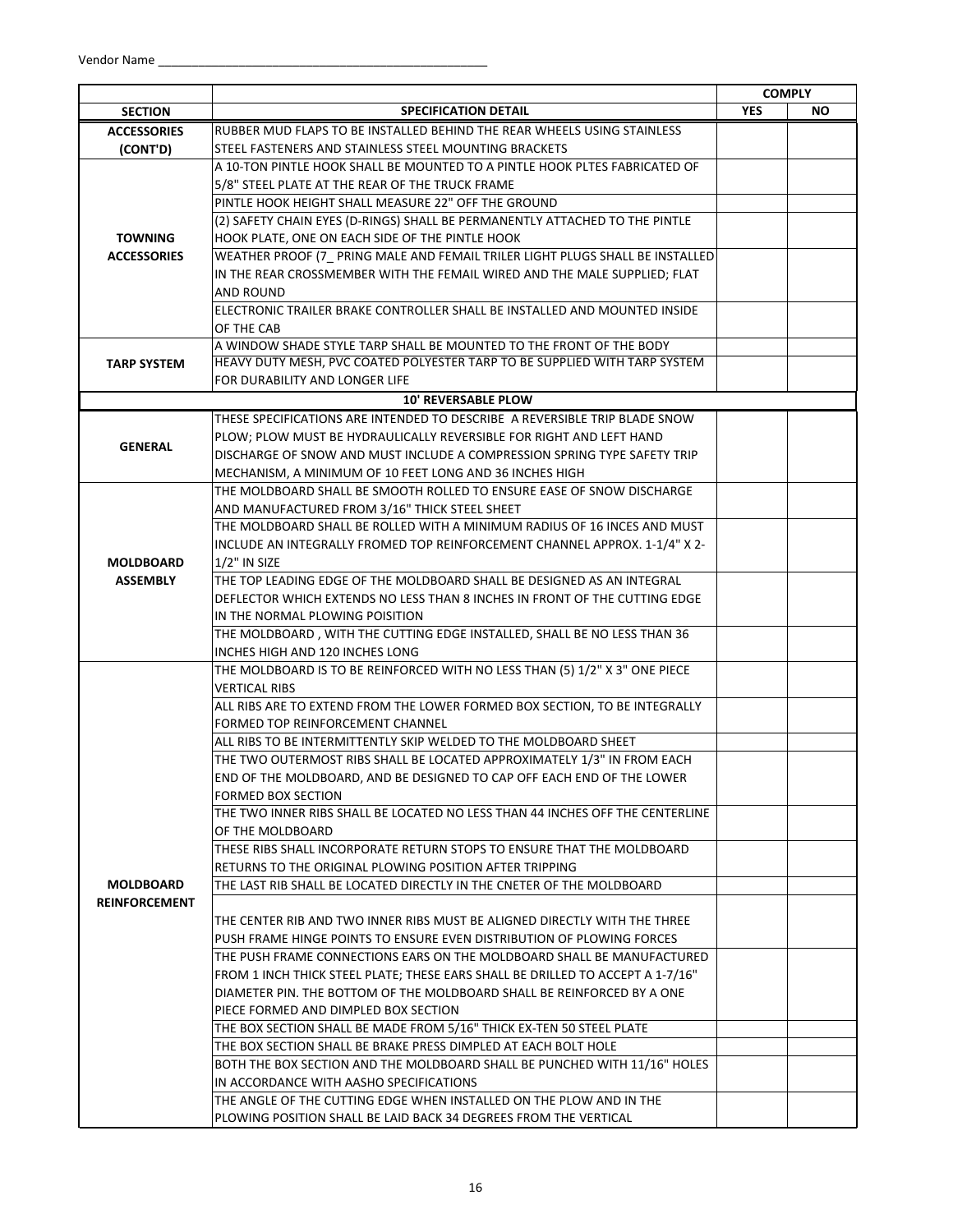|                                    | <b>SPECIFICATION DETAIL</b>                                                                             | <b>COMPLY</b><br><b>YES</b> | NO. |
|------------------------------------|---------------------------------------------------------------------------------------------------------|-----------------------------|-----|
| <b>SECTION</b><br><b>MOLDBOARD</b> |                                                                                                         |                             |     |
| <b>REINFORCEMENT</b>               |                                                                                                         |                             |     |
| (CONT'D)                           | A 1/2" X 6" HIGH CARBON STEEL CUTTING EDGE SHALL BE FURNISHED AND INSTALLED                             |                             |     |
|                                    | THERE SHALL BE (4) 4-1/2" DIAMETER X 18" LENGTH X 5/8" DIAMETER WIRE HEAVY                              |                             |     |
|                                    |                                                                                                         |                             |     |
|                                    | DUTY, SELF-CLEANING, ADJUSTABLE COMPRESSION SPRINGS FOR FAST, POSITIVE FULL                             |                             |     |
| <b>SAFETY TRIP</b>                 | MOLDBOARD TRIP TO PROTECT THE PLOW FROM OBSTRUCTIONS                                                    |                             |     |
|                                    | THERE SHALL ALSO BE (2) 2-3/8" DIAMETER X 12-1/2" LENGTH X 1/2" DIAMETER WIRE                           |                             |     |
|                                    | TRIP LIMIT SPRINGS POSITIONS INSIDE TRIP SPRINGS TO PRECENT DAMAGE TO THE TOP                           |                             |     |
|                                    | OF THE MOLDBOARD                                                                                        |                             |     |
|                                    | THE PUSHFRAME ASSEMBLY SHALL BE COMPRISED OF A FRONT PUSH BEAM                                          |                             |     |
|                                    | MANUFACTURED FROM 5/16" EX-TEN 50 STEEL PLATE AND FORMED INTO A 5-14"                                   |                             |     |
|                                    | CHANNEL SECTION; THIS BEAM SHALL INCORPORATE (2) TRIP SPRING V-BOLT ANCHORS                             |                             |     |
|                                    |                                                                                                         |                             |     |
|                                    | AND HAVE INTEGRAL VERTICAL FLANGES FOR SHOE AND/OR CASTER MOUNTING                                      |                             |     |
|                                    | (3) SETS OF CLEVIS EARS SHALL BE WELDED ON THE FRONT OF THE PUSH BEAM TO                                |                             |     |
|                                    | ACCEPT THE MOLDBOARD ASSEMBLY; THESE EARS SHALL BE 3/4" THICK AND BE DRILLED                            |                             |     |
|                                    | WITH A 1-1/2" DIAMETER HOLE<br>THE REVERSING FRAME PIVOT SJALL BE LOCATED DIRECTLY IN THE CENTER OF THE |                             |     |
|                                    | <b>FRONT PUSH BEAM</b>                                                                                  |                             |     |
|                                    | (2) 3/4" THICK STEEL FISH PLATES WITH 3/8" THICK BOSSES SHALL BE WELDED ON THE                          |                             |     |
| <b>REVERSING</b>                   | TOP AND BOTTOM OF THE PUSH BEAM IN THE AREA OF THE REVERSING BOLT; THE                                  |                             |     |
| <b>PUSHFRAME</b>                   | PLATES AND WELDED BOSSES SHALL BE DRILLED TO ACCEPT A 1-1/2" DIAMETER                                   |                             |     |
| <b>ASSEMBLY</b>                    | <b>REVERSING BOLT</b>                                                                                   |                             |     |
|                                    |                                                                                                         |                             |     |
|                                    | THE FRONT PUSH PEAM SHALL BE WELDED TO A FORMED 6" X 4" X 1/2" ANGLE IRON                               |                             |     |
|                                    | SEMI-CIRCLE; THE SEMI-CIRCLE SHALL INCLUDE WELDED ANGLE IRON REVERSING STOPS                            |                             |     |
|                                    | THAT ALLOW THE PLOW TO ANGLE TO 42 DEGREES LEFT AND RIGHT                                               |                             |     |
|                                    | HYDRAULIC REVERSE CONTROLLED FROM CAB TO ANY ANGLE 42 DEGREES RIGHT OR                                  |                             |     |
|                                    | <b>LEFT</b>                                                                                             |                             |     |
|                                    | THE POWER REVERSE MECHANISM SHALL CONSIST OF TWO DOUBLE ACTING 4"                                       |                             |     |
|                                    | CYLINDERS WITH 18" STROKE WIH COMMON CENTER MOUNTING                                                    |                             |     |
|                                    |                                                                                                         |                             |     |
|                                    | THE CYLINDER SHAFTS SHALL BE ATTACHED TO THE EXTREME ENDS OF THE REVERSING                              |                             |     |
|                                    | FRAME TO HOLD THE MODBOARD AT CORRECT ANGLE DURING PLOWING OPERATION                                    |                             |     |
|                                    | AN A-FRAME TALBLE FORMED OUT OF TWO 5/16" EX-TEN 50 PLATES SHALL BE                                     |                             |     |
|                                    | ASSEMBLED TO THE REVERSING FRAME                                                                        |                             |     |
|                                    |                                                                                                         |                             |     |
|                                    | THESE PLATES SHALL BE FORMED INTO TRIANGULAR SHAPPED CHANNEL SECTIONS                                   |                             |     |
|                                    | THE FRONT OF THE A-FRAME SHALL HAVE A VERTICALLY WELDED 2-1/4" o.d. X 1/2" WALL                         |                             |     |
|                                    | <b>TUBE</b>                                                                                             |                             |     |
|                                    | THIS END OF THE A-FRAME SHALL FIT BETWEEN THE 5-1/4" FORMED SECTION OF THE                              |                             |     |
|                                    | REVERSING FRAME FRONT PUSH BEAM                                                                         |                             |     |
| A-FRAME AND                        | IT SHALL BE FASTENED TO THE BEAM WITH A 1-1/4" X 9-1/2" LONG GRADE 8 HEX-HEAD                           |                             |     |
| <b>OSCILLATING</b>                 | SCREW, FLAT WASHERS, AND AN ELASTIC STOP NUT                                                            |                             |     |
| <b>ASSEMBLY/QUICK</b>              | THE A-FRAME SHALL BE FITTED WITH A CABLE SHEAVE LIFT ARRANGEMENT WHICH                                  |                             |     |
| <b>COUPLER DEVICE</b>              | SHALL ACCOMMODATE PLOW REVERSING OPERATIONS WITH THE PLOW EITHER ON THE                                 |                             |     |
|                                    | <b>GROUND OR AT THE CARRY POSITION</b>                                                                  |                             |     |
|                                    | THIS ARRANGEMENT SHALL BE OF A DESIGN WHICH PROHIBITS PLOW LIST WHEN THE                                |                             |     |
|                                    | MOLDBOARD IS ANGLED IN THE CARRY POSITION                                                               |                             |     |
|                                    | THE OPPOSITE END OF THE A-FRAME TABLE SHALL BE CLOSED OFF BY A WELDED REAR                              |                             |     |
|                                    | MAIN SECTION 1" X 5" PLATE                                                                              |                             |     |
|                                    | THE CENTER OF THE PLATE SHALL BE DERILLED TO ACCEPT A 1-1/4" DIAMETER                                   |                             |     |
|                                    | <b>OSCILLATING BOLT</b>                                                                                 |                             |     |
|                                    | THE OSCILLATING ASSEMBLY SHALL BE A FORMED CHANNEDL SECTION MANUFACTURED                                |                             |     |
|                                    | FROM 1/2" THICK EX-TEN 50 STEEL PLATE                                                                   |                             |     |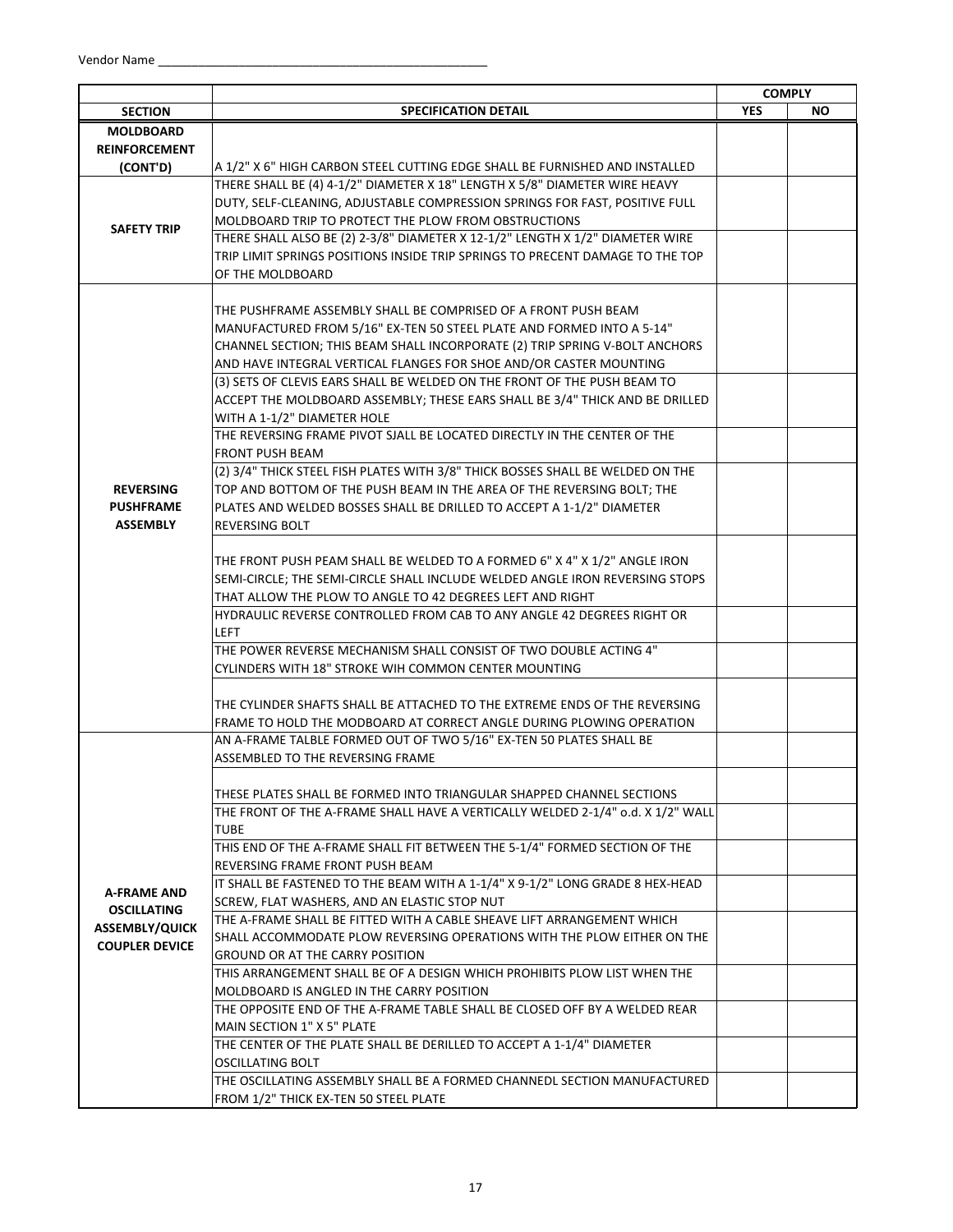|                       |                                                                                                                                            |            | <b>COMPLY</b> |
|-----------------------|--------------------------------------------------------------------------------------------------------------------------------------------|------------|---------------|
| <b>SECTION</b>        | <b>SPECIFICATION DETAIL</b>                                                                                                                | <b>YES</b> | <b>NO</b>     |
|                       | THERE SHALL BE (2) 1" THICK, 8" LONG ADJUSTABLE PUSH PLATES ON 30-1/2" CENTERS                                                             |            |               |
|                       | BOLTED TO THE OSCILLATING WELDMENT                                                                                                         |            |               |
| <b>A-FRAME AND</b>    | SHALL BE OF A DESIGN WHICH CAN BE ACCOMMODATED BY A TRUCK MOUNTED TOK-                                                                     |            |               |
| <b>OSCILLATING</b>    | LOK QUICK COUPLER LOCKING DEVICE WITH SECONDARY LOCK                                                                                       |            |               |
| <b>ASSEMBLY/QUICK</b> |                                                                                                                                            |            |               |
| <b>COUPLER DEVICE</b> | IT SHALL CONSIST OF AN ANGLE WELDMENT WHICH INCLUDES AN ANGLE DRIVE BAR                                                                    |            |               |
| (CONT'D)              | FITTED WITH ATTACHMENT EARS AND MALE ARROWHEAD SHAPED COUPLER                                                                              |            |               |
|                       | THE WELDMENT SHAL PIN DIRECTLY TO THE REAR OF THE RIVE FRAME; THE                                                                          |            |               |
|                       | ARROWHEAD SHALL BE FROM 1" THICK PLATE, 4-3/4" WIDE AT ITS NECK, 10" WIDE AT ITS                                                           |            |               |
|                       | EXTREMITY AND 12-1/4" IN OVERALL LENGTH                                                                                                    |            |               |
|                       | INDIVIDUAL COMPLETED SECTIONS OF THE PLOW ASSEMBLY SHOULD BE SHOT BLASTED,                                                                 |            |               |
| <b>PAINT</b>          | CLEANED, AND PRIMED WITH "LOW VOC" (FREE OF CHROMATES AND LEAD) YELLOW                                                                     |            |               |
|                       | OXIDE PRIMER PRIOR TO FINISH PAINT                                                                                                         |            |               |
|                       | SHALL BOLT TO THE TOP MOLDBOARD FLANGE OR REINFORCEMENT                                                                                    |            |               |
| <b>SPRAY GUARD</b>    | IT SHALL CONSIST OF A 2" WIDE X 3/8" THICK RUBBER BELT, METAL RETAINING STRAP                                                              |            |               |
|                       | AND NECESSARY MOUNTING HARDWARE                                                                                                            |            |               |
| <b>CURB SHOE</b>      | CURBSIDE CURB SHOES SHALL BOLT AT THE CUTTING EDGE FACE AND SHALL PROJECT 1"                                                               |            |               |
|                       | <b>OUTSIDE EACH END OF THE CUTTING EDGE</b>                                                                                                |            |               |
| <b>CUTTING EDGE</b>   | STANDARD AASHO PUNCHINGS TO ACCOMMODATE DUAL 5/8" X 8" STANDARD HIGH<br><b>CARBON STEEL CUTTING EDGE</b>                                   |            |               |
|                       |                                                                                                                                            |            |               |
|                       | 10' SELF-CONTAINED HEAVY DUTY 304 STAINLESS STEEL HOPPER TYPE SPREADER                                                                     |            |               |
|                       | THE SPREADER SHALL BE A CURRENT DESIGN AND PRODUCTION OF A HEAVY-DUTY, SELF-                                                               |            |               |
|                       | CONTAINED, HOPPER-TYPE DESIGN, CONSISTING OF A 304-2B STAINLESS STEEL BODY,                                                                |            |               |
|                       | FEED CONVEYOR, SPINNER DISC, POWER DRIVE, AND ALL COMPONENTS NECESSARY TO                                                                  |            |               |
| <b>GENERAL</b>        | MAKE A COMPLETE OPERATING UNIT. IT SHALL BE CAPABLE OF UNIFORMLY SPREADING                                                                 |            |               |
|                       | DE-ICING CHEMICALS, SAND, CINDERS, OR MIXTURES OF EACH UP TO A WIDTH OF 40                                                                 |            |               |
|                       | <b>FEET</b>                                                                                                                                |            |               |
|                       | ALL SHEET STEEL GAUGES AND BAR STOCK SIZED LISTED WILL CONFORM TO ASTM                                                                     |            |               |
|                       | <b>STANDARDS</b>                                                                                                                           |            |               |
|                       | THE SPREADER HOPPER (SIDES, END GATES, AND STAKES) SHALL BE CONSTRUCTED OF                                                                 |            |               |
|                       | NO LESS THAN 12 GA. 304-2B STAINLESS STEEL                                                                                                 |            |               |
|                       |                                                                                                                                            |            |               |
|                       | THE HOPPER BODY LENGTH SHALL NOT BE GRATER THAN 10 FEET WITH LONGITUDINALS                                                                 |            |               |
|                       | EXTENDING ONE FOOT BEYOND FOR MOUNTING THE SPINNER ASSEMBLY<br>THE BODY SHALL BE OF AN ALL WELDED STEEL CONSTRUCTION AND NOT LESS THAN 5.2 |            |               |
|                       | <b>CUBIC YARDS STRUCK CAPACITY</b>                                                                                                         |            |               |
|                       | THE HOPPER SHALL NOT BE GREATER THAN 82" WIDE WITH A BODY SIDE HEIGHT NOT TO                                                               |            |               |
|                       | EXCEED 50"                                                                                                                                 |            |               |
|                       | THE BODY SIDES SHALL HAVE NOT LESS THAN 45 DEGREE PITCH TO INSURE FREE FLOW                                                                |            |               |
|                       | OF MATERIAL TO THE CONVEYOR                                                                                                                |            |               |
|                       | BOTH FRONT AND REAR END GATES SHALL BE TAPERED 23 DEGREES TO RELIEVE                                                                       |            |               |
| <b>BODY</b>           | PRESSURE ON THE CONVEYOR                                                                                                                   |            |               |
|                       | TO ADD TO THE RIGIDITY OF THE BODY, THE UPPER EDGE OF EACH SIDE SHEET AND END                                                              |            |               |
|                       | GATE SHALL BE CHANNEL FORMED TO A DIMENSION OF 2-1/4" X 1-1/8" FOR ADDITIONAL                                                              |            |               |
|                       | <b>SUPPORT</b>                                                                                                                             |            |               |
|                       |                                                                                                                                            |            |               |
|                       | THE LOWER PORTION OF EACH SIDE SHEET SHALL BE IN CONTACT WITH THE                                                                          |            |               |
|                       | LONGITUDINAL SILLS FOR THE ENTIRE LENGTH OF THE SILLS TO PROVIDE ADDITIONAL                                                                |            |               |
|                       | RIGIDITY TO THE BODY AS WELL AS ADDITION SUPPORT FO THE SPINNER ASSEMBLY                                                                   |            |               |
|                       |                                                                                                                                            |            |               |
|                       | THE BODY LONGITUDINAL SILLS SHALL BE A MINIUMUM OF 10 GA 304-2B STAINLESS                                                                  |            |               |
|                       | STEEL WITH THE BOTTOM LONGITUDINAL FLANGESSUPPORTED ON FORMED 7-GAUGE                                                                      |            |               |
|                       | 304 STAINLESS 3" X 1-1/2" X 7 GA 304 STAINLESS, RECTANGULAR TUBING CROSS SILLS                                                             |            |               |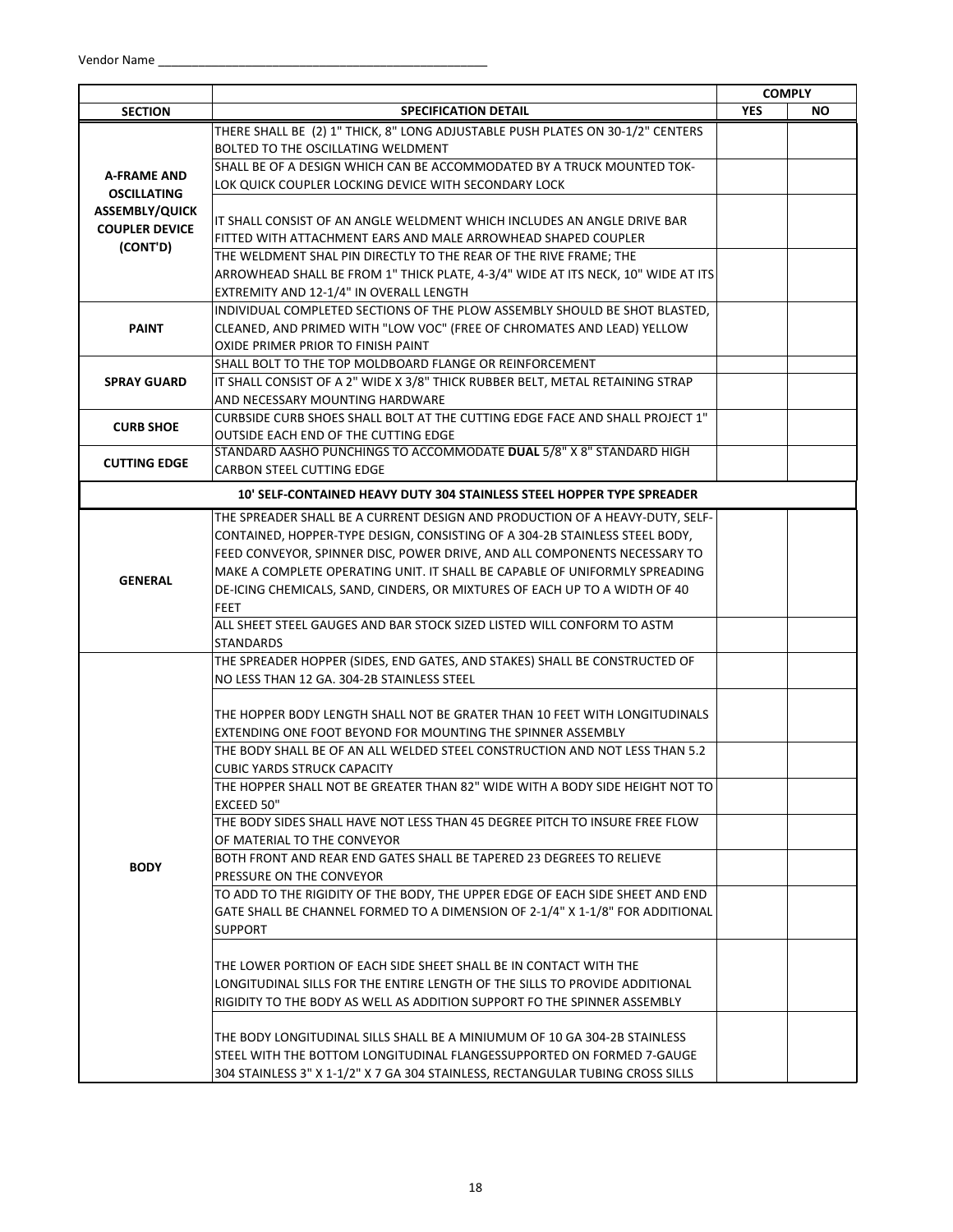|                      |                                                                               | <b>COMPLY</b> |           |
|----------------------|-------------------------------------------------------------------------------|---------------|-----------|
| <b>SECTION</b>       | <b>SPECIFICATION DETAIL</b>                                                   | <b>YES</b>    | <b>NO</b> |
|                      |                                                                               |               |           |
|                      | A MINIMUM OF (4) 12-GAUGE 304 STAINLESS STEEL BODY SUPPORTS ARE REQUIRED ON   |               |           |
|                      | EACH SIDE TO RIGIDLY TIE THE RECTANGULAR TUBE CROSS SILLS TO BOTH THE         |               |           |
|                      | LONGITUDINAL SILL AND BODY SIDE SHEETS TO PROVIDE THE HIGHEST DEGREE OF       |               |           |
|                      | RESISTANCE TO WARPING OR TWISTING UNDER HEAVY LOADS                           |               |           |
|                      | A LIFTING LOOP CONSTRUCTED FROM 3/4" 304 STAINLESS ROUND MATERIAL SHALL BE    |               |           |
|                      | AT EACH CORNER OF THE BODY                                                    |               |           |
|                      | WELDING PROCEDURES FOR THIS BODY SHALL PROVIDE FOR FULL WELDING OF THE SIDE   |               |           |
|                      | SHEETS TO THE END GATES ON THE OUTSIDE OF THE BODY, FULL WELDING OF THE SIDE  |               |           |
|                      | SHEETS TO THE BODY LONGITUDINALS ON THE OUTSIDE OF THE BODY, AND FULL         |               |           |
|                      | WELDING OF THE SIDE SUPPORTS TO THE SIDE SHEETS, LONGITUDINALS AND CROSS      |               |           |
|                      | SILLS ON ONE SIDE; THE LIFTING LOOPS SHALL ALSO BE FULLY WELDED TO THE END    |               |           |
|                      | <b>GATES</b>                                                                  |               |           |
|                      | THE PRACTICE OF SKIP WELDING ANY OF THE AFOREMENTIONED COMNPONENTS TO         |               |           |
|                      | ANOTHER WILL NOT BE CONSIDERED                                                |               |           |
|                      | AT THE REAR OF THE HOPPER BODY, A FEED GATE OPENING OF NO LESS THAN 12" HIGH  |               |           |
| <b>BODY (CONT'D)</b> | BY 18" WIDE SHALL BE PROVIDED                                                 |               |           |
|                      | A FEED GATE OF NO LESS THAN 12 GA. 304-2B STAINLESS STEEL AND RUNNING IN SELF |               |           |
|                      | CLEANING, HEAVY-DUTY, REPLACEABLE STAINLESS STEEL FEED GATE SLIDES WILL BE    |               |           |
|                      | PROVIDED TO ACCURATELY REGULATE THE AMOUNT OF MATERIALS EXITING TO THE        |               |           |
|                      | <b>SPINNER DISC</b>                                                           |               |           |
|                      | ADJUSTMENT OF THIS FEED GATE SHALL BE CONTROLLED THROUGH A SCREW-TYPE JACK    |               |           |
|                      | WITH A MINIMUM RATING OF 135 FOOT POUNDS OF TORQUE                            |               |           |
|                      |                                                                               |               |           |
|                      | A CURB SIDE OPERATED HANDLE CONNECTED TO THE JACK BY A STAINLESS STEEL U-     |               |           |
|                      | JOINT RATED AT NO LESS THAN 250 FOOT POUND OF TORQUE WILL BE PROVIDED         |               |           |
|                      | A FEED GATE INDICATOR AND RULER SHALL BE PROVIDED TO PROVIDE ACCURATE         |               |           |
|                      | CALIBRATION OF THE MATERIAL FLOW                                              |               |           |
|                      | THE OVERALL WIDTH OF THE CONVEYOR SYSTEM SHALL BE NOT LESS THAN 24"           |               |           |
|                      |                                                                               |               |           |
|                      | THE CONVEYOR BOTTOM SHALL BE A MINIMUM OF 10 GA. 304-2B STAINLESS STEEL,      |               |           |
|                      | FLANGE-TYPE CONSTRUCTION, AND ADEQUATELY BRACED WITH 1/3" X 1-1/2" BARS ON    |               |           |
|                      | 12" CENTERS TO PROVIDE RIGIDITY TO THE CONVEYOR CHAIN FLOOR                   |               |           |
|                      |                                                                               |               |           |
|                      | THE CONVEYOR BOTTOM WILL BE CONSITERED AS REPLACEABLE WITH THE FLANGED        |               |           |
|                      | SECTION OF THE BOTTOM PANEL BOLTED TO THE LONGITUDINAL SILLS WITH STAINLESS   |               |           |
|                      | HARDWARE POSITIONED EVERY 12" FOR THE LENGTH OF THE BOTTOM PANEL              |               |           |
|                      | THERE SHALL BE FORMED ROLLED LIPS SUPPLIED AT BOTH THE FROND AND REAR OF THE  |               |           |
|                      | <b>BOTOM PANEL</b>                                                            |               |           |
|                      | THE LONGITUDINALS SILLS SHALL BE EQUIPPED WITH REPLACEABLE CHAIN SHIELDS      |               |           |
|                      | CONSTRUCTED FROM 12 GA. 304-2B STAINLESS STEEL                                |               |           |
|                      | A REPLACEABLE WIPER BELT WILL BE PROVIDED, ON THE REAR LIP, TO ASSIST IN THE  |               |           |
| <b>CONVEYOR</b>      | PREVENTION OF MATERIAL CARRY BACK                                             |               |           |
|                      | THE CONVEYOR GEARBOX SHALL HAVE A 6:1 REDUCTION AND BE OF THE SPUR GEAR       |               |           |
|                      | TYPE HAVING ALUMINUM ALLOY HOUSING WITH A REMOVABLE "BOLT-ON" TORQUE          |               |           |
|                      | ARM MOUNT                                                                     |               |           |
|                      | THE CONVEYOR HYDRAULIC MOTOR SHALL BE OF THE ORBITAL, LOW SPEED, HIGH-        |               |           |
|                      | TORQUE TYPE, INTEGRALLY MOUNTED TO THE CONVEYOR GEARBOX; THIS MOTOR           |               |           |
|                      | SHALL BE EQUIPPED WITH AN INTEGRAL SPEED SENSOR                               |               |           |
|                      | CONVEYOR DRIVE SPROCKETS SHALL BE 8-TOOTH, DROP FORGED STEEL, KEYED TO A 2"   |               |           |
|                      | DIAMETER (MINIUMUM) C-1045 SHAFT                                              |               |           |
|                      | THE DRIVE BEARINGS, ONE EACH SIDE, SHALL BE A HEAVY-DUTY, DUST SEALLED, SELF  |               |           |
|                      | ALIGNING, FOUR-BOLT FLANGE EQUIPPED WITH A GREASE FITTING                     |               |           |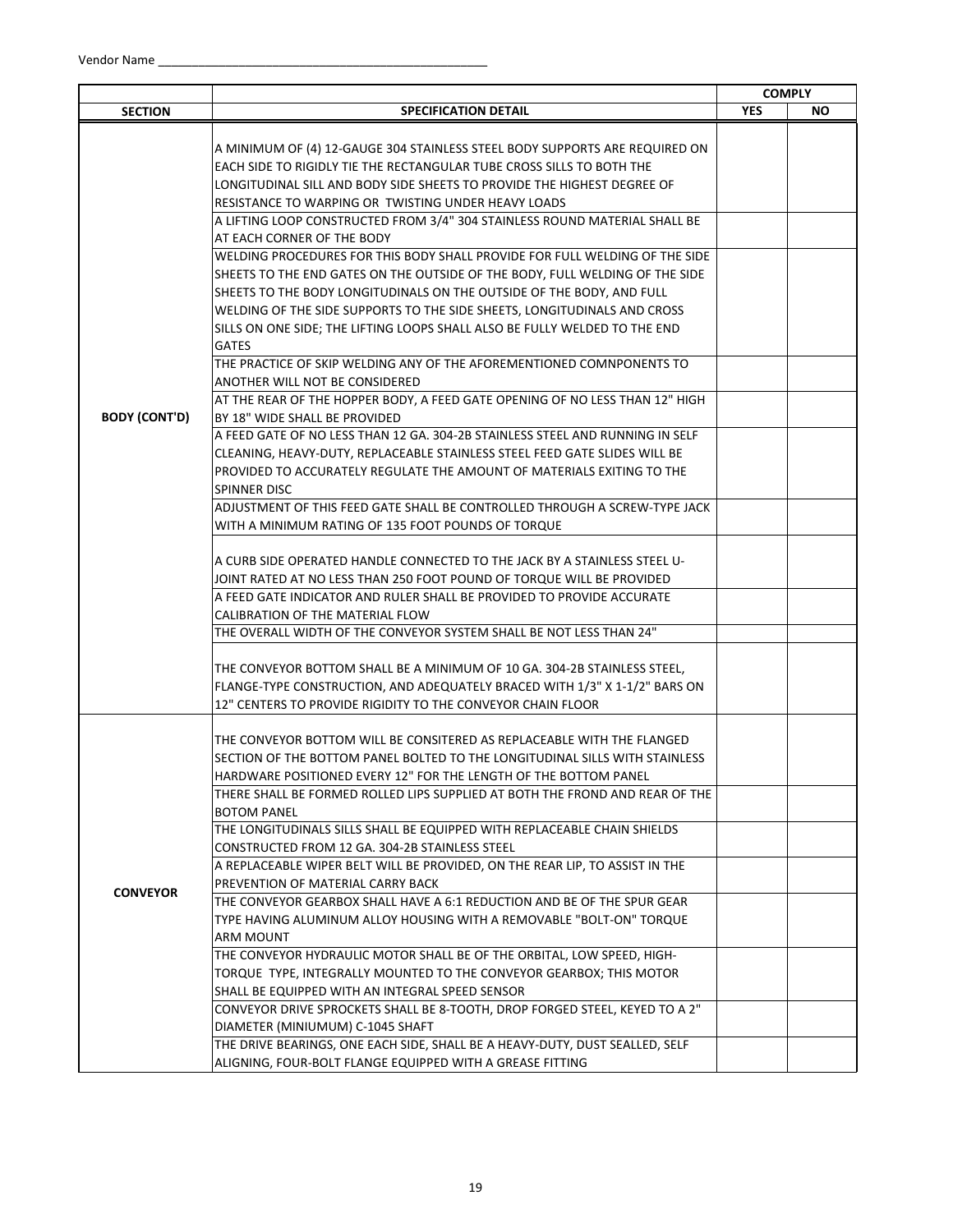|                           |                                                                                                   |            | <b>COMPLY</b> |
|---------------------------|---------------------------------------------------------------------------------------------------|------------|---------------|
| <b>SECTION</b>            | <b>SPECIFICATION DETAIL</b>                                                                       | <b>YES</b> | NO.           |
|                           |                                                                                                   |            |               |
|                           | THE DRIVE SHAFT BEARINGS SHALL NOT BE BOLTED TO THE LONGITUDINAL SILLS BUT                        |            |               |
|                           | HELD INTO POSITION BY HEAVY-DUTY BEARING RETAINERS. WHICH SHALL ALLOW FOR                         |            |               |
|                           | EASE IN REPLACEMENT OF THE BEARINGS WITHOUT NEED TO REMOVE THE CONVEYOR                           |            |               |
|                           | CHAIN OR REMOVE BOLTS THROUGH THE LONGITUDINAL SILLS                                              |            |               |
|                           | THE IDLER SPROCKETS SHALL BE 8-TOOTH, DROP FORGED STEEL, KEYED, AND MOUNTED                       |            |               |
|                           | TO NOT LESS THAN A 1-1/2" C-1045 SHAFT                                                            |            |               |
|                           | <b>CONVEYOR (CONT'D)</b> THE IDLER BEARINGS SHALL BE AN ACTUAL "TAKE UP" DESIGN. CAPABLE OF BEING |            |               |
|                           | LUBRICATED, AND MOUNTED INTOA A SCREW-TYP[E, POSITIBE ADJUSTMENT, SELF-                           |            |               |
|                           | CLEANING FIXTURE WITH 4" (MINIMUM) OF FULL TRAVEL FOR PROPER TENSION AT ALL                       |            |               |
|                           | <b>TIMES</b>                                                                                      |            |               |
|                           | IDLER BEARINGS SHALL BE EQUIPPED WITH EXTENDED TUBING AND HOSE THAT ALLOW                         |            |               |
|                           | THE BEARINGS TO BE GREASED AT THE REAR OF THE SPREADER                                            |            |               |
|                           | FLANGE OR PILLOW BLOCK BEARINGS USED FOR THE PURPOSE OF CHAIN ADJUSTMENT                          |            |               |
|                           | WILL NOT BE ACCEPTED                                                                              |            |               |
|                           |                                                                                                   |            |               |
|                           |                                                                                                   |            |               |
|                           | THE DISTRIBUTOR DISC SHALL BE 20" DIAMETER, POLYURETHANE TYPE, AND EQUIPPED                       |            |               |
|                           | WITH (6) RADIAL FORMED FINS                                                                       |            |               |
|                           | MATERIAL SHALL BE GUIDED FROM THE CONVEYOR END TO THE DISTRIBUTOR DISC                            |            |               |
|                           | THROUGH A FULLE ENCLOSED CHUTE CONSTRUCTED FROM CARBON STEEL                                      |            |               |
|                           | THE SPINNER CHUTE IS TO BE VERTICALLY ADJUSTABLE 12", PROVIDING A 20" TO 32"                      |            |               |
|                           | SPINNER POSITION IN 3" INCREMENTS, BELOW THE MOUNTING SURFACE                                     |            |               |
|                           | (2) 12 GA. 304 STAINLESS STEEL ADJUSTABLE FLOW DEFLECTORS TO ADJUST THE                           |            |               |
|                           | PLACEMENT OF MATERIAL WILL BE PROVIDED; THESE INTERNAL DEFLECTORS SHALL BE                        |            |               |
|                           | ADJUSTABLE WITHOUT THE USE OF TOOLS                                                               |            |               |
|                           | THE SPINNER SHALL BE EQUIPPED WITH STAINLESS STEEL BAFFLES TO CONTROL THE                         |            |               |
|                           | DIRECTION AND WIDTH OF MATERIAL BEING SPREAD; THESE BAFFLES SHALL BE LOCATED                      |            |               |
|                           | IN THE FRONT, REAR, AND ON BOTH SIDES OF THE SPINNER DISC                                         |            |               |
|                           | THE FRONT BAFFLE SHALL BE FIXED POSITION AND EXTEND OUT TO THE RIGHT AND LEFT                     |            |               |
|                           | OF THE SPINNER DISC AT THE DISTANCE PROPER TO PREVENT MATERIAL FROM STRIKING                      |            |               |
| <b>STAINLESS STEEL</b>    | THE UNDERSIDE OF THE OPERATING CHASSIS                                                            |            |               |
| <b>DRIVELINE TYPE/TOP</b> |                                                                                                   |            |               |
| <b>MOUNT MOTOR</b>        | THESE BAFFLES ARE TO BE EQUIPPED WITH FLEXIBLE RUBBER CORNER SHIELDS OF A                         |            |               |
|                           | DESIGN THAT WILL PROHIBIT MATERIAL FROM COMING ITO CONTACT WITH THE                               |            |               |
|                           | UNDERSIDE OF THE TRUCK CHASSIS OR THE FRONT END OF A TRAILING VEHICLE                             |            |               |
|                           |                                                                                                   |            |               |
|                           | ADJUSTMENT OF ALL BAFFLES SHALL BE ACCOMPLISHED WITHOUT THE USE OF TOOLS                          |            |               |
|                           | THE SPINNER DRIVE LINE SHALL BE EQUIPPED WITH A MOTOR MOUNTED ON THE TOP OF                       |            |               |
|                           | THE SPINNER CHUTE WITH A TELESCOPIC SHAFT COUPLED TO A SOLID SHAFT MOUNTED                        |            |               |
|                           | IN TWO SEALED AND SHIELDED PILLOW BLCK BEARINGS THAT SUPPORT THE                                  |            |               |
|                           | <b>DISTRIBUTOR DISC</b>                                                                           |            |               |
|                           | THE SPINNER SHALL BE EQUIPPED TO SWING UP TO ALLOW FOR UNIT STORAGE OR                            |            |               |
|                           | DISCHARGING MATERIAL WITHOUT HAVING MATERIAL FLOW THROUGH THE SPINNER                             |            |               |
|                           | <b>CHUTE</b>                                                                                      |            |               |
|                           | TRIANGLE "SLOW MOVING VEHICLE" SIGN SHALL BE INSTALLED ON THE REAR OF THE                         |            |               |
|                           | <b>SPINNER CHUTE</b>                                                                              |            |               |
|                           | A CUSTOM HEAVY DUTY CARBON STEEL BUMPER CONSTRUCTED OF BOX TUBING SHALL                           |            |               |
|                           | PROTECT THE SPINNER ASSEMBLY FROM DAMAGE                                                          |            |               |
|                           | WHITE REFLECTIVE CONSPICUITY TAPE SHALL BE INSTALLED ON THE REAR OF THE HEAVY                     |            |               |
|                           | DUTY STEEL SPINNER BUMPER                                                                         |            |               |
|                           |                                                                                                   |            |               |
|                           | ALL COMPONENTS ARE TO BE INDIVIDUALLY CLEANED WITH AN IRON PHOSPHATE                              |            |               |
| <b>PAINT</b>              | TREATMENT PRIOR TO ASSEMBLY OF THE UNIT; UPON COMPLETION OF THE CLEANING                          |            |               |
|                           | PROCESS, ALL NON-STAINLESS STEEL COMPONENTS ARE TO BE PRIMED AND FINISH                           |            |               |
|                           | COATED WITH A PLURAL-COMPONENT URETHANE FINISH COAT IN BLACK; FINALLY, ALL                        |            |               |
|                           | PAINTED COMPONENTS ARE TO BE OVEN CURED AND COMPLETELY ASSEMBLED                                  |            |               |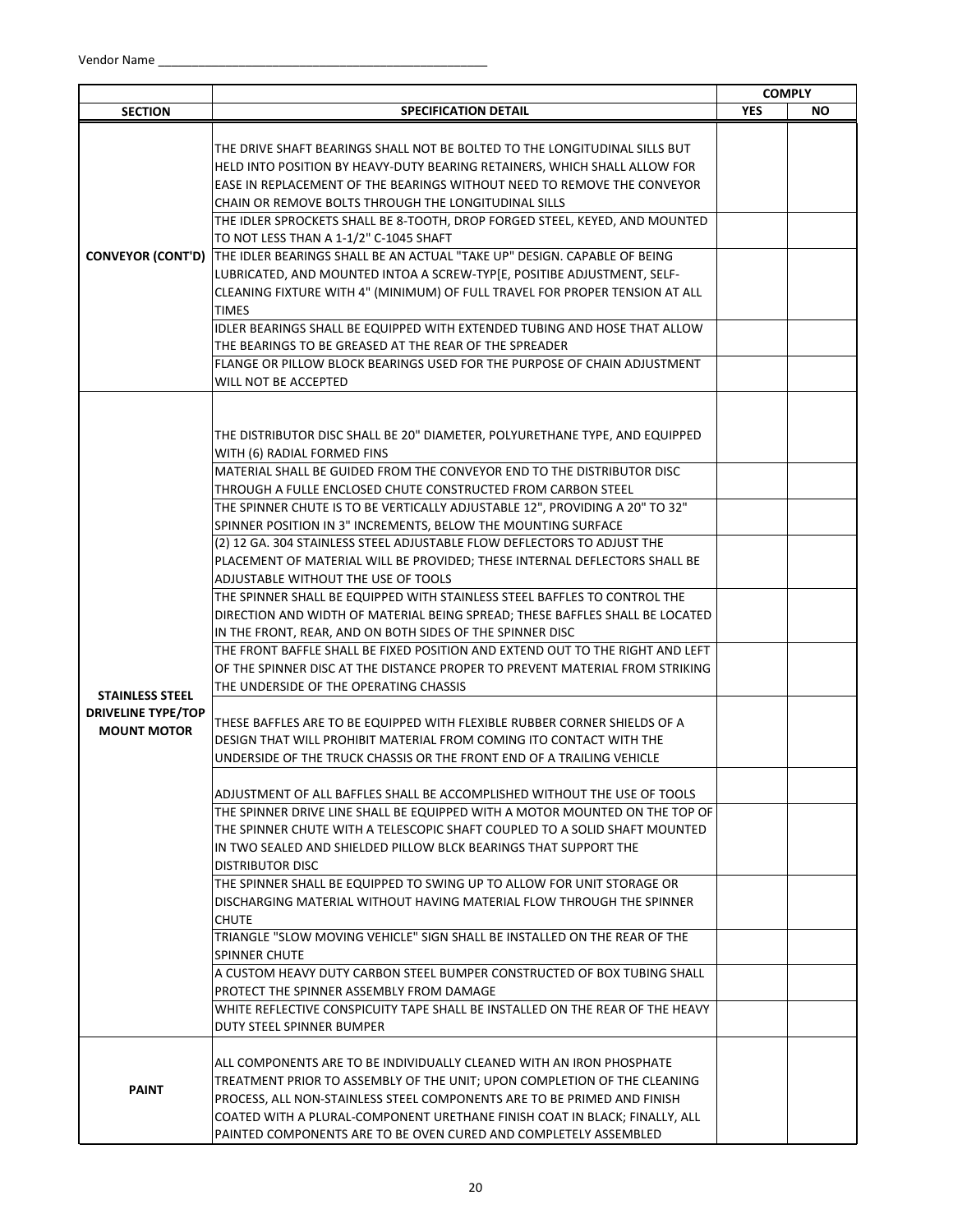|                      |                                                                                                                          |            | <b>COMPLY</b> |
|----------------------|--------------------------------------------------------------------------------------------------------------------------|------------|---------------|
| <b>SECTION</b>       | <b>SPECIFICATION DETAIL</b>                                                                                              | <b>YES</b> | <b>NO</b>     |
|                      |                                                                                                                          |            |               |
|                      | THE CONVEYOR SYSTEM SHALL BE OF THE CHAIN BAR FLIGHT TYPE RUNNING                                                        |            |               |
|                      | LONGITUDINALLY WITH THE BODY, FEEDING MATERIALS TO THE DISTRIBUTOR DISC                                                  |            |               |
|                      | THE OVERALL WIDTH OF THE CONVEYOR SYSTEM SHALL BE NOT LESS THAN 24"                                                      |            |               |
|                      | THE CONVEYOR CHAINS SHALL BE PINTLE, 2-1/4" PITCH, AND HEAT-TREATED FORMED                                               |            |               |
|                      | LINKS WITH LOCKED NON-TURNING PINS. THE TENSILE STRENGTH SHALL BE 21,000                                                 |            |               |
|                      | <b>CONVEYOR #2 PINTLE POUNDS PER STRAND</b>                                                                              |            |               |
|                      | CHAIN BAR FLIGHTS SHALL HAVE A CROSS SECTION OF 3/8" X 1-1/2" AND BE WELDED ON                                           |            |               |
|                      | BOTH THE TO[ AND BOTTOM OF EACH BAR. EACH BAR SHOULD BE LOCARED ON                                                       |            |               |
|                      | APPROXIMATELY 4-1/2" CENTERS                                                                                             |            |               |
|                      |                                                                                                                          |            |               |
|                      | 12 GA. 304 STAINLESS "BOLT IN" REPLACEABLE CONVEYOR CHAIN SHIELDS, PROPERLY                                              |            |               |
|                      | FORMED AND OF SUFFICIENT STRENGTH TO RESIST BINDING, SHALL BE PROVIDED                                                   |            |               |
|                      |                                                                                                                          |            |               |
|                      | A HEIGTH ADJUSTABLE 12 GA 304 STAINLESS STEEL INVERTED "V" STEEL SHIELD                                                  |            |               |
| <b>INVERTED "V"</b>  | SUPPORTED FROM A MINIMUM OF TWO VERTICAL POSITIONS SHALL BE PROVIDED TO                                                  |            |               |
|                      | REDUCE THE LOAD PRESSURE ON THE CONVEYOR. THIS "V" SHALL BE DESIGNED TO                                                  |            |               |
|                      | ALLOW A SWINGING MOTION TO ELIMINATE MATERIAL BRIDGING WHILE PROTECTING                                                  |            |               |
|                      | THE CONVEYOR FROM EXCESSIVE LOAD PRESSURE<br>FOR LUBRICATING EACH SIDE OF THE CONVEYOR CHAIN; 2-QUART CAPACITY OIL TANK; |            |               |
| <b>OILER</b>         | PETCOCK TURNS FLOW OF OIL OFF AND ON; TANK SHALL BE POSITIONED AT BODY REAR                                              |            |               |
|                      | FOR EASY ACCESS                                                                                                          |            |               |
|                      | SECTIONAL SCREENS WITH MAXIMUM LENGTH PER SECTION OF 6 FEET SHALL BE HINGED                                              |            |               |
|                      | TO A 6" X 9.0LB I-BEAM RUNNING LONGITUDINALLY THE FULL LENGTH OF THE SPREADER                                            |            |               |
|                      | HOPPER; THE SCREE SECTIONS ARE TO HAVE 3/8" DIAMETER ROD WELDED TO A 1/4" X                                              |            |               |
|                      | 2" ANGLE FRAME FORMING 2-3/8" X 2-1/2" OPENINGS; AT THE OUTER MOST EDGE OF                                               |            |               |
| <b>TOP SCREENS</b>   | THE SCREENS, ALONG THE SIDE SHEETS OF THE BODY, THE SCREENS SHALL NEST INTO                                              |            |               |
|                      | THE BODY; THIS NESTING WILL LOCK THE SCREENS FROM MOVEMENT; EACH SCREEN                                                  |            |               |
|                      | SECTION SHALL BE HELD TO THE I-BEAM BY A MINIMUM OF (2) 5/8" DIAMETER HINGE                                              |            |               |
|                      | <b>PINS</b>                                                                                                              |            |               |
|                      | THE MOUNTING KIT IS TO INCLUDE (4) SCREW-ADJUSTABLE HOLD-DOWN CLAMPS WITH                                                |            |               |
|                      | SLEEVE COVERED CHAINS, MOUNTING BRACKETS, AND HARDWARE TO ATTACH TO A                                                    |            |               |
|                      | DUMP BODY.                                                                                                               |            |               |
|                      | DUMP BODY MOUNT   A TAILGATE LATCH DEVICE MANUFACTURED FROM 3" X 4.1LB CHANNEL WITH<br>$1 -$                             |            |               |
|                      | 1/2" DIAMETER PINS WELDED AT EACH END AND FASTENED TO THE BODY SILLS                                                     |            |               |
|                      | THROUGH INCLUDED BRACKETS                                                                                                |            |               |
|                      | THE PINS ARE LOCKED INTO PLACE BY THE DUMP BODY TAILGATE LATCH                                                           |            |               |
|                      |                                                                                                                          |            |               |
|                      | PRODUCT DESCRIPTION - ZIEBART CHASSIS FRAME RAILS SEALANT PROTECTION PACKAGE                                             |            |               |
|                      | SEALANT SHALL PROTECT AGAINST ROAD DAMAGE AND RUST; SHALL REDUCE VIBRATION                                               |            |               |
|                      | AND INSULATE UNDERBODY FROM HEAT AND ROAD NOISE; SHALL REMOVE PENETRATE                                                  |            |               |
|                      | AND PROTECT SEAMS AND SPOT WELD                                                                                          |            |               |
| <b>ZIEBART RUST</b>  |                                                                                                                          |            |               |
| <b>PROTECTION OR</b> | SEALANT SHALL MEET FEDERAL AND MILITARY SEALANT SPECIFICATIONS MIL-C-62218                                               |            |               |
| <b>EQUAL</b>         | SEALANT SHALL COMPLY WITH FEDERAL STANDARD 296E                                                                          |            |               |
|                      | SEALANT SHALL BE IMPERVIOUS TO WATER, SALT AND MUD                                                                       |            |               |
|                      | SEALANT SHALL BE APPLIED TO CHASSIS FRAME RAILS                                                                          |            |               |
|                      | COATING MUST BE APPLIED BY A CERTIFIED APPLICATOR IN ORDER TO QUALIFY FOR 10-                                            |            |               |
|                      | YEAR WARRANTY                                                                                                            |            |               |
|                      | WARRANTY PAPERWORK MUST BE SUBMITTED AT TIME OF BID                                                                      |            |               |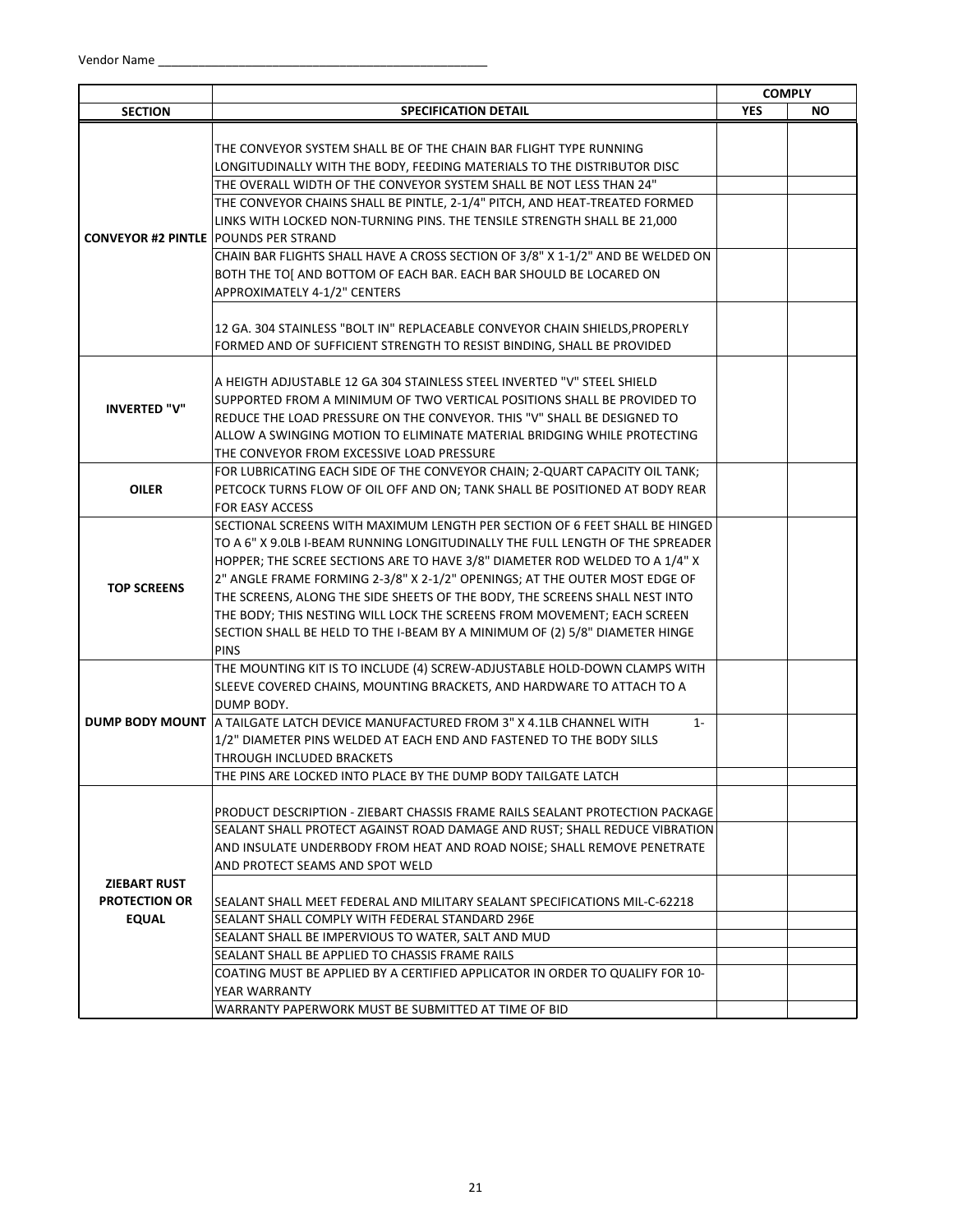# **IV. General Bid Specifications**

#### **Bid Form**

Each bid shall be submitted on the required Bid Sheet; Exceptions to Specifications, Bidder Qualifications, Non-Collusive Bidding Certificate and Iran Divestment Act Certification must be submitted with each bid and must be signed by the same individual entering the bid. All bids or bidders not adhering to any of the requirements herein may be rejected.

**Inspection:** The Town reserves the right and shall be at liberty to inspect the chassis and all equipment and shall have the right to reject the chassis, equipment, all materials and workmanship which do not conform to the specification provided; however, the Town is under no duty to make such inspection. If the inspection indicates that repairs are necessary for the intended use of the chassis by the town, the bidder may be offered the option to perform the repairs at the bidder's expense prior to the purchase of the chassis by the Town. The Town's judgment of required repairs is not subject to negotiation or challenge.

Prior to delivery, the chassis and equipment shall be completely serviced as necessary to assure proper operation and function.

All parts or attachments not specifically mentioned but necessary to complete the chassis must be furnished and must conform to the highest standards of quality of material and workmanship provided in good engineering practice and intended in these specifications. The chassis will be judged on stability and safety, ability to carry out Town's present operations, ease of operation and maintenance, price and delivery date. These specifications shall be considered minimum unless otherwise stated. All variations from the stated specification must be clearly noted on the Bid Proposal.

Final inspection and acceptance of the chassis and equipment for conformity with the specifications shall be made by the Town Highway Superintendent or such designated representative of said Town Highway Department.

**Delivery**: The delivery date or term within which the proposed item(s) will be delivered shall be stated in the space provided under Delivery Information. Failure by the successful seller to notify the Town of Riverhead immediately of any delivery beyond the stated date or terms is cause for him to be held responsible for damages incurred as a result of an extended delivery time.

All equipment/material, spare parts and supplies shall be delivered F.O.B. destination, delivery charges prepaid and added, to the following location, unless otherwise indicated on the Bid Sheet labeled "V. Bid Sheet".

**Material and Equipment Specified by Name:** Whenever any material or equipment is specified by patent or proprietary name or by the name of the manufacturer, unless stated differently, such specification shall be considered as if followed by the words "or acceptable equal", whether or not such words appear. The seller may offer material or equipment with equal or better qualities and performance in substitution for those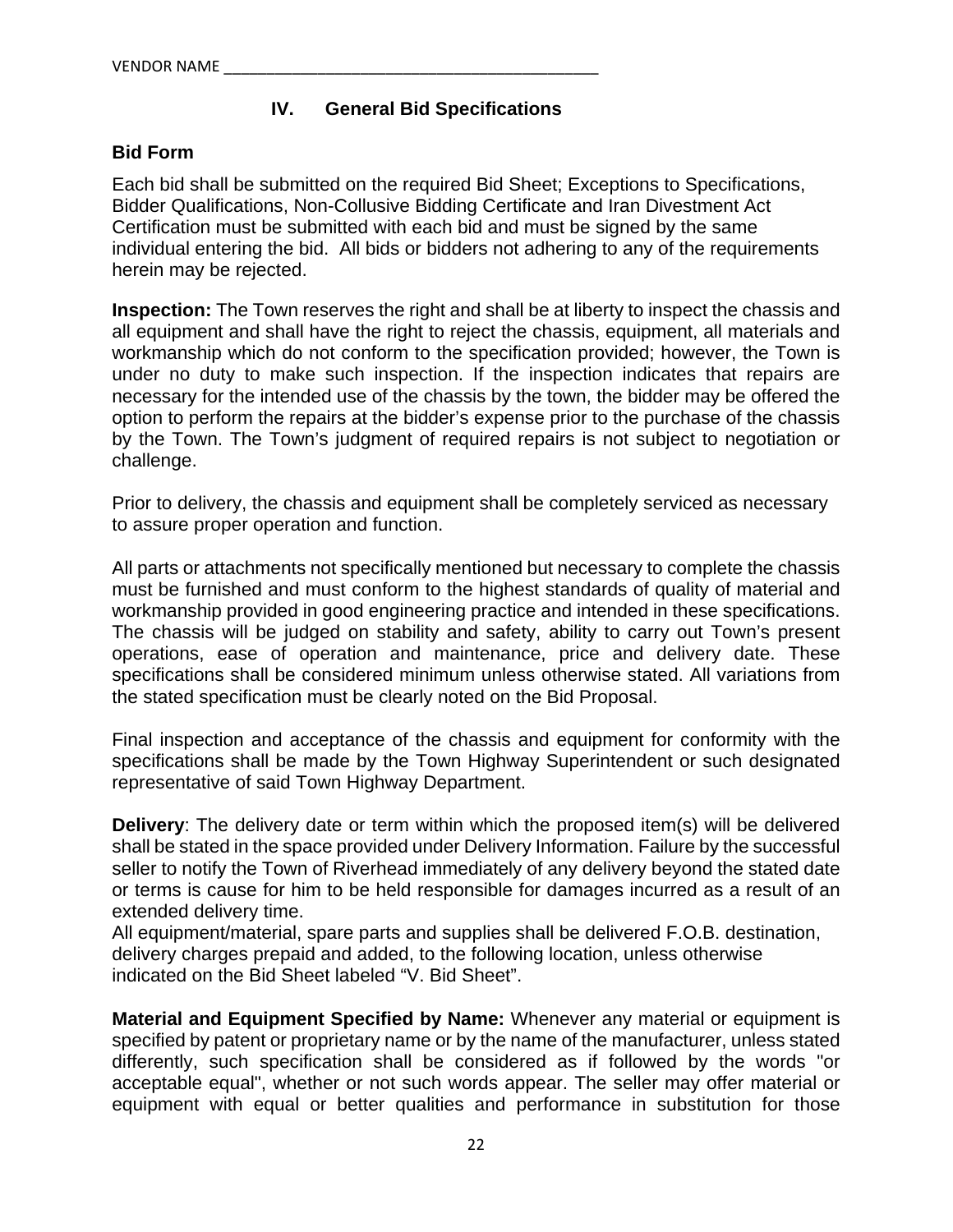specified which he considers would be in the Town's interest to accept. No verbal offers for substitution will be acknowledged or considered from sellers, distributors, manufacturers or subcontractors. Any such offers shall be made in writing to the Highway Superintendent for his consideration with the submission of the proposal and the seller shall include sufficient data which, together with any other data the Town may require, will enable the Town to assess the acceptability of the material or equipment. Such acceptance by the Town shall not relieve the seller from full responsibility from the efficiency and quality and performance of the substitute material or equipment, in the same manner and degree as the material and equipment specified by name.

It should be understood that specifying a brand name, components and/or equipment in these specifications shall not relieve the seller from full responsibility to produce the products in accordance with the performance warranty and contractual requirements. The seller is responsible for notifying the Town of any inappropriate brand name, component and/or equipment that may be called for in the specifications, and to propose a suitable substitute for consideration.

**Bid Postponement and Amendment**: The Town of Riverhead reserves the right to revise or amend the specifications up to the time set for opening the bids. Such revisions and amendments, if any, shall be announced by amendments to this solicitation. Copies of such amendments shall be furnished to all prospective sellers. Prospective sellers are defined as those sellers listed on the Town's bids list for this material, or who have obtained bid documents subsequent to the bid advertisement. If the revisions and amendments require changes in quantities or prices proposed, or both, the date set for opening bids may be postponed by such number of days as in the opinion of the Town shall enable sellers to revise their bids. In any case, the bid opening shall be at least two (2) working days after the last amendment, and the amendment shall include an announcement of the new date, if applicable, for the opening of bids.

**Single Bid Response**: If only one bid is received in response to the invitation for bids, a detailed cost proposal may be requested of the single Seller. A cost/price analysis and evaluation and/or audit may be performed of the cost proposal in order to determine if the price is fair and reasonable.

**Bid Withdrawal**: After the bids are opened, bids may not be withdrawn for forty-five (45) calendar days. Prior to the date/time set for the bid opening, however, bids may be modified or withdrawn by the Seller's authorized representative in person, or by written telegraphic notice. If bids are modified or withdrawn in person, the authorized representative shall make his identity known and shall sign a receipt for the bid.

**Award**: The Town of Riverhead reserves the right to accept bids, award bids and/or not award bids based on one chassis or more than one chassis or award separate (more than one) bids based upon the type of chassis set forth in the specifications; to reject any and all bids, to waive any informality in the bids, and to accept the bid that appears from all consideration to be for the best interest of the Town of Riverhead.

In determining and evaluating the best bid, the prices will not necessarily be controlling, but quality, equality, efficiency, utility, general terms, delivery, suitability of the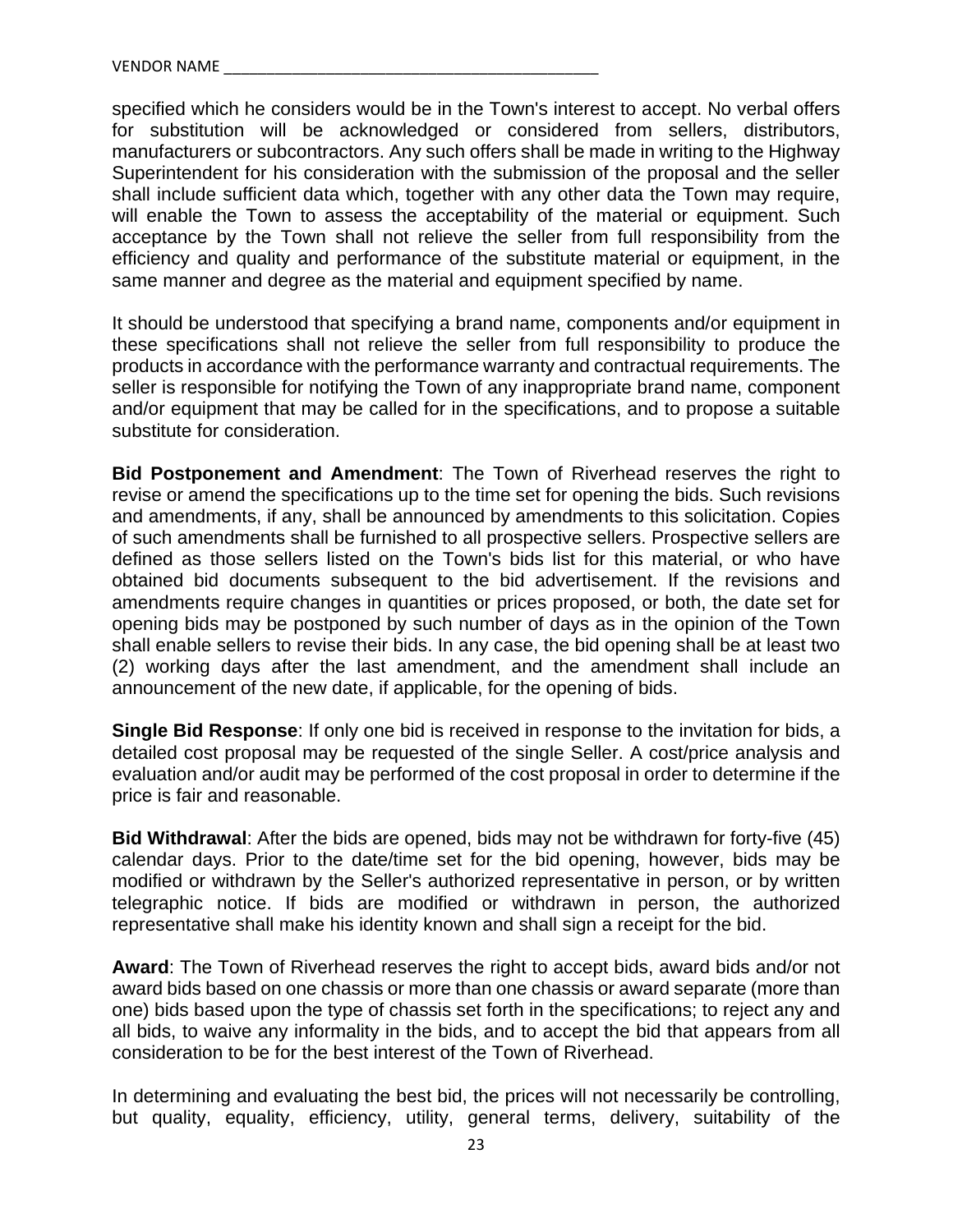equipment/material offered, and the reputation of the equipment/material in general use will also be considered with any other relevant factors. The Highway Superintendent and/or the Purchasing Agent shall be the judges in the determination of these matters.

Notice of bid award, if bid be awarded, will be made within forty-five (45) days of opening of bids to the lowest responsive and responsible seller, whose bid proposal complies with all the requirements in the bid specifications.

**Title**: Title to the truck chassis and all equipment shall pass to the Town at the F.O.B. point designated under Delivery, subject to the right of the Town to reject upon inspection.

**Acceptance and Payment**: Acceptance shall be made at the time all equipment/material is operational and in proper working order as determined by and to the satisfaction of the Town of Riverhead. Acceptance of the equipment/material shall be determined on the basis of technical completeness, performance and adherence to the operational requirements and functions of the specifications.

Payment will be scheduled within thirty (30) days upon complete delivery and acceptance of all material/equipment and receipt of an original and one (1) copy of an invoice complying with the terms and conditions of the award. The Town reserves the right to withhold up to ten percent (10%) of the purchase price in the event there is a conditional acceptance. Non-compliance with any one of the following requirements shall constitute a conditional acceptance:

- a) Adherence to the general construction and performance specifications.
- b) Reasonable opportunity for chassis and equipment/material inspection by Highway Superintendent and/or Town Purchasing Agent.
- c) Receipt of manuals (if applicable).

**Guarantee:** All vehicles, equipment and materials including all parts and assemblies, if applicable, shall be guaranteed against defects in material and workmanship for a period of at least one (1) year after acceptance. Guarantee shall commence at the time of official acceptance by the Town. Where it is required to repair, replace, resurface, replant or to modify, alter, add or remove hardware, parts, components, or related accessories for the purpose of insuring proper appearance, performance or operation, such operations shall be done as required until such time as acceptable performance has been established.

Note, Seller shall be responsible for any costs related to repairs necessary to pass New York State Inspection.

Problems which occur shall be corrected in an appropriate fashion under guarantee. Seller shall be responsible to attend to and remedy such items within a reasonable amount of time. Appropriate logs and schedules shall be maintained to reflect these items and their redress.

**New York Law**: The Notice to Bidders and Bid Specifications shall be governed according to the laws of the State of New York.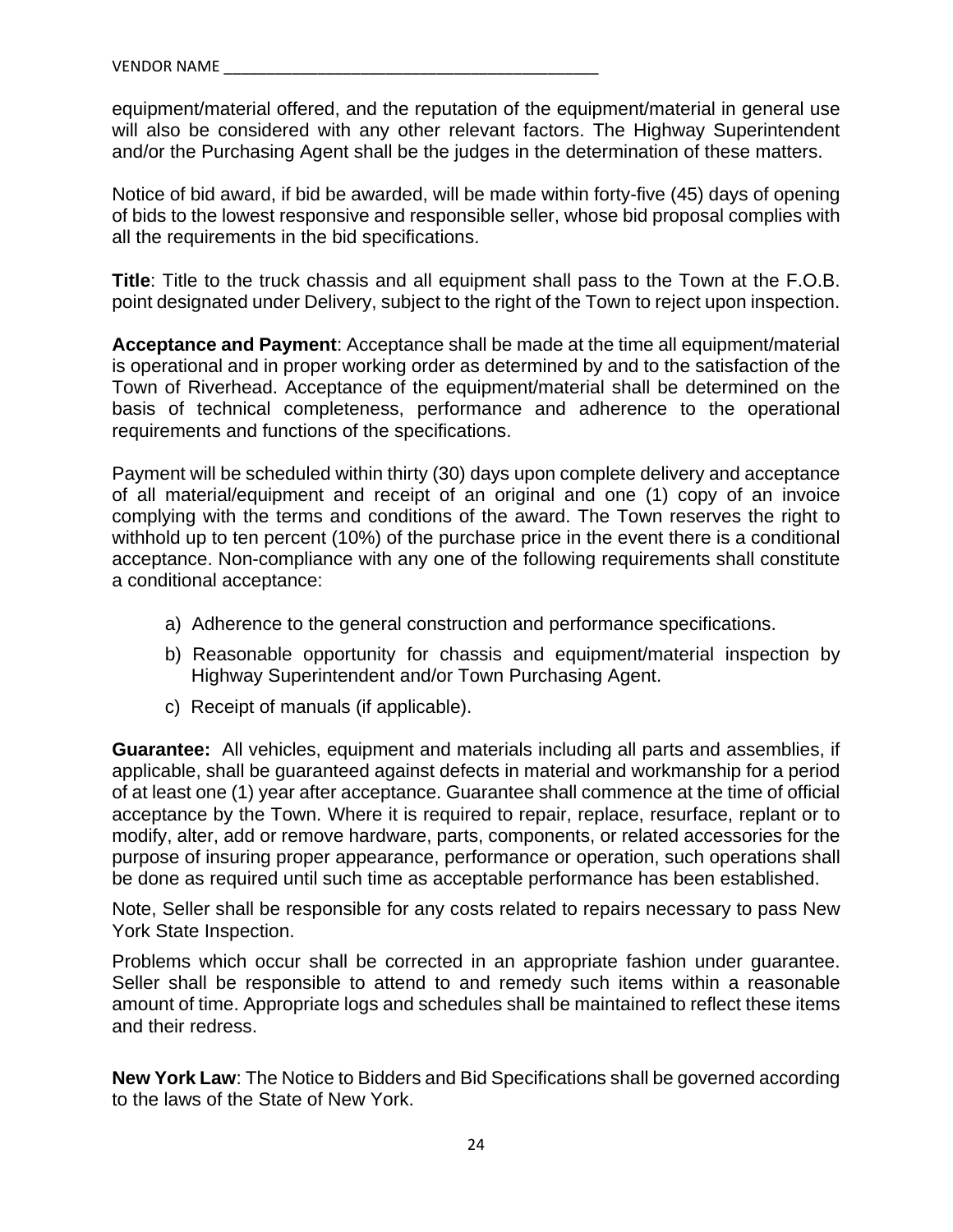# **V. Bid Sheet**

## **2020 or NEWER CHASSIS, 10' 304 STAINLESS STEEL DUMP BODY, CUSTOM LOW MOUNT HITCH, 10' STAINLESS STEEL MATERIAL SPREADER, 10' SNOW PLOW AND CENTRAL HYDRAULICS**

A. The bidder will furnish a 2020 or newer chassis, 10' 304 stainless steel dump body and custom low mount hitch and hydraulics, for the price of:

| \$                                                       |                    |                                                                                |
|----------------------------------------------------------|--------------------|--------------------------------------------------------------------------------|
|                                                          |                    |                                                                                |
|                                                          |                    |                                                                                |
|                                                          |                    |                                                                                |
| after bidder's receipt of order.                         |                    | Bidder guarantees that delivery will be made within ____________ calendar days |
| B. Discount Parts: __________________________%           |                    |                                                                                |
| C. Labor Rate: \$_____________________________/HR        |                    |                                                                                |
| D. Extended Warranty \$                                  |                    |                                                                                |
| E. OPTIONS:                                              |                    |                                                                                |
| 1.10' Reversible Plow \$____________________________/ea. |                    |                                                                                |
| 2. 10' Stainless Steel Material                          |                    |                                                                                |
| Spreader                                                 | $\frac{1}{2}$ /ea. |                                                                                |
| 3. Ziebart Rust Protection                               |                    |                                                                                |
| or equal                                                 | $\frac{1}{2}$ /ea. |                                                                                |
|                                                          |                    |                                                                                |
|                                                          |                    |                                                                                |
|                                                          |                    |                                                                                |
| Email:                                                   |                    |                                                                                |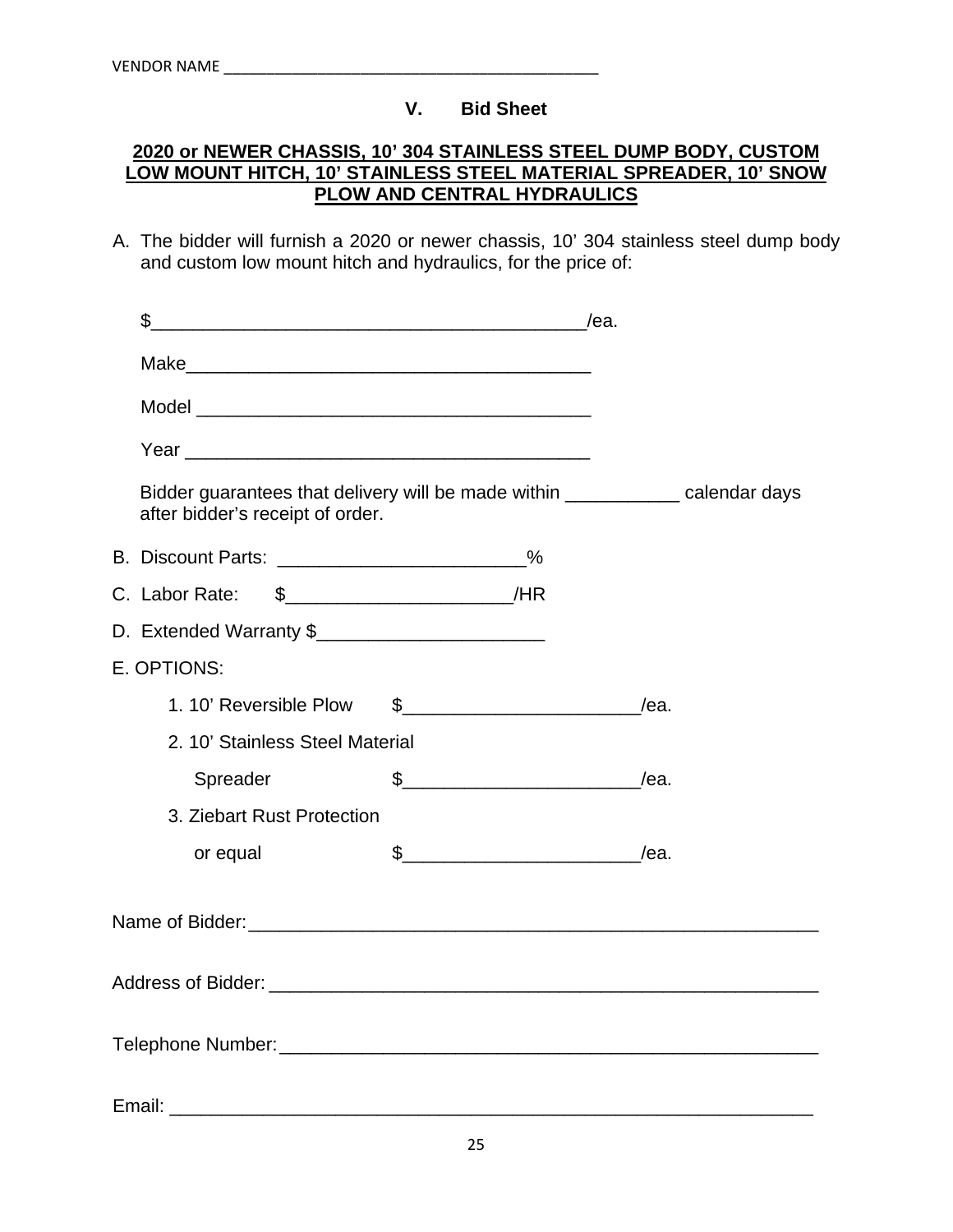#### **Exceptions to Specifications** VI. **REQUIRED DATA** Please complete for any exception to the specifications.

(Identify Make, Model, Year on the line above)

Exceptions to the specifications of any bid items stated herein shall be fully described in writing by the contractor in the space provided below:



Attach additional page(s) as necessary.

Signature

Date

**Printed Name** 

**Title**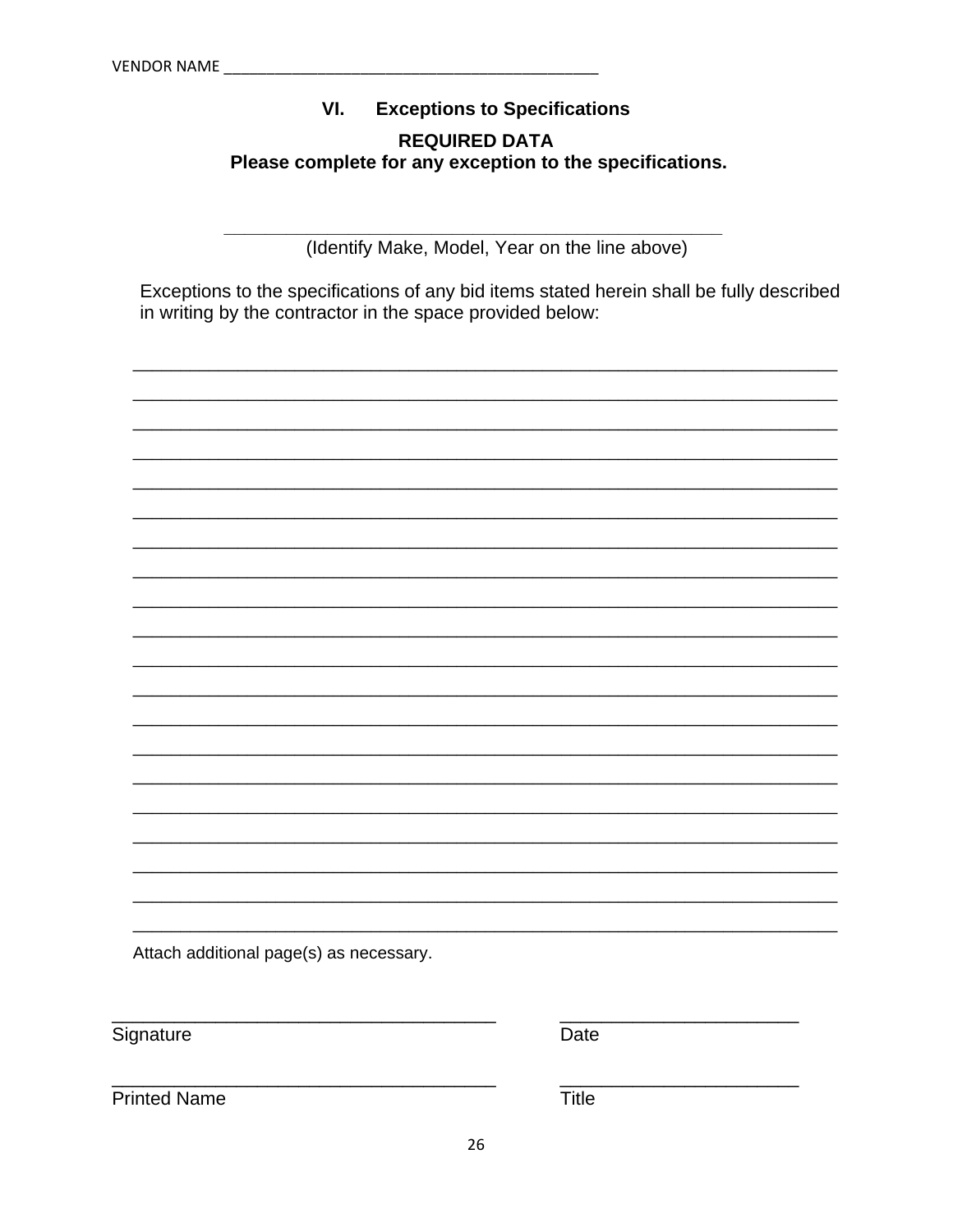#### **BIDDER QUALIFICATIONS**

All questions must be answered and the information given must be clear and comprehensive. If necessary, questions may be answered on separate attached sheets.

\_\_\_\_\_\_\_\_\_\_\_\_\_\_\_\_\_\_\_\_\_\_\_\_\_\_\_\_\_\_\_\_\_\_\_\_\_\_\_\_\_\_\_\_\_\_\_\_\_\_\_\_\_\_\_\_\_\_\_\_\_\_\_\_\_\_\_\_\_\_

\_\_\_\_\_\_\_\_\_\_\_\_\_\_\_\_\_\_\_\_\_\_\_\_\_\_\_\_\_\_\_\_\_\_\_\_\_\_\_\_\_\_\_\_\_\_\_\_\_\_\_\_\_\_\_\_\_\_\_\_\_\_\_\_\_\_\_\_\_\_

\_\_\_\_\_\_\_\_\_\_\_\_\_\_\_\_\_\_\_\_\_\_\_\_\_\_\_\_\_\_\_\_\_\_\_\_\_\_\_\_\_\_\_\_\_\_\_\_\_\_\_\_\_\_\_\_\_\_\_\_\_\_\_\_\_\_\_\_\_\_

\_\_\_\_\_\_\_\_\_\_\_\_\_\_\_\_\_\_\_\_\_\_\_\_\_\_\_\_\_\_\_\_\_\_\_\_\_\_\_\_\_\_\_\_\_\_\_\_\_\_\_\_\_\_\_\_\_\_\_\_\_\_\_\_\_\_\_\_\_\_

\_\_\_\_\_\_\_\_\_\_\_\_\_\_\_\_\_\_\_\_\_\_\_\_\_\_\_\_\_\_\_\_\_\_\_\_\_\_\_\_\_\_\_\_\_\_\_\_\_\_\_\_\_\_\_\_\_\_\_\_\_\_\_\_\_\_\_\_\_\_\_\_\_\_\_\_

\_\_\_\_\_\_\_\_\_\_\_\_\_\_\_\_\_\_\_\_\_\_\_\_\_\_\_\_\_\_\_\_\_\_\_\_\_\_\_\_\_\_\_\_\_\_\_\_\_\_\_\_\_\_\_\_\_\_\_\_\_\_\_\_\_\_\_\_\_\_\_\_\_\_\_\_

\_\_\_\_\_\_\_\_\_\_\_\_\_\_\_\_\_\_\_\_\_\_\_\_\_\_\_\_\_\_\_\_\_\_\_\_\_\_\_\_\_\_\_\_\_\_\_\_\_\_\_\_\_\_\_\_\_\_\_\_\_\_\_\_\_\_\_\_\_\_\_\_\_\_\_\_

\_\_\_\_\_\_\_\_\_\_\_\_\_\_\_\_\_\_\_\_\_\_\_\_\_\_\_\_\_\_\_\_\_\_\_\_\_\_\_\_\_\_\_\_\_\_\_\_\_\_\_\_\_\_\_\_\_\_\_\_\_\_\_\_\_\_\_\_\_\_\_\_\_\_\_\_

\_\_\_\_\_\_\_\_\_\_\_\_\_\_\_\_\_\_\_\_\_\_\_\_\_\_\_\_\_\_\_\_\_\_\_\_\_\_\_\_\_\_\_\_\_\_\_\_\_\_\_\_\_\_\_\_\_\_\_\_\_\_\_\_\_\_\_\_\_\_\_\_\_\_\_\_

#### **Section A.**

- 1. Name of Offeror/Organization:
- 2. Main Office Address:
- 3. When Organized:
- 4. If a Corporation, Indicate State Incorporated In:
- 5. **NAME OF PARTNERS HOME ADDRESS OF PARTNERS** If Bidder is a FIRM, state here the name and home address of each member thereof

If Bidder is a CORPORATION, complete the information below: Name and Address of President:

Name and Address of Vice President:

Name and Address of Secretary:

6. Does any other contractor, vendor or person have, hold, or may derive any actual or beneficial percentage of interest in any other form of ownership of the Offeror in an amount of 5% or more? Yes/No

If yes, please provide: Name: \_\_\_\_\_\_\_\_\_\_\_\_\_\_\_\_\_\_\_\_\_\_\_\_\_\_\_\_\_\_\_\_\_\_\_\_\_\_\_\_\_\_\_\_\_\_\_\_\_\_\_\_\_\_\_\_\_\_\_\_\_\_\_

Address:

\_\_\_\_\_\_\_\_\_\_\_\_\_\_\_\_\_\_\_\_\_\_\_\_\_\_\_\_\_\_\_\_\_\_\_\_\_\_\_\_\_\_\_\_\_\_\_\_\_\_\_\_\_\_\_\_\_\_\_\_\_\_\_\_\_\_\_\_\_\_

#### **Section B.**

Provide information below regarding similar contracts held: Organization Name: Contact Person (Name and Phone Number):

\_\_\_\_\_\_\_\_\_\_\_\_\_\_\_\_\_\_\_\_\_\_\_\_\_\_\_\_\_\_ \_\_\_\_\_\_\_\_\_\_\_\_\_\_\_\_\_\_\_\_\_\_\_\_\_\_\_\_\_\_\_\_\_\_\_\_ \_\_\_\_\_\_\_\_\_\_\_\_\_\_\_\_\_\_\_\_\_\_\_\_\_\_\_\_\_\_ \_\_\_\_\_\_\_\_\_\_\_\_\_\_\_\_\_\_\_\_\_\_\_\_\_\_\_\_\_\_\_\_\_\_\_\_ \_\_\_\_\_\_\_\_\_\_\_\_\_\_\_\_\_\_\_\_\_\_\_\_\_\_\_\_\_\_ \_\_\_\_\_\_\_\_\_\_\_\_\_\_\_\_\_\_\_\_\_\_\_\_\_\_\_\_\_\_\_\_\_\_\_\_

\_\_\_\_\_\_\_\_\_\_\_\_\_\_\_\_\_\_\_\_\_\_\_\_\_\_\_\_\_\_ \_\_\_\_\_\_\_\_\_\_\_\_\_\_\_\_\_\_\_\_\_\_\_\_\_\_\_\_\_\_\_\_\_\_\_\_\_ \_\_\_\_\_\_\_\_\_\_\_\_\_\_\_\_\_\_\_\_\_\_\_\_\_\_\_\_\_\_ \_\_\_\_\_\_\_\_\_\_\_\_\_\_\_\_\_\_\_\_\_\_\_\_\_\_\_\_\_\_\_\_\_\_\_\_\_

\_\_\_\_\_\_\_\_\_\_\_\_\_\_\_\_\_\_\_\_\_\_\_\_\_\_\_\_\_\_\_\_\_\_\_\_\_\_\_\_\_\_\_\_\_\_\_\_\_\_\_\_\_\_\_\_\_\_\_\_\_\_\_\_\_\_\_\_\_

Amount of Contract: Date Completed: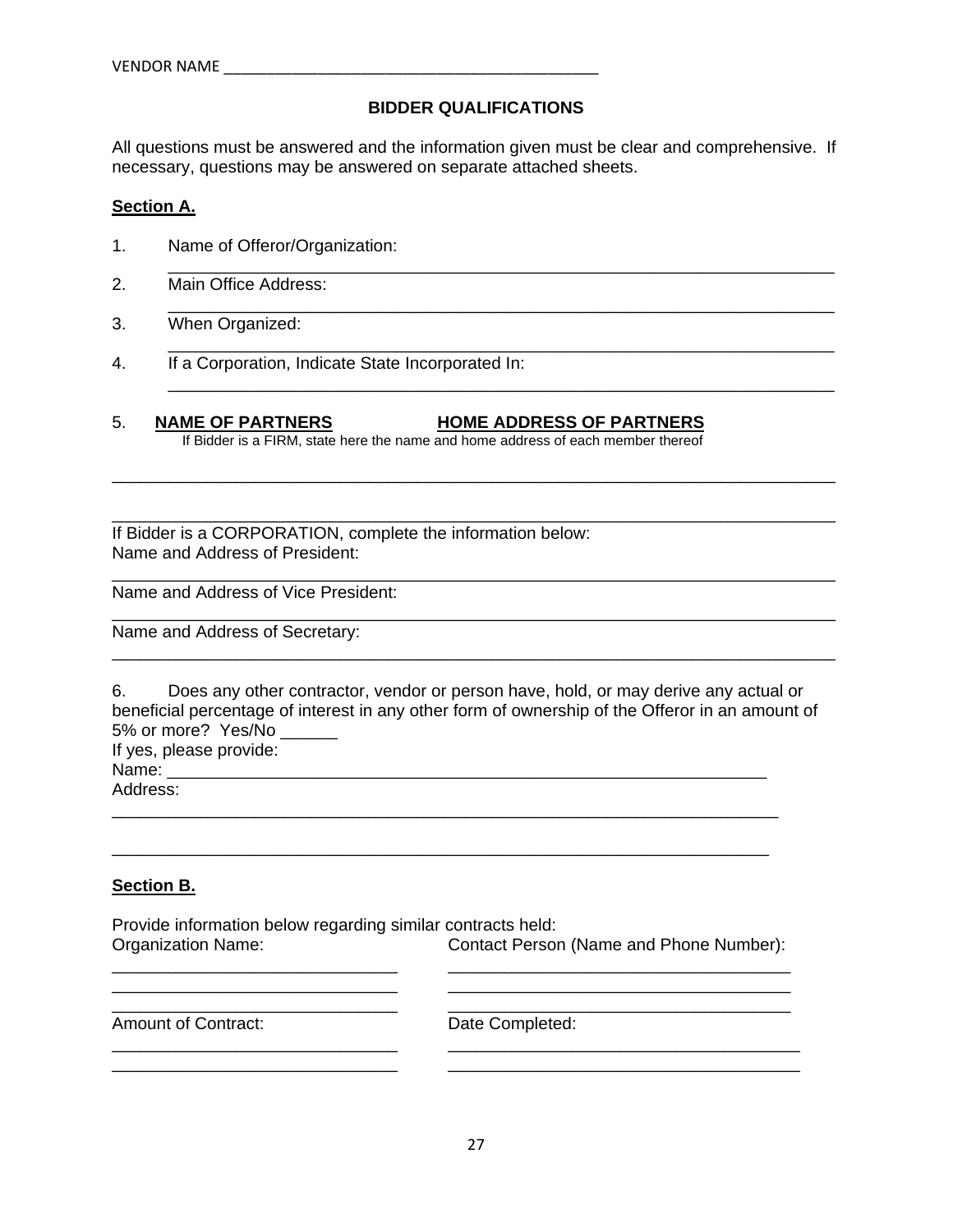| VENDOR NAME |  |  |
|-------------|--|--|
|             |  |  |

#### **Section C.**

1. Have you ever failed to complete any contract awarded to you? Yes/No\_\_\_\_\_

2. Have you ever defaulted on a contract? Yes/No \_\_\_\_ If yes, state where and why:

3. Has any officer or partner of your organization ever been an officer or partner of some other organization that failed to complete a contract? Yes / No (circle one)

\_\_\_\_\_\_\_\_\_\_\_\_\_\_\_\_\_\_\_\_\_\_\_\_\_\_\_\_\_\_\_\_\_\_\_\_\_\_\_\_\_\_\_\_\_\_\_\_\_\_\_\_\_\_\_\_\_\_\_\_\_\_\_\_\_\_\_\_\_\_\_\_\_\_\_

\_\_\_\_\_\_\_\_\_\_\_\_\_\_\_\_\_\_\_\_\_\_\_\_\_\_\_\_\_\_\_\_\_\_\_\_\_\_\_\_\_\_\_\_\_\_\_\_\_\_\_\_\_\_\_\_\_\_\_\_\_\_\_\_\_\_\_\_\_\_\_\_\_\_\_\_

\_\_\_\_\_\_\_\_\_\_\_\_\_\_\_\_\_\_\_\_\_\_\_\_\_\_\_\_\_\_\_\_\_\_\_\_\_\_\_\_\_\_\_\_\_\_\_\_\_\_\_\_\_\_\_\_\_\_\_\_\_\_\_\_\_\_\_\_\_\_\_\_\_\_\_\_

\_\_\_\_\_\_\_\_\_\_\_\_\_\_\_\_\_\_\_\_\_\_\_\_\_\_\_\_\_\_\_\_\_\_\_\_\_\_\_\_\_\_\_\_\_\_\_\_\_\_\_\_\_\_\_\_\_\_\_\_\_\_\_\_\_\_\_\_\_\_\_\_\_\_\_\_

\_\_\_\_\_\_\_\_\_\_\_\_\_\_\_\_\_\_\_\_\_\_\_\_\_\_\_\_\_\_\_\_\_\_\_\_\_\_\_\_\_\_\_\_\_\_\_\_\_\_\_\_\_\_\_\_\_\_\_\_\_\_\_\_\_\_\_\_\_\_\_\_\_\_\_\_

If yes, state name of individual, other organization and reason:

4. Has any officer or partner of your organization ever failed to complete a contract in his/her own name? Yes/No \_\_\_\_\_ if yes, state name and reason:

5. In what other lines of business are you financially interested?

6. Who will personally supervise this contract? Name and Phone Number Title

7. Do you have, or can you obtain, sufficient personnel and equipment to perform this contract as required by the "Bid Proposal"? Yes/No \_\_\_\_\_\_

\_\_\_\_\_\_\_\_\_\_\_\_\_\_\_\_\_\_\_\_\_\_\_\_\_\_\_\_\_\_\_\_\_\_\_\_\_\_\_ \_\_\_\_\_\_\_\_\_\_\_\_\_\_\_\_\_\_\_\_\_

8. Provide names and phone numbers of local (Long Island) government references: \_\_\_\_\_\_\_\_\_\_\_\_\_\_\_\_\_\_\_\_\_\_\_\_\_\_\_\_\_\_\_\_\_\_\_\_\_\_\_\_\_\_\_\_\_\_\_\_\_\_\_\_\_\_\_\_\_\_\_\_\_\_\_\_\_\_\_\_\_\_

\_\_\_\_\_\_\_\_\_\_\_\_\_\_\_\_\_\_\_\_\_\_\_\_\_\_\_\_\_\_\_\_\_\_\_\_\_\_\_\_\_\_\_\_\_\_\_\_\_\_\_\_\_\_\_\_\_\_\_\_\_\_\_\_\_\_\_\_\_\_

\_\_\_\_\_\_\_\_\_\_\_\_\_\_\_\_\_\_\_\_\_\_\_\_\_\_\_\_\_\_\_\_\_\_\_\_\_\_\_\_\_\_\_\_\_\_\_\_\_\_\_\_\_\_\_\_\_\_\_\_\_\_\_\_\_\_\_\_\_\_

9. Provide contact names and phone numbers for emergencies that require an immediate response:

Day: \_\_\_\_\_\_\_\_\_\_\_\_\_\_\_\_\_\_\_\_\_\_\_\_\_\_\_\_\_\_\_\_\_\_\_\_\_\_\_\_\_\_\_\_\_\_\_\_\_\_\_\_\_\_\_\_\_\_\_\_\_\_\_\_\_\_

Night: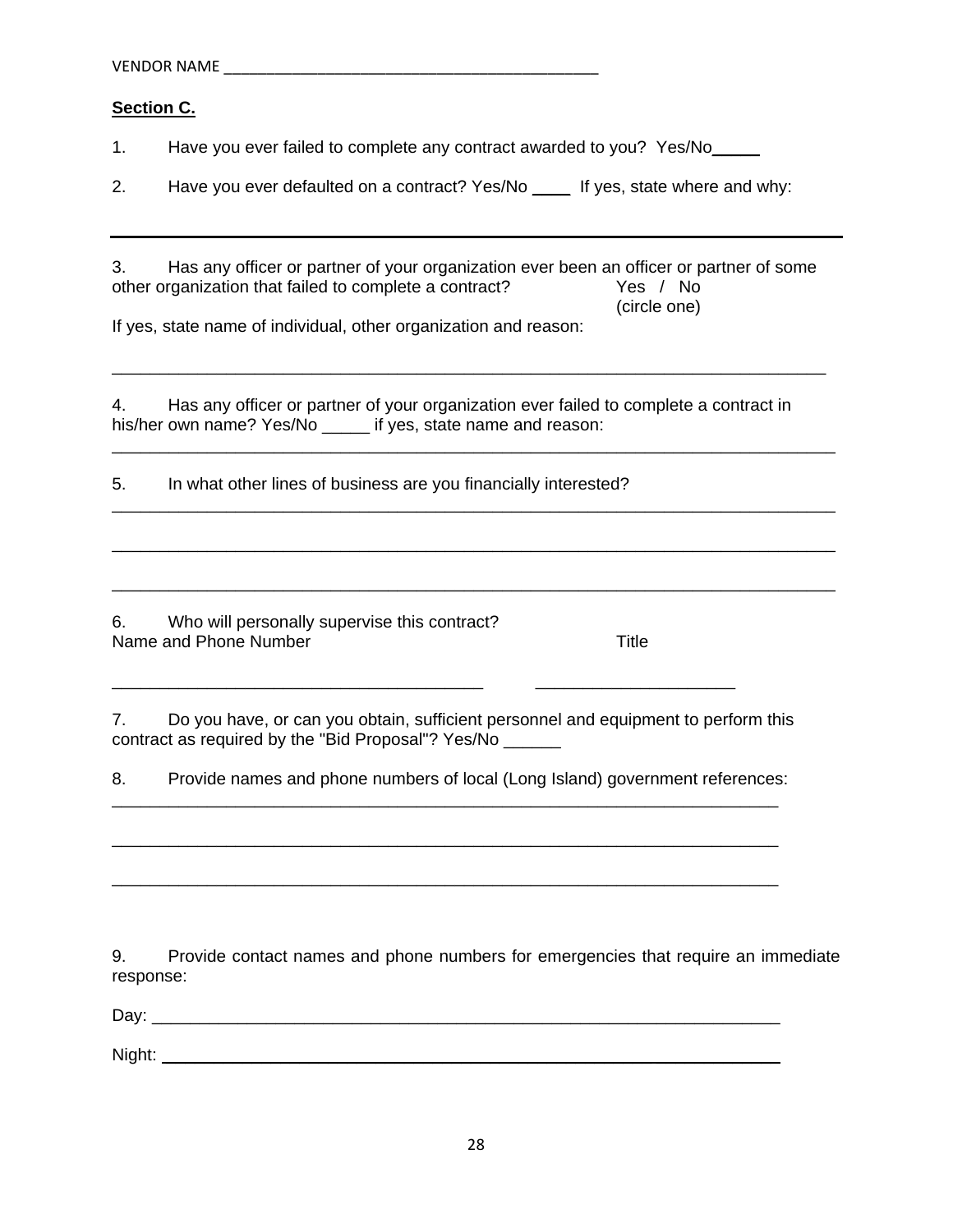10. List all major equipment you will utilize to perform all work. Indicate whether you currently own or lease the equipment, or will lease it (attach a separate sheet if necessary).

\_\_\_\_\_\_\_\_\_\_\_\_\_\_\_\_\_\_\_\_\_\_\_\_\_\_\_\_\_\_\_\_\_\_\_\_\_\_\_\_\_\_\_\_\_\_\_\_\_\_\_\_\_\_\_\_\_\_\_\_\_\_\_\_\_\_\_\_\_\_ \_\_\_\_\_\_\_\_\_\_\_\_\_\_\_\_\_\_\_\_\_\_\_\_\_\_\_\_\_\_\_\_\_\_\_\_\_\_\_\_\_\_\_\_\_\_\_\_\_\_\_\_\_\_\_\_\_\_\_\_\_\_\_\_\_\_\_\_\_\_ \_\_\_\_\_\_\_\_\_\_\_\_\_\_\_\_\_\_\_\_\_\_\_\_\_\_\_\_\_\_\_\_\_\_\_\_\_\_\_\_\_\_\_\_\_\_\_\_\_\_\_\_\_\_\_\_\_\_\_\_\_\_\_\_\_\_\_\_\_\_

11. Successful Offeror shall provide the Town, at the signing of the contract, the following information:

- a. Table of Organization of the CONTRACTOR showing the names and addresses of all individuals serving on the Board of Directors or comparable body of the CONTRACTOR.
- b. Proof of financial capability and a detailed financial statement.

#### **Section D.**

(\*Delete phrases that are not applicable)

I, \_\_\_\_\_\_\_\_\_\_\_\_\_\_\_\_\_\_\_\_\_\_\_\_\_\_\_\_\_\_\_\_\_\_\_\_\_\_\_\_ the \*(applicant herein), (an officer or agent

of the corporate applicant) namely its \_\_\_\_\_\_\_\_\_\_\_\_\_\_\_\_\_\_\_\_\_,(list corporate interest)

(swears) or (affirms) under the penalties of perjury that:

1. The following persons have a direct or indirect interest in this bid:

| <b>NAME</b> | ₩. |  |
|-------------|----|--|
|             |    |  |

(In case of corporations, all officers of the corporation and stockholders owning more than 5% of the corporate stock must be listed. Attach an additional sheet, if necessary).

\_\_\_\_\_\_\_\_\_\_\_\_\_\_\_\_\_\_\_\_\_\_\_\_\_\_\_\_\_\_\_\_\_\_\_\_\_\_\_\_\_\_\_\_\_\_\_\_\_\_\_\_\_\_\_\_\_\_\_\_\_\_\_\_\_\_\_\_\_\_\_\_\_\_\_\_

2. The following person(s) listed immediately above are related by blood or marriage to an officer or employee of the OWNER. Attach an additional sheet, if necessary.

| <b>EMPLOYEE/OFFICER</b> |
|-------------------------|
|                         |
|                         |

False statements made herein are punishable as a Class A misdemeanor pursuant to 210.45 of the Penal Law.

Legal Name of Person/Firm/Corporation

By: \_\_\_\_\_\_\_\_\_\_\_\_\_\_\_\_\_\_\_\_\_\_\_\_\_\_\_\_\_\_\_\_\_\_

\_\_\_\_\_\_\_\_\_\_\_\_\_\_\_\_\_\_\_\_\_\_\_\_\_\_\_\_\_\_\_\_\_\_\_\_\_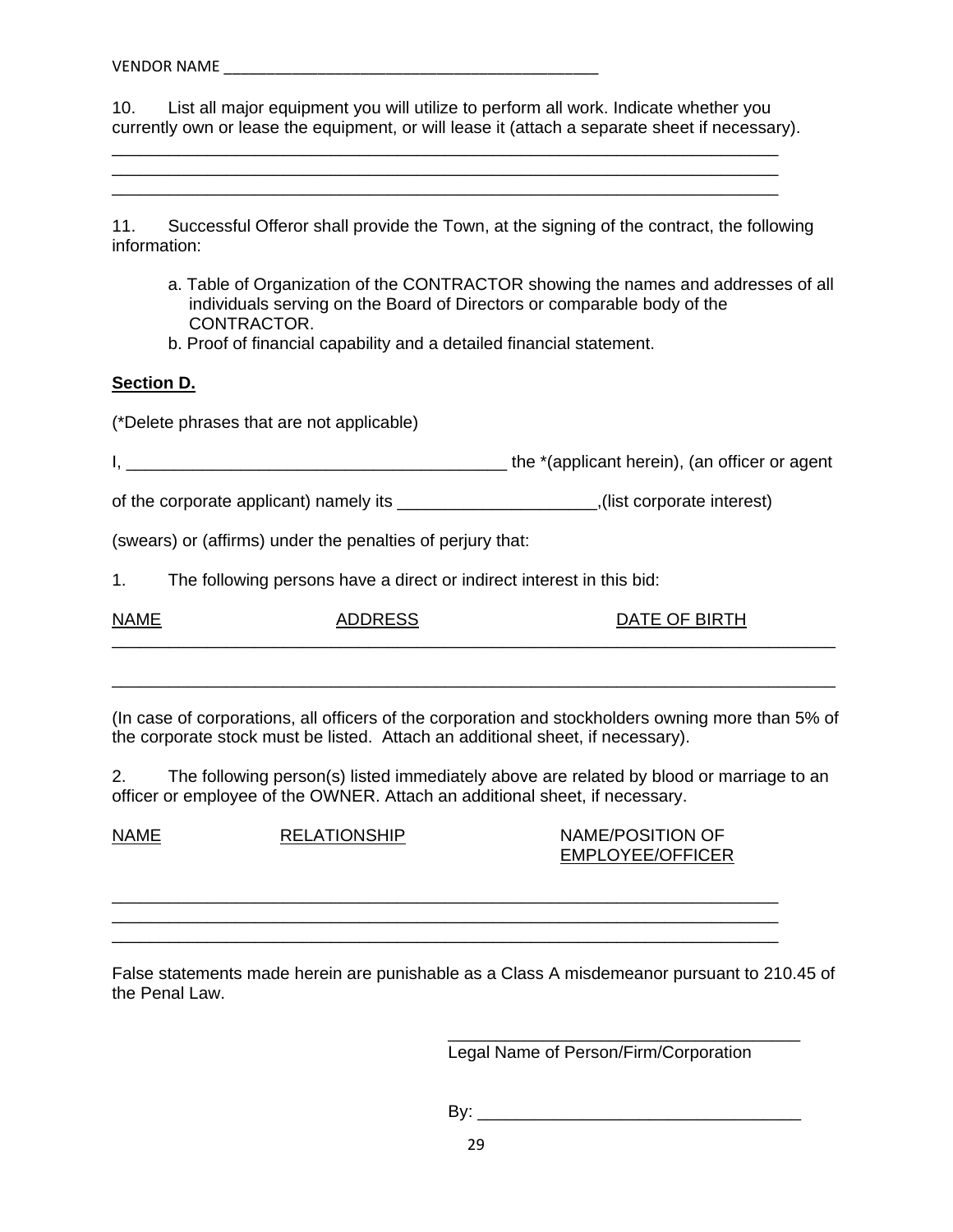## **GENERAL MUNICIPAL LAW – SECTION 103-d**

#### **Non-Collusive Bidding Certificate**

By submission of this bid, each bidder and each person signing on behalf of any bidder certifies, and in the case of a joint bid, each party thereto certifies as to its own organization, under the penalty of perjury, that to the best of his knowledge and belief:

- (A) The prices in this bid have been arrived at independently without collusion, consultation, communication or agreement, and for the purpose of restricting competition, as to any matter relating to such prices with any other bidder or with any competitor or potential competitor;
- (B) Unless otherwise required by law, the prices which have been quoted in this bid have not been knowingly disclosed by the bidder prior to the opening, directly or indirectly to any other bidder, competitor or potential competitor;
- (C) No attempt has been or will be made by the bidder to induce any other person, partnership, or corporation to submit or not to submit a bid for the purpose of restricting competition.

I hereby affirm, under the penalty of perjury, the foregoing statement is true:

| Signed by: __ |  |  |
|---------------|--|--|
| Title:        |  |  |
| Date:         |  |  |

Affix corporate seal if contractor is a corporation.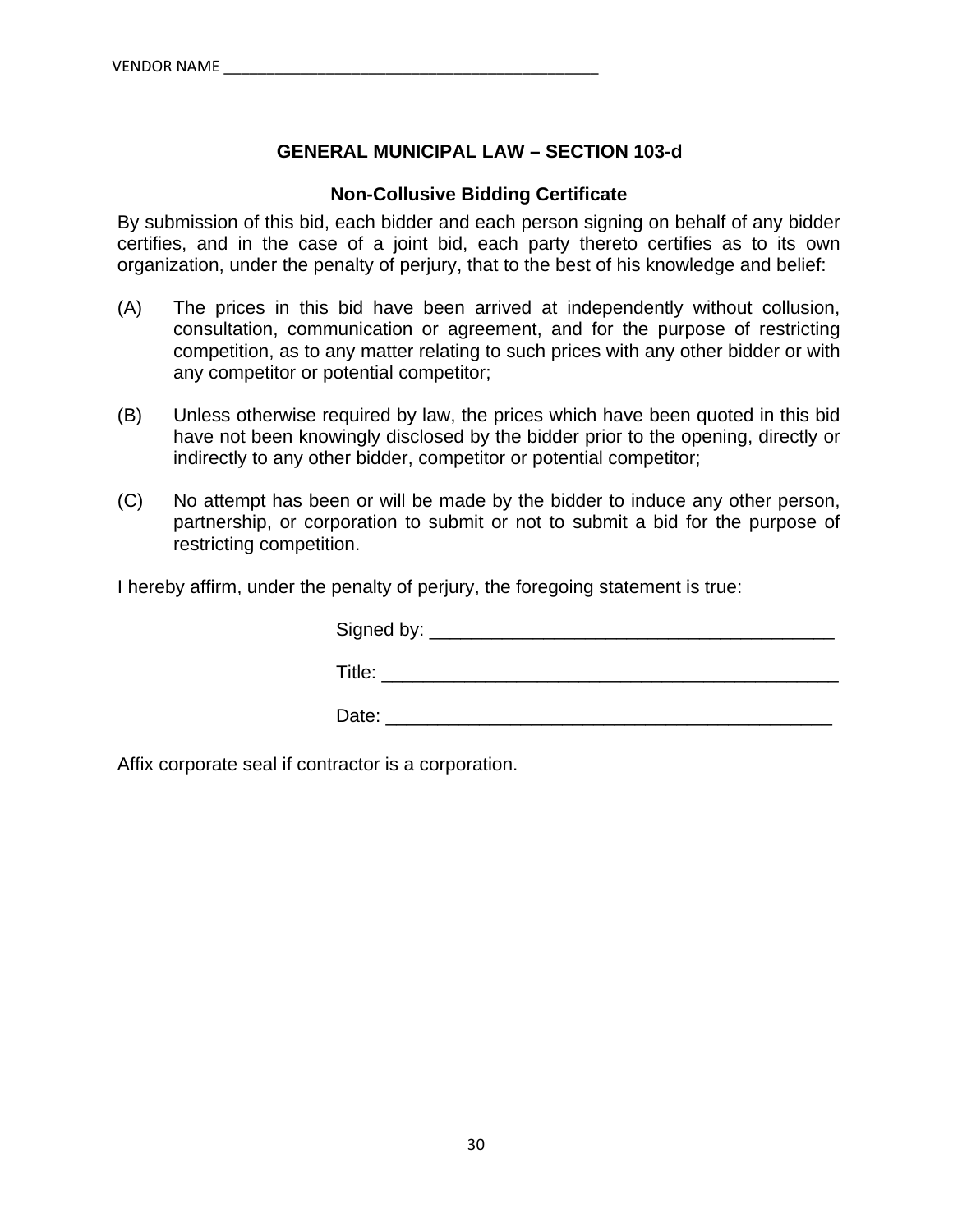#### **IRAN DIVESTMENT ACT CERTIFICATION**

As a result of the Iran Divestment Act of 2012 (Act), Chapter 1 of the 2012 Laws of New York, a new provision has been added to the State Finance Law (SFL), § 165-a, effective April 12, 2012. Under the Act, the Commissioner of the Office of General Services (OGS) will be developing a list (prohibited entities list) of "persons" who are engaged in "investment activities in Iran" (both are defined terms in the law). Pursuant to SFL § 165 a(3)(b), the initial list is expected to be issued no later than 120 days after the Act's effective date, at which time it will be posted on the OGS website.

By submitting a bid in response to this solicitation or by assuming the responsibility of a Contract awarded hereunder, Bidder/Contractor (or any assignee) certifies that once the prohibited entities list is posted on the OGS website, it will not utilize on such Contract any subcontractor that is identified on the prohibited entities list.

Additionally, Bidder/Contractor is advised that once the list is posted on the OGS website, any Contractor seeking to renew or extend a Contract or assume the responsibility of a Contract awarded in response to the solicitation, must certify at the time the Contract is renewed, extended or assigned that it is not included on the prohibited entities list.

During the term of the Contract, should the TOWN OF RIVERHEAD receive information that a person is in violation of the above-referenced certification, the TOWN OF RIVERHEAD will offer the person an opportunity to respond. If the person fails to demonstrate that it has ceased its engagement in the investment which is in violation of the Act within 90 days after the determination of such violation, then the TOWN OF RIVERHEAD shall take such action as may be appropriate including, but not limited to, imposing sanctions, seeking compliance, recovering damages, or declaring the Contractor in default.

The TOWN OF RIVERHEAD reserves the right to reject any bid or request for assignment for an entity that appears on the prohibited entities list prior to the award of a contract, and to pursue a responsibility review with respect to any entity that is awarded a contract and appears on the prohibited entities list after contract award.

| Signature:         |  |
|--------------------|--|
| <b>Print Name:</b> |  |
| Title:             |  |
|                    |  |
| Company Name:      |  |
| Date:              |  |